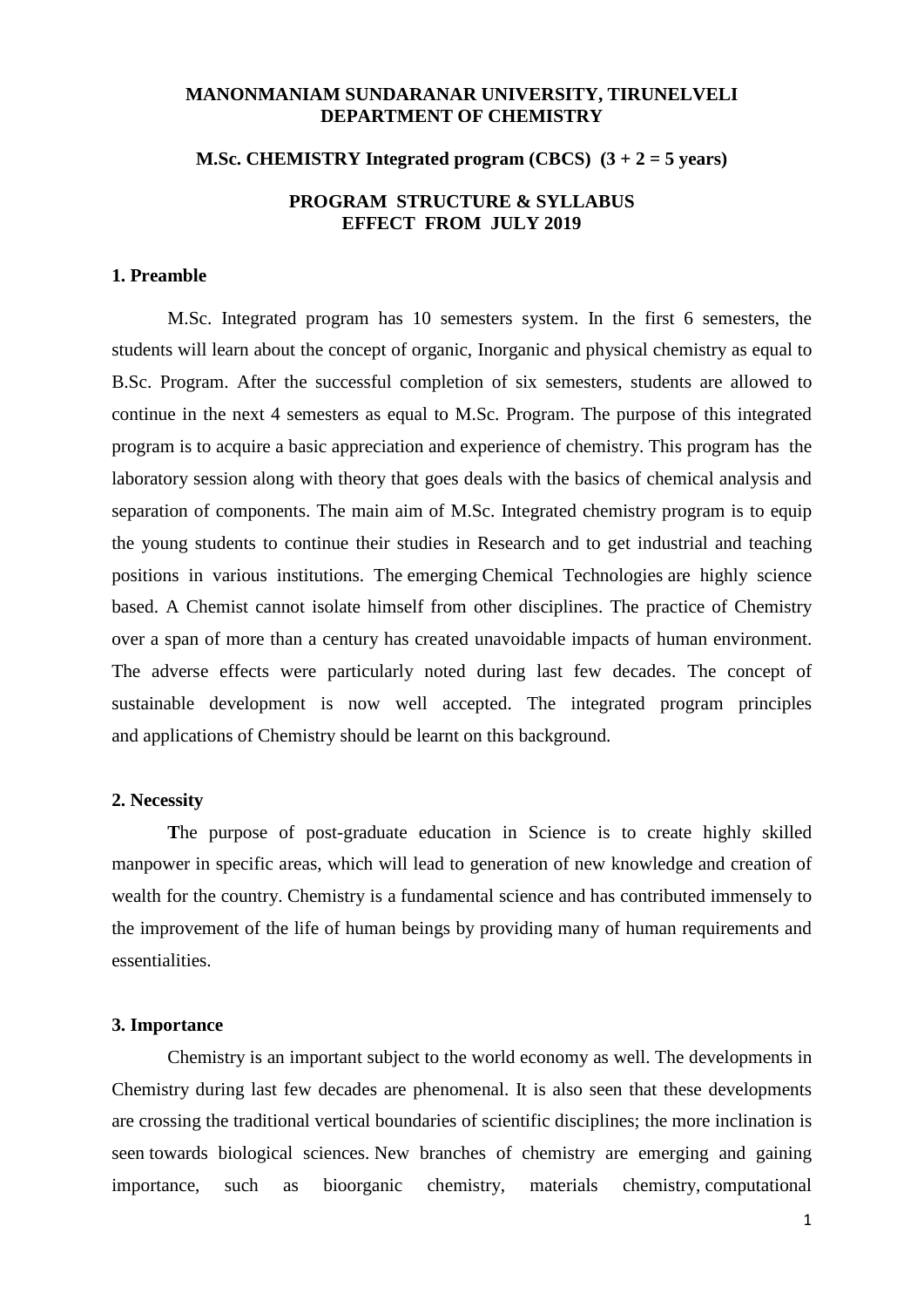chemistry, etc. The practice of Chemistry at industrial scale also is undergoing radical changes and is more or more based on deep understanding the chemical phenomena.

# **4. Outcome**

After completing the M.Sc. program the students will be able to

- i. Pursue research program
- ii. Qualify as Chemist/Scientist in various industries and research institutions
- iii. Appear qualifying examination for teaching position.

## **5. Objectives**

- $\star$  To impart theoretical and practical skills that underpins the various branches of the science of Chemistry
- $\star$  To enable the students to have a thorough understanding and knowledge of different branches of Chemistry
- $\star$  To make the students to develop the ability to think analytically and solve problems.
- $\star$  To apply the skills and knowledge gained through the subject to real life situations and face competitive examinations with confidence.

## **6. Eligibility for Admission**

The minimum eligibility conditions for admission to the M**.Sc., INTEGRATED COURSE in Chemistry** program are given below.

The candidates for admission into the first semester of thiscourse will be required to have qualified the Higher Secondary Examination with 60 % marks (5 % relaxation for SC, ST and physically challenged candidates) conducted by the Board of Higher Secondary Education, Government of Tamil Nadu in the following Science subject groups:

- 1. Mathematics, Physics, Chemistry + any other subject
- 2. Physics, Chemistry, Botany/Zoology + any other subject

or any other Examination as equivalent thereto in Science subject.In addition, the candidate has to qualify the Entrance test conducted for admission in to this course.

**Admission** will be based on (i) the total marks obtained in the entrance test (50%) and the qualifying Higher Secondary examination (Chemistry paper only 50%) and (ii) by following the govt. norms of reservation.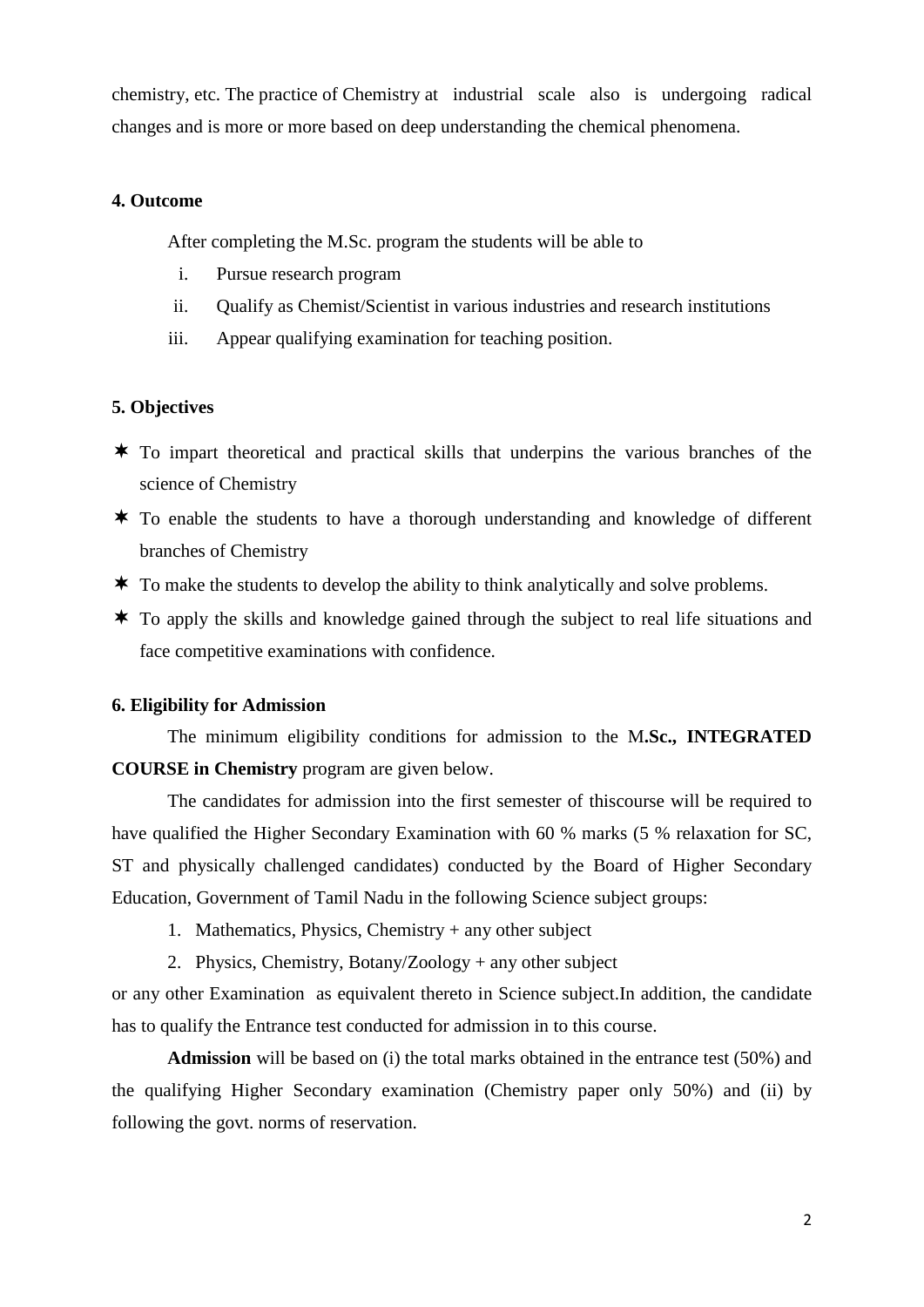## **7. Duration of the Course**

The students shall undergo the prescribed course of study for a period not less than **five** academic years (Ten semesters)consisting of 6 semesters (I – VI) for studying fundamentals of Chemistry (similar to Undergraduate Chemistry) and 4 semesters  $(VII - X)$ for studying advanced Chemistry (similar to Post-graduate Chemistry). Each semester contains 90 working days.

# **8. Program Structure (For I - VI Semesters)**

|              | Sub             | <b>Subject Status</b>          | <b>Subject Title</b>                | T.             | $\mathbf{P}$   | $\mathcal{C}$  |
|--------------|-----------------|--------------------------------|-------------------------------------|----------------|----------------|----------------|
|              | No.             |                                |                                     | Hrs/           | Hrs./          | Credits        |
| Semester     |                 |                                |                                     | Week           | Week           |                |
|              |                 |                                |                                     |                |                |                |
|              | 1               | Language                       | Tamil / other Language              | $\overline{4}$ | $\equiv$       | $\overline{4}$ |
|              | $\overline{2}$  | Language                       | English                             | $\overline{4}$ | $\equiv$       | $\overline{4}$ |
|              | 3               | Core                           | Inorganic chemistry I               | $\overline{4}$ |                | $\overline{4}$ |
| I            | $\overline{4}$  | Core                           | Organic Chemistry I                 | $\overline{4}$ |                | $\overline{4}$ |
|              | 5               | Major Practical -I             | Inorganic practical I               | $\overline{a}$ | $\overline{4}$ | $\overline{2}$ |
|              | $\overline{6}$  | $\overline{\text{Allied}} - I$ |                                     | 3              |                | $\overline{3}$ |
|              | $\overline{7}$  | Allied Practical - I           |                                     |                | $\overline{4}$ | $\overline{2}$ |
|              | 8               | Common                         | <b>Environmental Studies</b>        | $\overline{2}$ |                | $\overline{2}$ |
|              |                 |                                | <b>Subtotal</b>                     |                | 29             | 25             |
|              | 9               | Language                       | Tamil / other Language              | $\overline{4}$ |                | $\overline{4}$ |
|              | 10              | Language                       | English                             | $\overline{4}$ | $\equiv$       | $\overline{4}$ |
|              | 11              | Core                           | <b>Inorganic Chemistry II</b>       | $\overline{4}$ | $\overline{a}$ | $\overline{4}$ |
| $\mathbf{I}$ | 12              | Core                           | Physical Chemistry I                | $\overline{4}$ |                | $\overline{4}$ |
|              | 13              | Major Practical -II            | Inorganic practical II              | $\overline{a}$ | $\overline{4}$ | $\overline{2}$ |
|              | 14              | Allied $-$ II                  |                                     | 3              |                | $\overline{3}$ |
|              | $\overline{15}$ | <b>Allied Practical - II</b>   |                                     |                | $\overline{4}$ | $\overline{2}$ |
|              | 16              | Common                         | <b>Value Based Education/Social</b> | $\overline{2}$ |                | $\overline{2}$ |
|              |                 |                                | Harmony                             |                |                |                |
|              |                 |                                | <b>Subtotal</b>                     |                | 29             | 25             |
|              | 17              | Language                       | Tamil / other Language              | $\overline{4}$ | $\blacksquare$ | $\overline{4}$ |
|              | 18              | Language                       | English                             | $\overline{4}$ | $\blacksquare$ | $\overline{4}$ |
|              | 19              | Core                           | Physical Chemistry II               | $\overline{4}$ | $\equiv$       | $\overline{4}$ |
| III          | 38              | Major Practical - III          | Organic practical I                 |                | $\overline{4}$ | $\overline{2}$ |
|              | 20              | Allied - III                   |                                     | 3              |                | $\overline{3}$ |
|              | 21              | Allied Practical - III         |                                     | $\overline{a}$ | $\overline{4}$ | $\overline{2}$ |
|              | 23              | Non Major Elective             | Food chemistry/Water                | $\overline{3}$ | $\blacksquare$ | $\overline{3}$ |
|              |                 |                                | manangement                         |                |                |                |
|              | 24              | Common                         | Yoga                                | $\overline{2}$ |                | $\overline{2}$ |
|              |                 |                                | <b>Subtotal</b>                     |                | 28             | 24             |
|              | 25              | Languae                        | Tamil / other Language              | $\overline{4}$ |                | $\overline{4}$ |
|              | 26              | Language                       | English                             | $\overline{4}$ |                | $\overline{4}$ |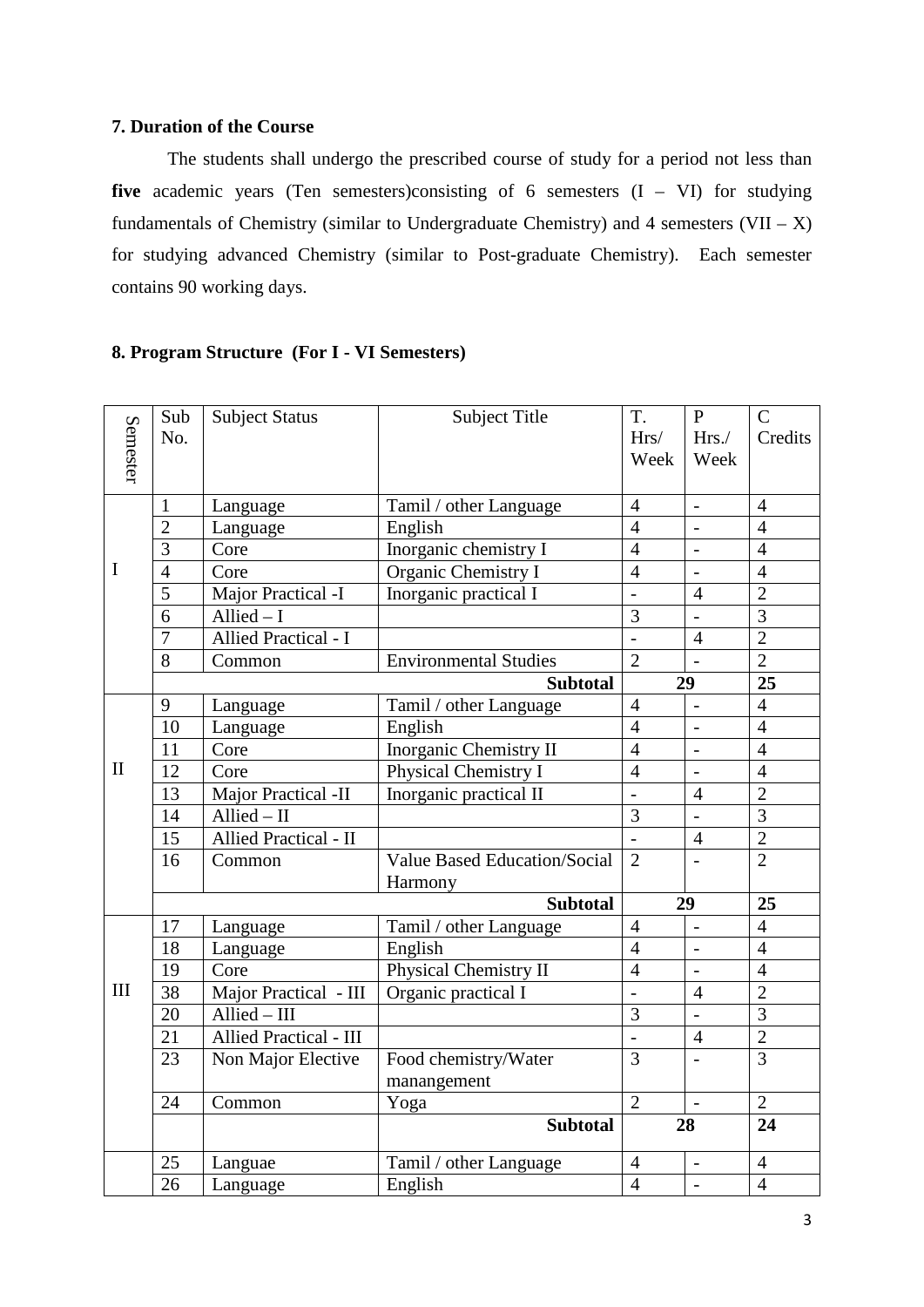|             | 27              | Core                      | <b>Organic Chemistry II</b>         | $\overline{4}$           | $\overline{a}$ | $\overline{4}$ |
|-------------|-----------------|---------------------------|-------------------------------------|--------------------------|----------------|----------------|
|             | 38              | Major Practical - IV      | Organic Practical II                | $\overline{a}$           | $\overline{4}$ | $\overline{2}$ |
|             | $\overline{28}$ | $Allied - IV$             |                                     | $\overline{3}$           |                | $\overline{3}$ |
|             | 29              | Allied Practical - IV     |                                     | $\overline{\phantom{a}}$ | $\overline{4}$ | $\overline{2}$ |
| IV          | 31              | Non Major Elective        | <b>Applied Chemistry/Clinical</b>   | $\overline{3}$           | $\overline{a}$ | $\overline{3}$ |
|             |                 |                           | Chemistry                           |                          |                |                |
|             | 32              | Common                    | <b>Computer for Digital Era</b>     | $\mathbf{2}$             | $\mathbb{L}$   | $\overline{2}$ |
|             | 33              | <b>Extension Activity</b> | NCC, NSS, YRC, YWF                  | $\overline{2}$           | $\overline{a}$ | $\mathbf{1}$   |
|             |                 |                           | <b>Subtotal</b>                     |                          | 30             | 25             |
|             | 34              | Core                      | Inorganic III                       | $\overline{4}$           |                | $\overline{4}$ |
|             | 35              | Core                      | Physical III                        | $\overline{4}$           |                | $\overline{4}$ |
|             | 35              | Core                      | Organic III                         | $\overline{4}$           | $\overline{a}$ | $\overline{4}$ |
| $\mathbf V$ | 22              | Skill Based Core - I      | Food Chemistry/Agro                 | $\overline{4}$           |                | $\overline{4}$ |
|             |                 |                           | Chemistry                           |                          |                |                |
|             | 36              | $Electric - I$            | <b>Polymer/Industrial Chemistry</b> | $\overline{3}$           | $\overline{a}$ | 3              |
|             | 37              | Elective-II               | Analytical/Pharmaceutical           | $\overline{3}$           | $\blacksquare$ | $\overline{3}$ |
|             |                 |                           | Chemistry                           |                          |                |                |
|             | 47              | Major Practical - V       | Physical practical I                | $\frac{1}{2}$            | $\overline{4}$ | $\overline{2}$ |
|             | 41              | <b>Skill Based</b>        | Personality                         | $\overline{2}$           |                | $\overline{2}$ |
|             |                 | Common                    | Development/Effective               |                          |                |                |
|             |                 |                           | Communication/Youth                 |                          |                |                |
|             |                 |                           | Leadership                          |                          |                |                |
|             |                 |                           | <b>Subtotal</b>                     |                          | 28             | 26             |
| VI          | 43              | Core                      | Inorganic IV                        | $\overline{4}$           |                | $\overline{4}$ |
|             | 44              | Core                      | Physical IV                         | $\overline{4}$           | $\overline{a}$ | $\overline{4}$ |
|             | 45              | Core                      | Organic IV                          | $\overline{4}$           |                | $\overline{4}$ |
|             | $\overline{46}$ | $Elective - III$          | Biochemistry/Applied                | $\overline{3}$           | $\overline{a}$ | $\overline{3}$ |
|             |                 |                           | Chemistry                           |                          |                |                |
|             | $\overline{30}$ | Skill Based Core - II     | Chromatography/Dairy                | $\overline{4}$           | $\overline{a}$ | $\overline{4}$ |
|             |                 |                           | Chemistry                           |                          |                |                |
|             | 47              | Major Practical - VI      | Physical Practical II               | $\overline{a}$           | $\overline{4}$ | $\overline{2}$ |
|             | 49              | Mini Project              |                                     | $\overline{a}$           | 6              | $\overline{3}$ |
|             |                 |                           | <b>Subtotal</b>                     |                          | 29             | 24             |
|             |                 |                           | <b>Grant Total</b>                  |                          | 173            | 149            |

**For Semesters VII to X, the Structure of Program and syllabus shall be the one followed for TWO YEAR M.Sc Chemistry program CBCS offered in Department of Chemistry.**

# 9. **Internal Assessment**

.

Distribution of marks between External and Internal Assessment is

- $\ast$  For Theory 75 : 25
- \* For Practical 50:50

**Pass minimum of 50%** for external and overall components.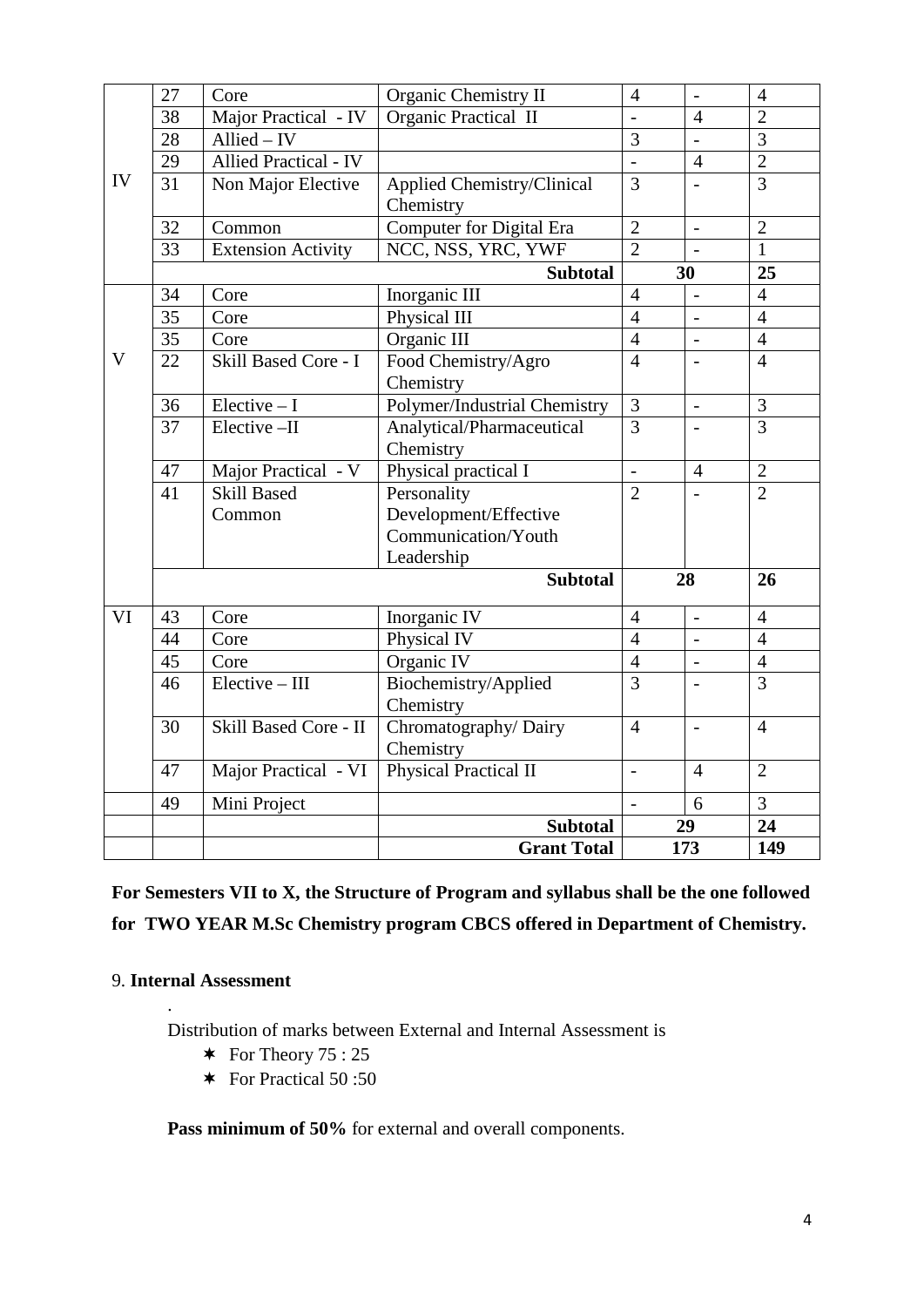# **Internal Marks for Theory** shall be allotted in the following

| The average of the best two from three compulsory tests. | 15 Marks |
|----------------------------------------------------------|----------|
| Assignment                                               | 05 Marks |
| Seminar                                                  | 05 Marks |
| <b>TOTAL</b>                                             | 25 Marks |

**Internal Marks for Practical** shall be allotted in the following manner

| Lab performance         | 25 Marks |
|-------------------------|----------|
| Internal Test (Average) | 25 Marks |
| of two test)            |          |
| <b>TOTAL</b>            | 50 Marks |

# **10. Question Pattern**

# **Scheme of Examination and question pattern**

Time: 3 hours Max. marks:75

Part A : 10 questions full of Objective type WITHOUT multiple choice. Two questions from each unit of a paper. Each question carries one marks.  $10 \times 1 = 10$  marks

Part B : 5 descriptive questions, of either a or b type (internal choice). One question is from Each unit. Each question carries 5 marks  $5 \times 5 = 25$  marks

Part C : 5 descriptive type questions of either a or b type (internal type). One question is from Each unit. Each question carries 8 marks.  $5 x8 = 40$  marks **Course Weight:** In each of the courses, credits will be assigned on the basis of the lectures /

tutorials / lab work and other forms of learning in a 15 week schedule.

- 1. One credit for each lecture hr. per week
- 2. One credit for each tutorial hr. per week
- 3. One credit for every two hrs. of Lab or Practical Work per week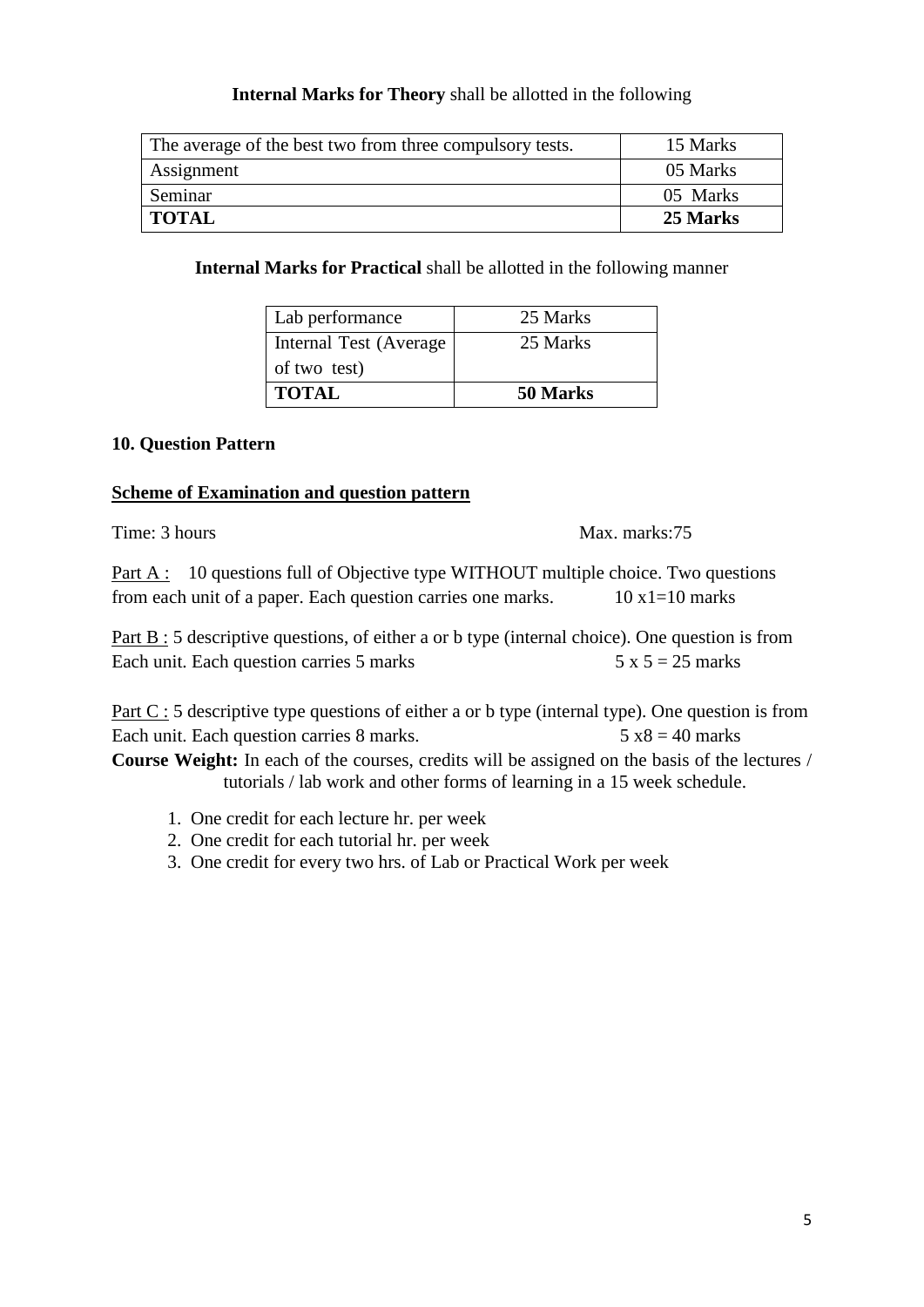## **SEMESTER I INORGANIC CHEMISTRY PAPER – I**

| L (hrs) | <b>Credits</b> |
|---------|----------------|
| 60      |                |

### **Objectives**

- To study the atomic structure from wave mechanical concept
- To know the arrangement of elements in the periodic table and the periodic properties.
- To understand the different kinds of chemical forces in molecules.
- To know the nature of compounds formed by s- and p-block elements.

## **Unit I –Atomic structure (12hrs.)**

 Dual nature of matter – de Broglie equation (verification not required) - Schrodinger wave equation and its applications (no derivation)- Eigen value and eigen functionsignificance of Ψ and  $\Psi^2$  –quantum numbers and their significance-principles governing the occupancy of electrons in various quantum levels-Pauli's exclusion principle-Hund's rule, Aufbau principle- probability distribution of electron around the nucleus –radial probability distribution

## **Unit II – Periodic properties (10hrs.)**

Long form of periodic table- classification as s, p, d and f block elements -periodicity in properties- variation of atomic and ionic radii, electron affinity, ionization energy and electronegativity along periods and groups – various scales of electronegativity – Pauling, Mullikan and Allred Rochow's scale of electronegativity – factors affecting the magnitude of electronegativity – applications of electronegativity

## **Unit III – Chemical bonding-I (14 hrs)**

 Properties of ionic compounds- Lattice energy- definition- Born-Lande equation (derivation not required), factors affecting lattice energy, Born-Haber cycle-enthalpy of formation of ionic compound and stability. Covalent character in ionic compoundspolarization and Fajan'srule.

### Unit IV –Chemical bonding-II (10hrs.)

Valence bond theory – hybridization of atomic orbitals and geometry of molecules – sp,  $sp^2$ ,  $sp^3$ ,  $sp^3d$  and  $sp^3d^2$ hybridization with examples. VSEPR theory- shapes of simple inorganic molecules – MO theory- applications of MOT to  $O_2$ ,  $F_2$ , HF and CO- comparison of VBT and MOT.

### **Unit V –S-block elements (14hrs.)**

Hydride (classification, general methods of preparation and salient features), hydration energies, solvation and complexation tendencies of alkali and alkaline-earth metals- Chemistry of Li and Be, their anomalous behavior and diagonal relationship - alkyls and aryls- roles of Li and Be in biology.

### **Reference Books**

- 1. B. R. Puri, L. R. Sharma, K. C. Kalia, Principles of Inorganic Chemistry, Shoban Lal Nagin Chand and Co., Delhi, 1996.
- 2. P. L. Soni, Text Book of Inorganic Chemistry, 20<sup>th</sup> edition, 2001.
- 3. R. D Madan, Modern Inorganic Chemistry, S. Chand and company, 13th edition, 2005.
- 4. J. D. Lee, Concise Inorganic Chemistry,  $5<sup>th</sup>$  ed., Blackwell Science, London, 1996.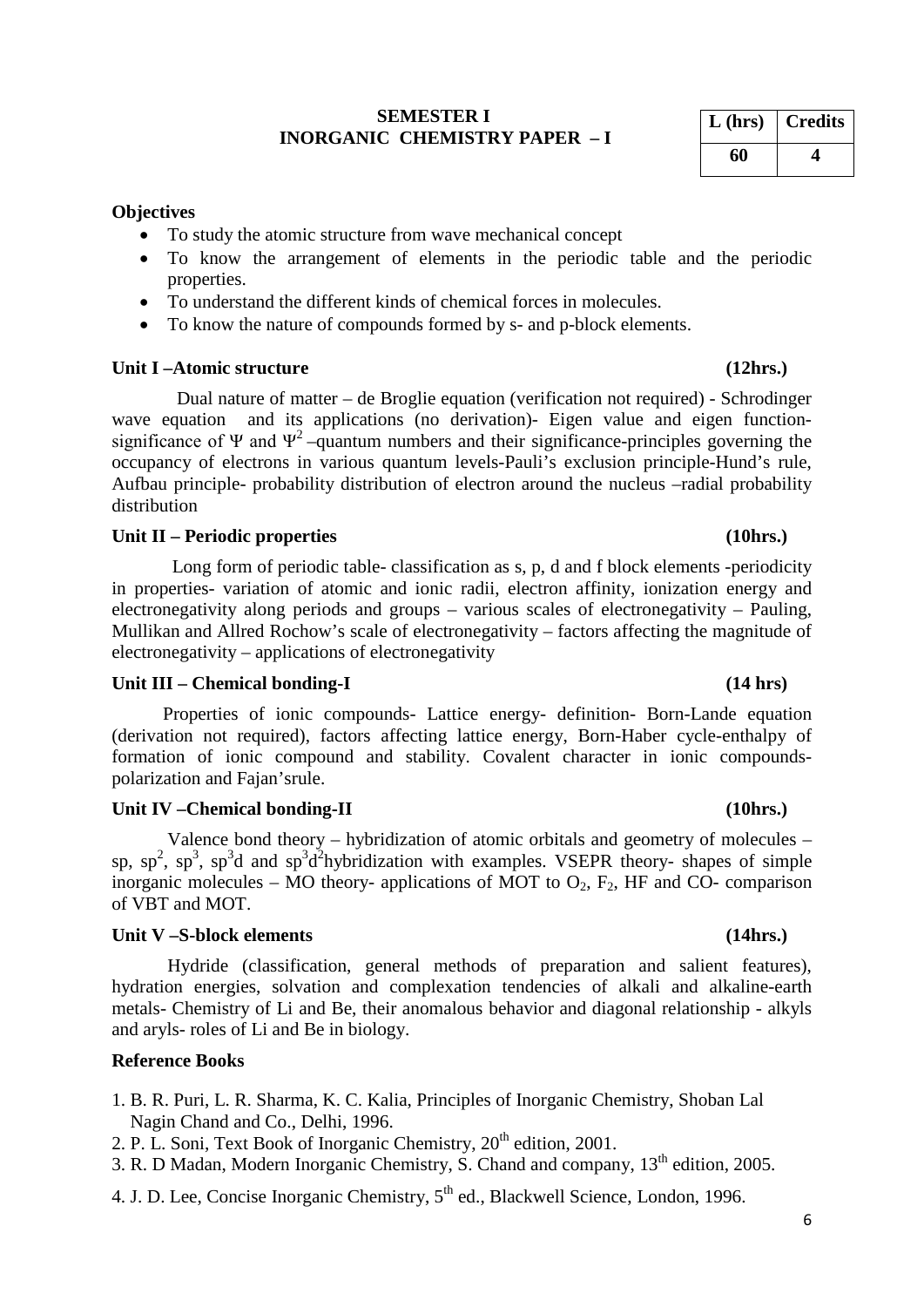5. F. A. Cotton, G. Wilkinson, C. Murillo and M. Bochman, Advanced Inorganic Chemistry, Wiley India,  $6<sup>th</sup>$  edition, 2008.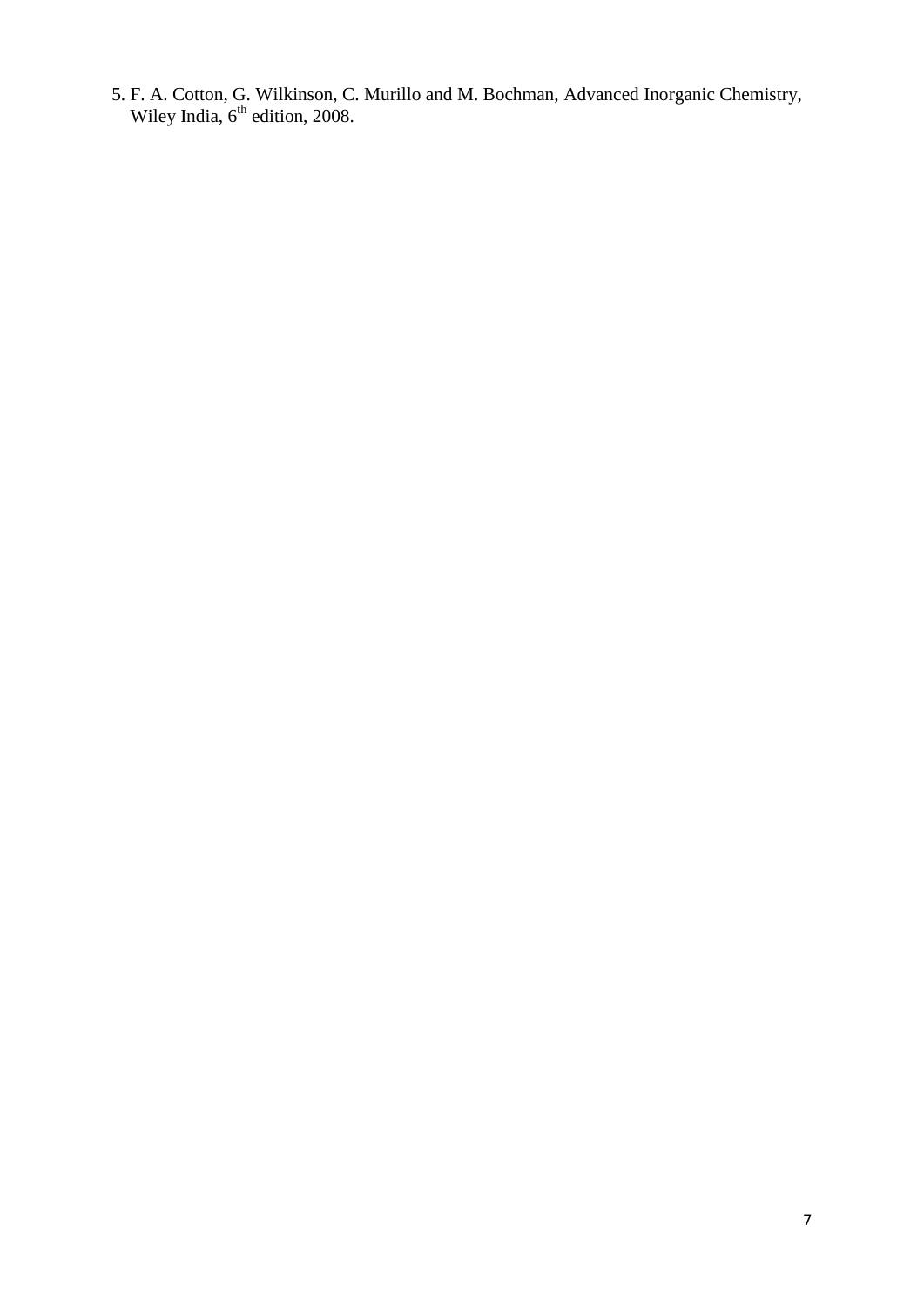## **SEMESTER I ORGANIC CHEMISTRY PAPER – I**

# **Objectives**

- To study about polar effects and reaction intermediates
- To learn the mechanism of substitution and elimination reactions.
- To study the conformations of hydrocarbons.
- To learn the chemistry of halide and oxygen based functional organic compounds.
- To learn the preparation and uses of organometallic compounds.

## **Unit I-Principles of reactions**

Polar effects-inductive, resonance and steric effects and their influence on acidity and basicity of organic compounds –  $p\pi$ -d $\pi$  bonds, Heterolytic and homolytic cleavage, nucleophiles and electrophiles-reaction intermediates – preparation, properties and structures of carbonium ions, carbanions and free radicals -type of reactions - substitution, addition, elimination and polymerisation reactions.

## **Unit II- Hydrocarbons**

Classification of alkadienes, stability of conjugate dienes- Mechanism of 1,2 and 1,4 addition- Diels-Alder reaction. Acidity of alkynes and formation of metal acetylides.

Addition to unsymmetrical olefins (Markownikoff's rule and peroxide effect), hydroboration, ozonolysis, dihydroxylation with KMnO<sub>4</sub>, OsO<sub>4</sub>& allylic bromination by NBS (mechanisms not required) Brominating reagents  $- Br<sub>2</sub>$ , NaBrO<sub>3</sub>.

## **Unit III – Halogen derivatives**

 $S_N1$  and  $S_N2$  mechanisms -  $E_1$  and  $E_2$  mechanisms- Hoffmann's and Saytzeffs rulepreparation, properties and uses of chloroform, carbon tetrachloride, vinyl chloride and allyl chloride- preparation and uses of westron, westrosol, freon and chloroprene.

## **Unit IV-Alcohols and ethers (12hrs.)**

Distinction between primary, secondary and tertiary alcohols – nitroglycerol, dynamite- estimation of hydroxyl groups- mechanism of dehydration of alcohols- preparation and properties of allyl and crotyl alcohol.

Preparation and uses of oxirane and dioxan –Estimation of number of methoxy groups-Zeisel's method.Distinction between ethers and alcohols.

## **Unit V-Organometallic compounds and organosulphur compounds (12hrs.)**

Preparation, structure and synthetic uses of Grignard reagent-preparation and reactions of methyl lithium, diethyl zinc, tetraethyl lead and tetramethyltin-Reformatsky reaction - Preparation and properties of thioalcohols and thioethers – sulphonal-mustard gas and sulphones.

## **Reference Books**

1. K. S. Tewari and N. K. Vishnoi, A Text Book of Organic Chemistry, Vikas Publishing House Pvt Ltd, 2006.

# **L (hrs) Credits 60 4**

# **(12hrs.)**

# **(12hrs.)**

**(12hrs.)**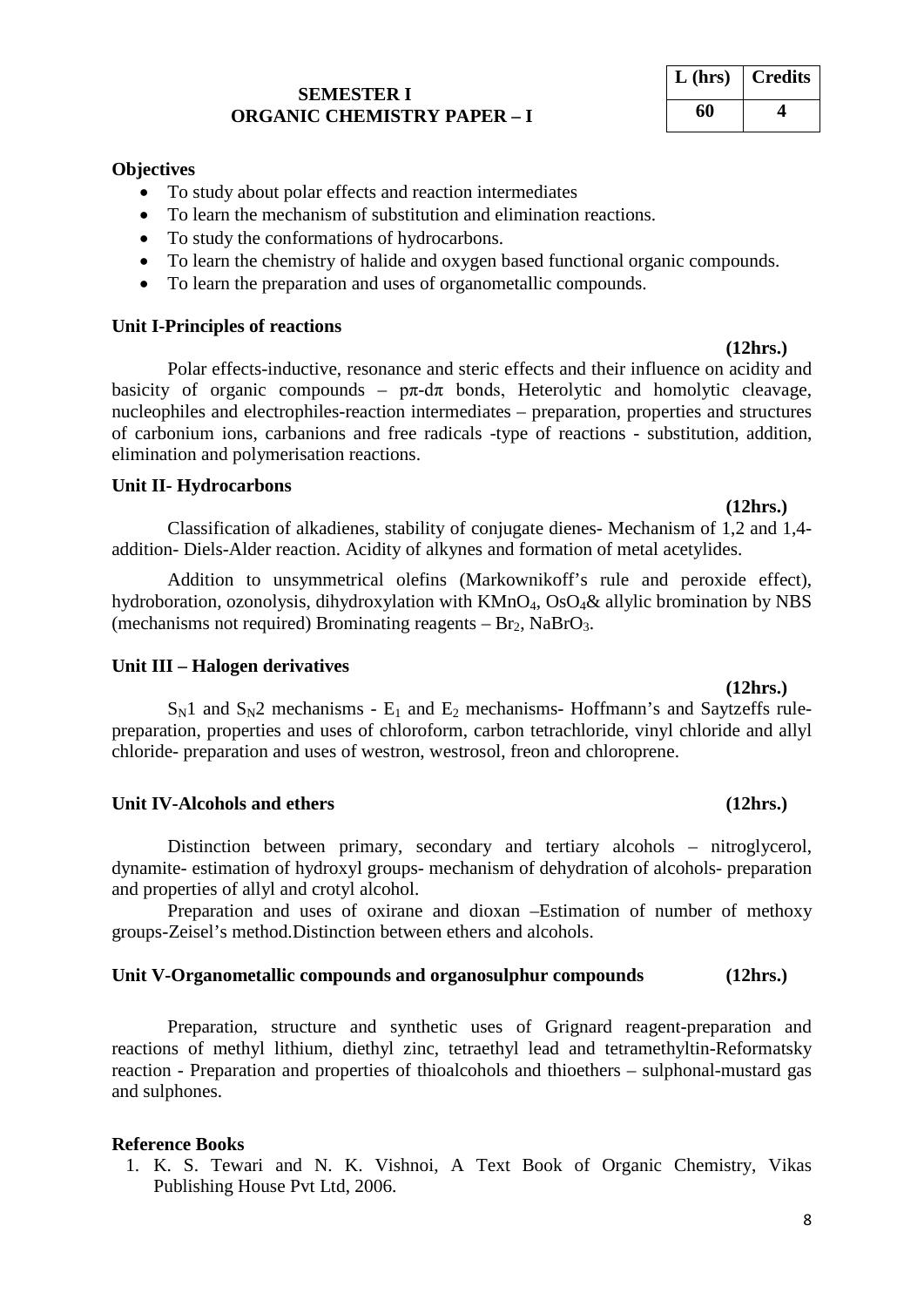- 2. Arun Bahl and B.S. Bahl, Advanced Organic Chemistry, S. Chand and Sons, 2012.
- 3. M.K. Jain and S. C. Sharma, Modern Organic Chemistry, Visal Publishing Co, 2015.
- 4. N. Tewari, Advanced Organic Reaction Mechanism, Third Edition 2011, Books & Allied (P) Ltd.
- 5. I. L. Finar, Organic Chemistry Volume I, ELBS, Longmans,2011.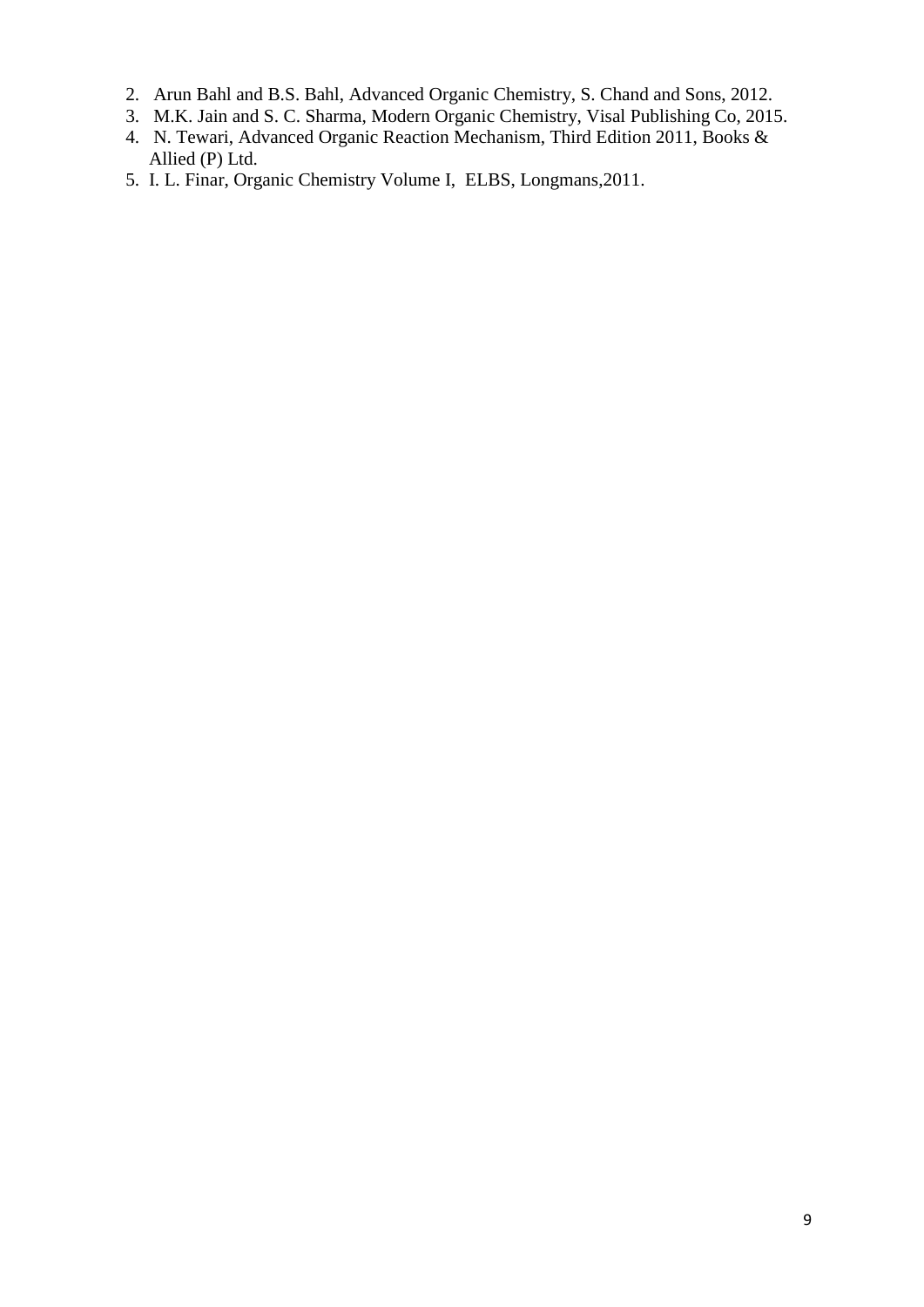## **INORGANIC PRACTICAL - I Volumetric Analysis**

| $L$ (hrs) | <b>Credits</b> |
|-----------|----------------|
| 60        |                |

## **Objective**

To enable the students to acquire the quantitative skills in volumetric analysis and qualitative inorganic salt analysis.

### **Acidimetry and alkalimetry**

- 1. Estimation of oxalic acid Std. oxalic acid
- 2. Estimation of  $Na_2CO_3 Std. Na_2CO_3$

# **Permanganometry**

- 3. Estimation of sodium oxalate Std. oxalic acid
- 4. Estimation of ferrous ammonium sulphate Std. ferrous ammonium sulphate

### **Iodometry**

5. Estimation of copper – Std. copper sulphate

# **Dichrometry**

- 6. Estimation of ferrous iron Std. ferrous ammonium sulphate
- 7. Estimation of  $K_2Cr_2O_7$  Std  $K_2Cr_2O_7$

# **Complexometry**

- 8. Estimation of  $Zn Std ZnSO<sub>4</sub>$
- 9. Estimation of  $Pb Std ZnSO<sub>4</sub>$
- 10. Estimation of Mg Std ZnSO4
- 11. Estimation of Cu Std ZnSO4
- 12. Estimation of  $Ni Std ZnSO<sub>4</sub>$
- 13. Total hardness of water

# **Semi micro qualitative analysis of inorganic salt mixtures containing two acid radicals (one should be an interfering radical) and two basic radicals**

1. Anions:

Simple anions:

Carbonate, nitrate, sulphate, chloride and bromide.

Interfering anions:

Borate, fluoride, oxalate, phosphate and chromate.

2. Cations:

| Group I    | : Lead                                |
|------------|---------------------------------------|
| Group $II$ | : copper, cadmium, bismuth, antimony. |
| Group III  | : Aluminium, ferrous iron             |
| Group IV   | : Cobalt, nickel, manganese, zinc.    |
| Group V    | : Barium, strontium, calcium          |
| Group VI   | : Magnesium, ammonium.                |

### Internal – 40 marks

10 marks - regularity

20 marks – average of best ten estimations in regular class work

10 marks –average of two model exams

# External -60 marks

10 marks – record (atleast 10 volumetric estimations)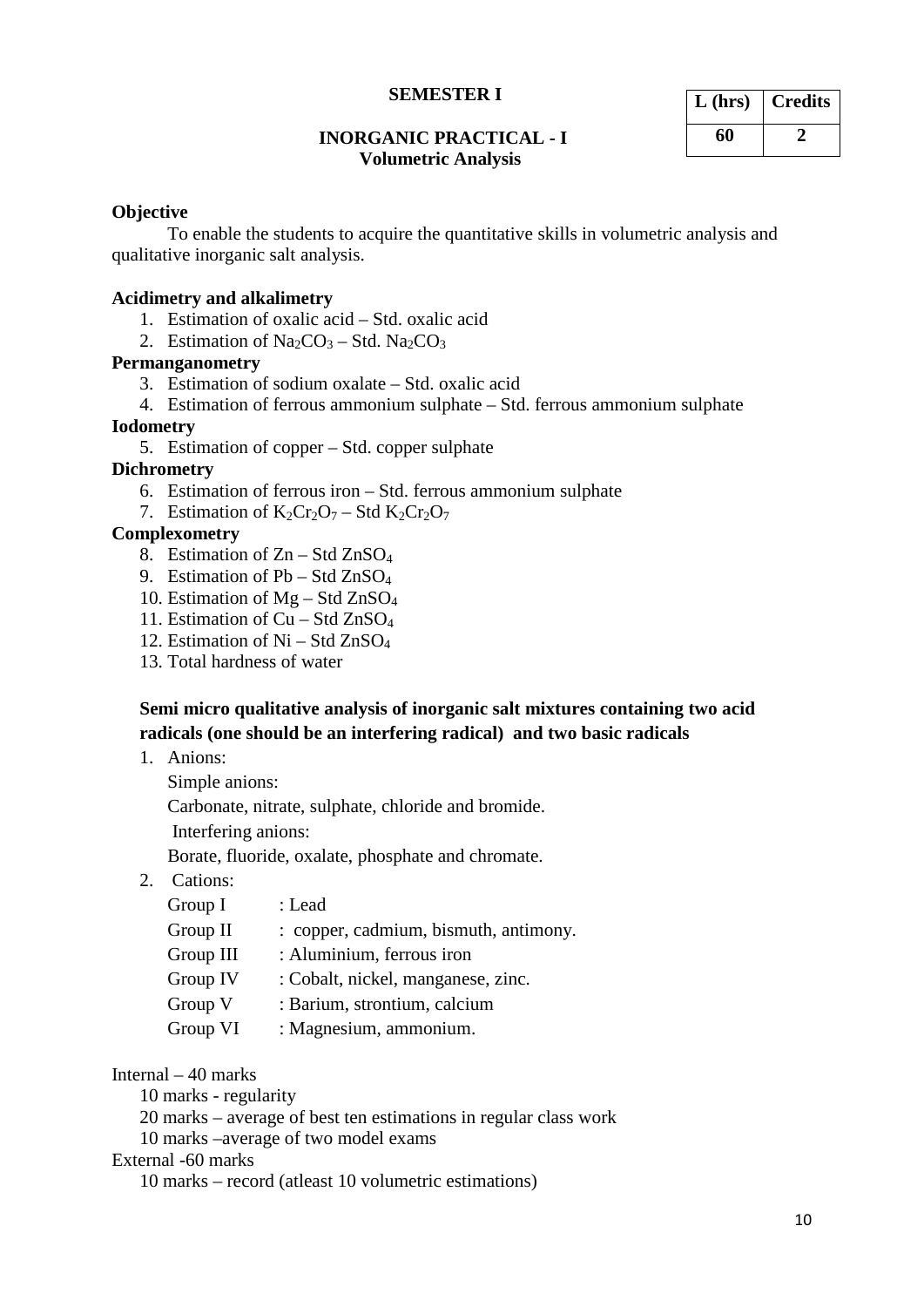10 marks – procedure 40 marks – result

# **References**

- 1. G.H.Jeffery, J.Bassett, J.Mendham and R.C.Denny 'Vogel's Text book of Quantitative Chemical Analaysis5th Edition,1978, ELBS.
- 2. I.M.Kolthoff and E.A.Sanderson, Quantitative Chemical Analysis, S Chand, O.P. Pandey, D.N Bajpai, S. Gini, Practical Chemistry, for I, II &III BSc, 1989. Students. S.Chand & Company Ltd reprint 2009.
- 3. V.K.Ahluwalia, Sunitha Dhingra, Adarsh GulateCollege Practical Chemistry, Universities Press (India) Pvt. Ltd 2008 (reprint).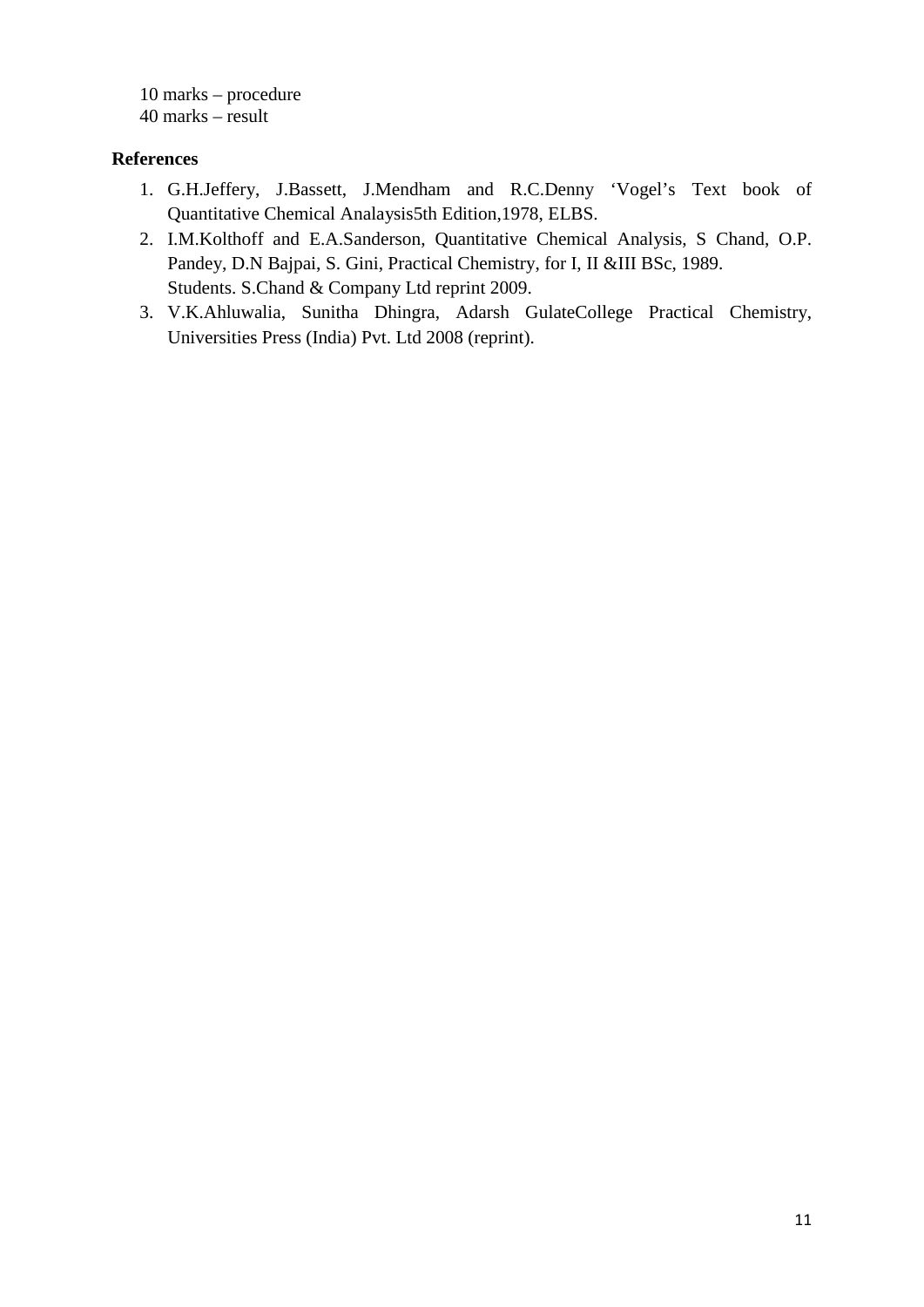# **SEMESTER II INORGANIC CHEMISTRY**- **II**

### **Objectives**

- To know the basic principles of metallurgy and the chemistry of d- Block elements
- To learn the chemistry of f- Block elements
- To learn the acid base concepts and the reactions in Non-aqueous solvents
- To understand the basic concepts of coordination chemistry and early theory
- To learn the basic analytical methods

### **Unit-I p-block elements (12hrs.)**

Comparative study (group-wise) of group 13  $\&$  14 elements with respect to periodic properties. Compounds such as hydrides, halides, oxides and oxyacids- diagonal relationshippreparation, properties, bonding and structure of diborane, borazine and alkali metal borohydrides. Preparation, properties and technical applications of carbides and fluorocarbons.Silicones and structure of silicates.

### **Unit II- Metallurgy (12hrs.)**

Occurrence of metals – concentration of ores – froth floatation, magnetic separation, calcinations, roasting and smelting. Purification of metals – electrolysis, zone refining, van Arkel de Boer methods.

### **Unit III- d-Block elements (12hrs.)**

General characteristics of d- Block elements – Group study of Titanium, Iron, Coinage and Zinc group metals. Important compounds of transition metals: Ziegler – Natta catalyst. Prussian blue, Sodium nitroprusside, Turnbull's blue, Nickel DMG complex, Wilkinson's Catalyst- KMnO<sub>4</sub> and  $K_2Cr_2O_7$ .

### **UNIT IV-Coordination Chemistry-I (12hrs.)**

Introduction: ligands- monodentate, bidentate, and polydentate ligands; coordination sphere; Coordination number; nomenclature of mononuclear and dinuclear complexes. Structural and stereoisomerism in tetrahedral, square planar and octahedral complexes.

Valance Bond theory – applications of valance bond theory to tetrahedral, square planar and octahedral complexes- Merits and limitations of VB theory

### **Unit V: Acids, Bases and Non-aqueous solvents (12hrs.)**

Acids and Bases: Arrhenius theory, acids and bases in protic solvents, Bronsted-Lowry theory, Lewis theory, the solvent system, Lux-Flood definition, Usanovich definition; hard and soft acids and bases-HSAB principle.

Non-aqueous solvents: physical properties of a solvent, types of solvents and their general characteristics. Reactions in non - aqueous solvents with reference to liq.  $NH<sub>3</sub>$  and liq SO2- Comparison.

### 12

# **L (hrs) Credits 60 4**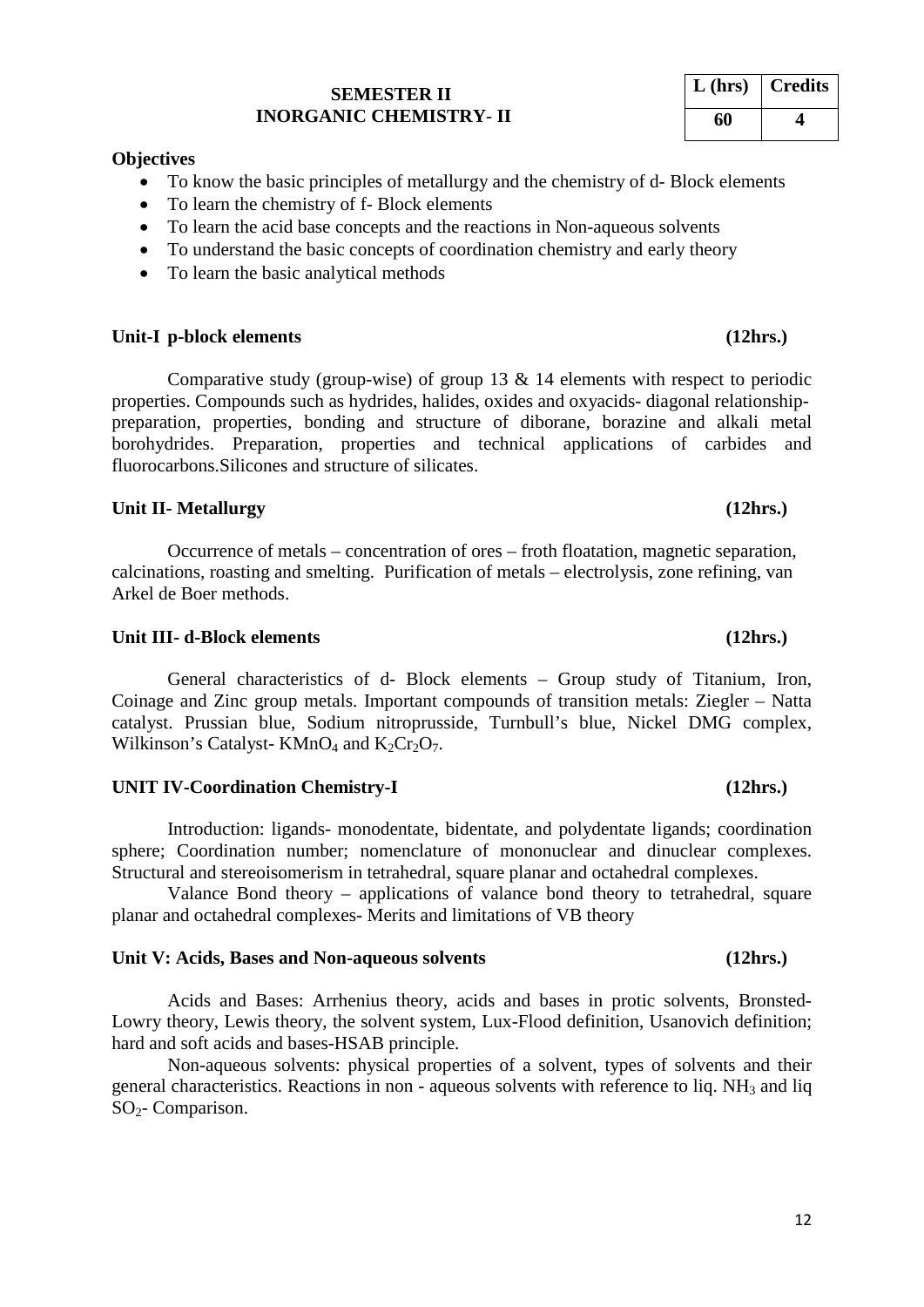# **Reference Books**

- 1. Puri B.R., Sharma L.R., Kalia K.K., Principls of Inorganic Chemistry, 28<sup>th</sup> edition, Vallabh Publication, 2004, New Delhi.
- 2. R.D. Madan, Advanced Inorganic Chemistry, 2<sup>nd</sup>edition.S. Chand & Company, 2005, New Delhi.
- 3. Concise coordination chemistry R. Gopalan, V. Ramalingam, Vikas publishing House, Pvt. Ltd, 2001, New Delhi.
- 4. J.D.Lee, Concise Inorganic Chemistry,  $5<sup>th</sup>$ edition , Oxford University Press, New Delhi 2008.
- 5. G.H. Jeffery, J. Bassett, J. Mendham, R.C. Denny, Vogel's Text book of Quantitative Chemical Analysis,  $5^{\text{th}}$ Edn., ELBS, 1989.
- 6. D.A.Skoog and D.M.West, Fundamentals of Analytical Chemistry, Holler Saunders College publishing, USA.VI Ed., 1998.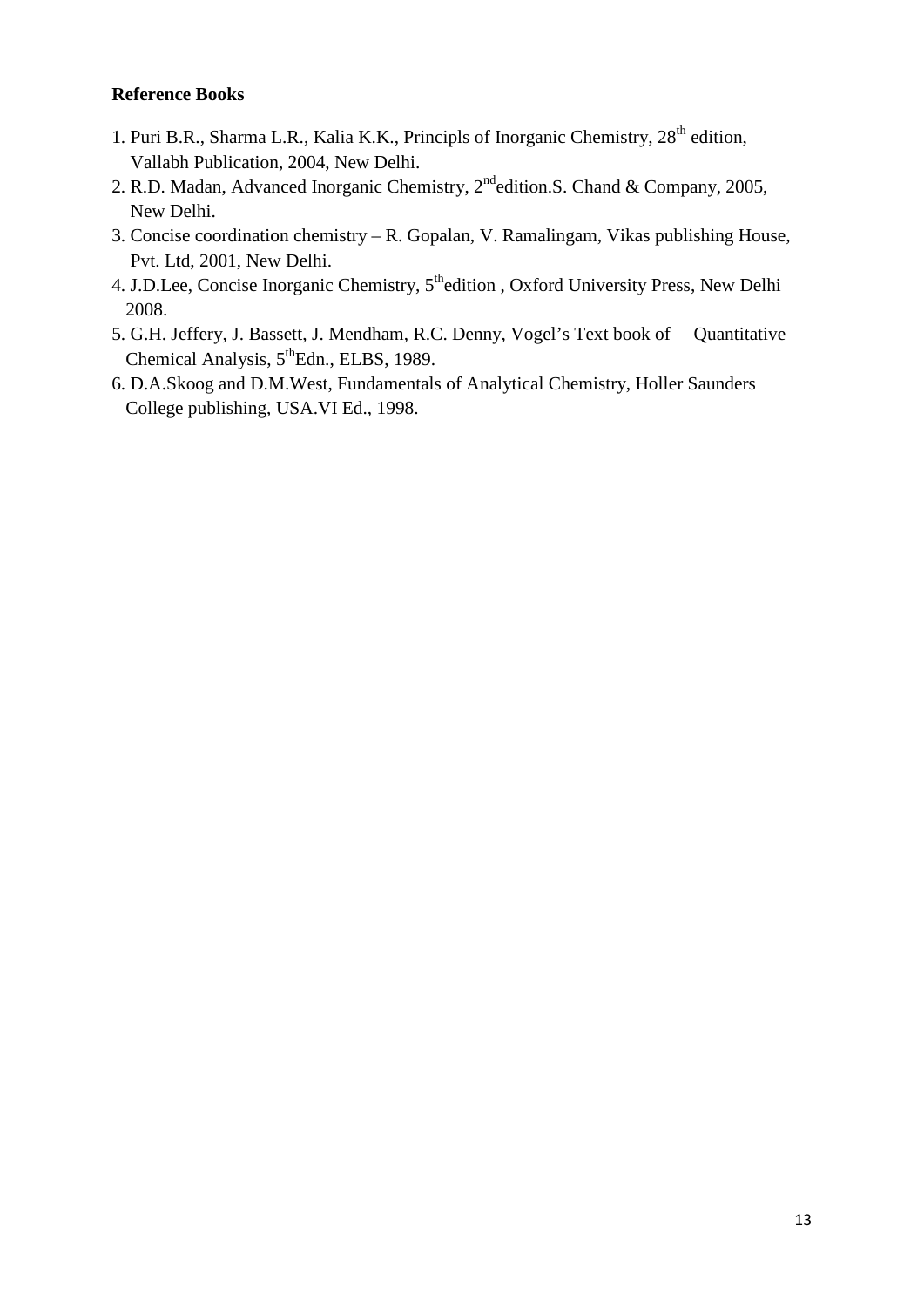## **SEMESTER II PHYSICAL CHEMISTRY-I**

### **Objectives**

- To study the behavior of molecules in gaseous states
- To learn the various properties of crystalline solids
- To understand the various phenomena on the surface of solids
- To study the nuclear stability and nuclear reactions
- To understand the basic concepts and first law of thermodynamics

### **Unit - I Gaseous state (12hrs.)**

Types of molecular velocities and their inter relations - mean, rms, most probable velocities - Calculation of most probable velocity, average velocity and root mean square velocity Maxwell's distribution of molecular velocities, statement of equation and explanation (no derivation) – graphic representation - effect of temperature on velocity distribution. Collision diameter - collision number - collision freqeuency - mean free path – Degrees of freedom of gaseous molecules - principle of equipartition of energy - heat capacity and molecular basis. Viscosity of gases and effect of temperature and pressure on coefficient of viscosity

### **Unit - II Solid state (12hrs.)**

Difference between crystalline and amorphous solids - isotropy and anisotropy crystal lattices - laws of crystallography - elements of symmetry of crystals - crystal systems unit cell - space lattice - Bravais lattices - Miller indices - cubic and hexagonal packing – radius ratio rule – tetrahedral and octahedral voids

Bragg's equation, derivation and applications - determination of structure of crystals by X-ray diffraction methods - rotating crystal and powder method, structure of NaCl, KCl and ZnS. Imperfections in a crystal - Schottky defects, Frenkel defects, Nonstoichiometric defects - use of crystallographic data for the determination of Avogadro number and molecular mass

### **Unit - III Surface chemistry (12hrs.)**

Adsorption - physisorption and chemisorptions - adsorption of gases by solids adsorption isotherms - Freundlich adsorption isotherm - derivation of Langmuir adsorption isotherm, statement and explanation of BET isotherm - applications of adsorption determination of surface area – adsorption indicators.

General characteristics of catalytic reactions – phase transfer catalysis - acid base catalysis - enzyme catalysis - mechanism and kinetics of enzyme catalyzed reactions – Michaelis-Menten equation

### **Unit - IV Nuclear chemistry (12hrs.)**

Natural radioactivity - detection and measurement of radioactivity – Geiger Nuttal rule - rate of disintegration and half life period - average life period - nuclear stability, n/p ratio, magic number, mass defect and binding energy - liquid drop model - shell model isotopes, isobars, isotones and isomers. Artificial radioactivity - nuclear fission and nuclear fusion – mechanisms – applications - differences – Stellar energy - nuclear reactors - hazards

**L (hrs) Credits 60 4**

14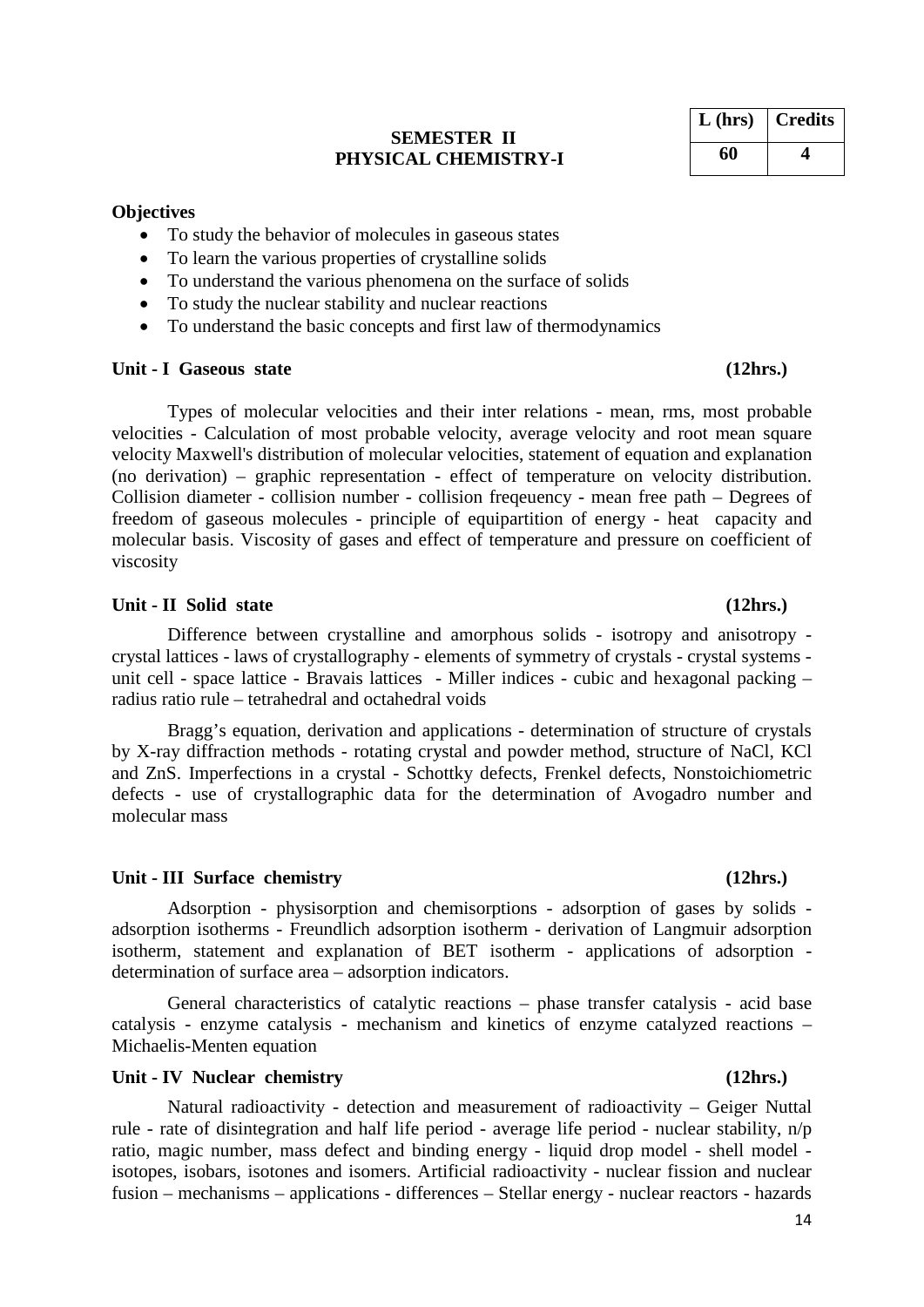of radiations - fertile and fissile isotopes. Applications of radioisotopes  $-C^{14}$  dating, rock dating, neutron activation analysis and isotope as tracers - study of reaction mechanism

## **Unit – VChemical kinetics (12 hrs.)**

Rate of reaction-Measuring rates of reaction-expressing reaction rates- factors influencing rate-rate constant-Rate laws, Stoichiometry, order and molecularity of reactions-Setting up and solving simple differential equation for first order, second order, third order and zero order reactions. Experimental techniques involved in following kinetics of reaction-Volumetry, manometry and colorimetry. Effect of temperature on rate constant. The activation energy - determination of Arrhenius frequency factor and energy of activation-The collision theory of reaction rates and its limitation. Lindemann theory of unimolecular reactions-The theory of Absolute reaction rates.Comparison of the collision theory with the Absolute reaction rate theory.

## **Books for reference:**

- 1. Principles of physical chemistry Puri, Sharma and Pathania, Millennium Edition, Vishal Publishing Co, 2003.
- 2. Text Book of physical chemistry P.L. Soni Sultan Chand, 1983.
- 3. Atkins' Physical chemistry,  $9<sup>th</sup>$  Edition, Oxford University Press, 2010.
- 4. Advanced Physical Chemistry Gurdeep Raj, Goel Publishing House,2008.
- 5. Physical Chemistry, G.M.Barrow, Tata McGraw Hill, 2006.
- 6. Chemical Kinetics KJ. Laidler, Tata McGraw Hill Publishing Company, NewDelhi, 1983.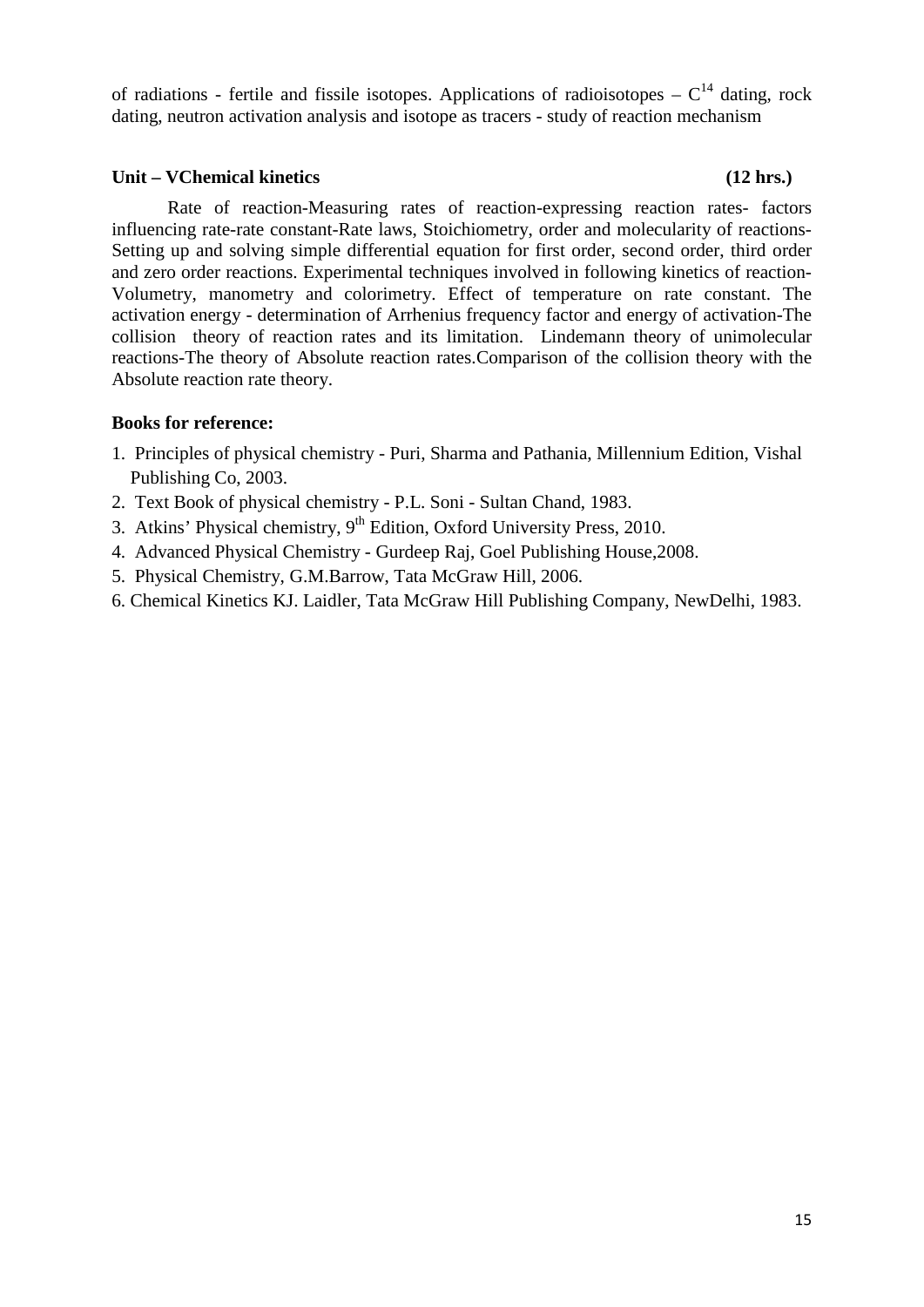# **SEMESTER II INORGANIC PRACTICAL - II Inorganic Qualitative Analysis**

| $L$ (hrs) | <b>Credits</b> |
|-----------|----------------|
| 60        |                |

# **Objective**

To enable the students to understand various inorganic salt preparation and their quantitative estimation.

# **Gravimetric Estimation**

- 1. Estimation of lead as lead chromate
- 2. Estimation of barium as barium chromate
- 3. Estimation of nickel as nickel dimethylglyoximate
- 4. Estimation of zinc as zinc oxinate
- 5. Estimation of copper as copper thiocyanate

## **Inorganic preparations**

- 1. Preparation of Potash alum
- 2. Preparation of Chrome alum
- 3. Preparation of Prussian blue
- 4. Preparation of Sodium ferrioxalate
- 5. Preparation of Tetramminecopper(II) sulphate
- 6. Preparation of Tristhiourea copper(I)chloridedihydrate
- 7. Preparation of Potassium trisoxalatoferrate(III)
- 8. Preparation of Hexathiourealead(II) nitrate

## **References**

- 1. Sundaram, Krishnan, Raghavan, Practical Chemistry (Part III), S. Viswanathan Co. Pvt., 1996.
- 2. Vogel's Text Book of Quantitative Chemical Analysis. 5th Edi., ELBS/Longman England, 1989.
- 3. O.P. Pandey, D.N Bajpai, S. Gini, Practical Chemistry, for I, II & III BSc. Students. S.Chand& Company Ltd reprint 2009.
- 4. V.K.Ahluwalia, Sunitha Dhingra, Adarsh GulateCollege Practical Chemistry, Universities Press (India) Pvt Ltd 2008 (reprint)
- 5. V.V. Ramanujam, Inorganic Semi Micro Qualitative Analysis, 3rd edition, The National Publishing Company, Chennai, 1974.
- 6. Vogel's Text Book of Inorganic Qualitative Analysis, 4th edition, ELBS, London, 1974.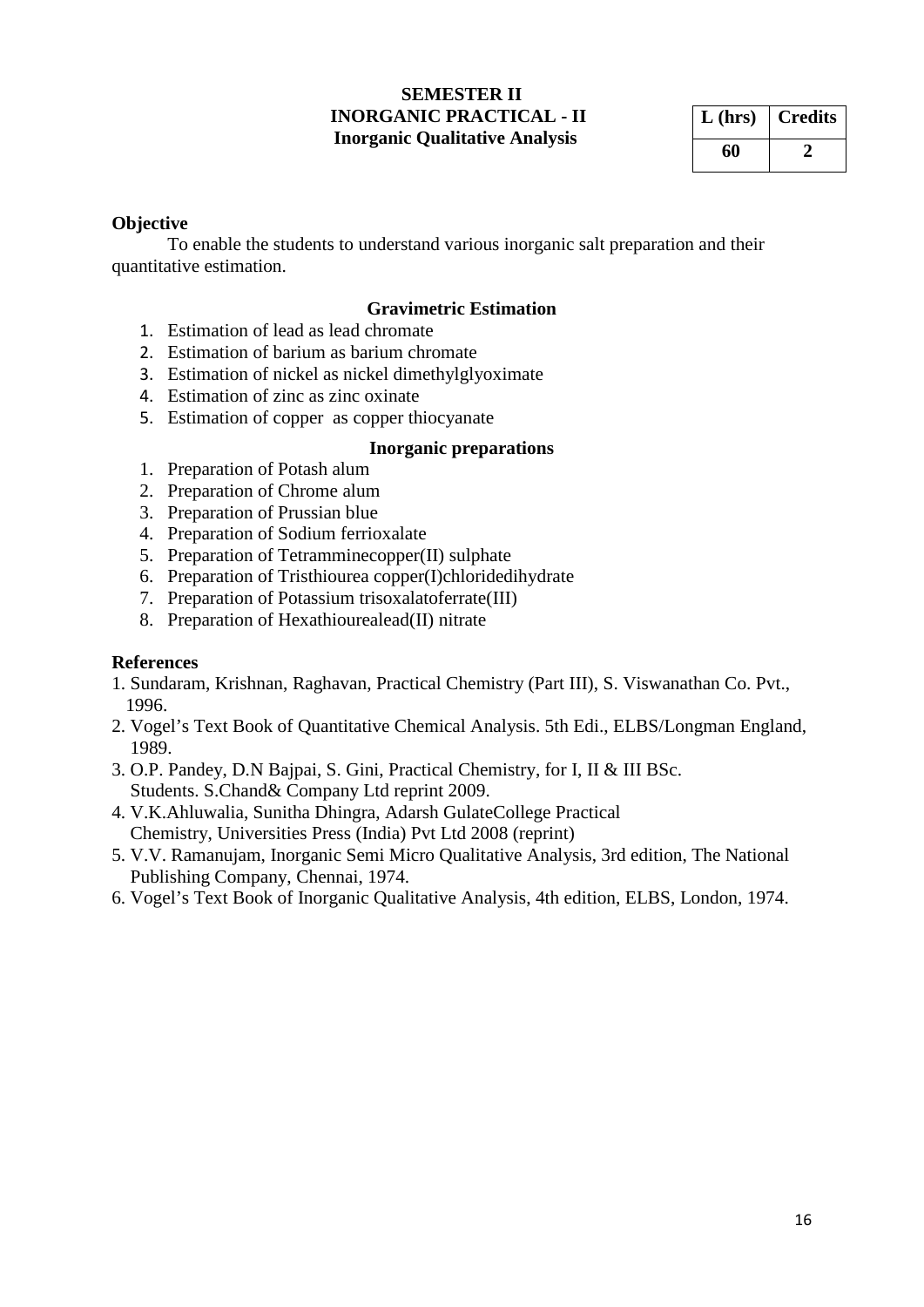# **SEMESTER III PHYSICAL CHEMISTRY II**

# **Objectives**

- To study about the thermo chemistry
- To understand the concept of chemical equilibrium
- To learn about the chemistry of solutions

# **UNIT- I Chemical equilibrium (12hrs.)**

Reversible and irreversible reactions-nature of chemical equilibrium-Law of mass action-equilibrium constants-  $K_p$ ,  $K_c$  and  $K_x$  Thermodynamic derivations -Relations between  $K_p$ ,  $K_c$  and  $K_x$ - Temperature dependence of equilibrium constant- Van't Hoff isochore-Pressure dependence of equilibrium constant- Heterogenous equilibrium-Le-Chatelier principle-application of Le-Chatelier principle to homogenous equilibrium and physical equilibrium.

# **UNIT - II Solutions**

**(12hrs.)** Kinds of solutions - methods for expressing concentration - Molarity, molality, mole fraction, normality, mass fraction, parts per million -solutions of gases in liquid -Solubility of gases in liquids - Henry's law – statement and limitations.

Solutions of liquid in liquid– Binary liquid mixture - Ideal and non ideal solutions - Raoult's law. - deviation from ideal behavior - pressure - composition and temperature - Composition diagrams for completely miscible binary solutions - Fractional distillation - Azeotropic distillation - nature of azeotropic mixtures - partially miscible liquids - consolute temperature- critical solution temperature-system with upper CST, lower CST and upper and lower CST - Crismer test - Completely immiscible systems-steam distillation.

# **UNIT - III Dilute solutions (12hrs.)**

Colligative properties of dilute solutions: relative lowering of vapour pressure, elevation of boiling point, depression of freezing point and osmotic pressure, Ebullioscopic constant-Cryoscopic constant- Relation between colligative properties and Molecular mass – Osmosis-osmotic pressure-.laws of osmotic pressure -osmotic pressure and concentration of solute- Experimental methods for determining various colligative properties, degree of dissociation and association of solutes Abnormal molecular mass – Van't Hoff factor.

# **UNIT – IV Ionic equilibria (12 hrs.)**

The Ostwald's dilution law-experimental verification – limitations-acids and bases-Lewis concept-dissociation of weak acids and weak bases-dissociation of water-pH scalecommon ion effect- its applications-buffer solution-different types-calculation of pH value of buffer solution. Hydrolysis of salts - salts of weak acids & strong base, salts of weak base and strong acids, salts of weak acid and weak base - determination of degree of hydrolysis. Acid-base indicators- acid-base titration and use of indicators.Solubility product-Application of solubility product principle.

# **L (hrs) Credits 60 4**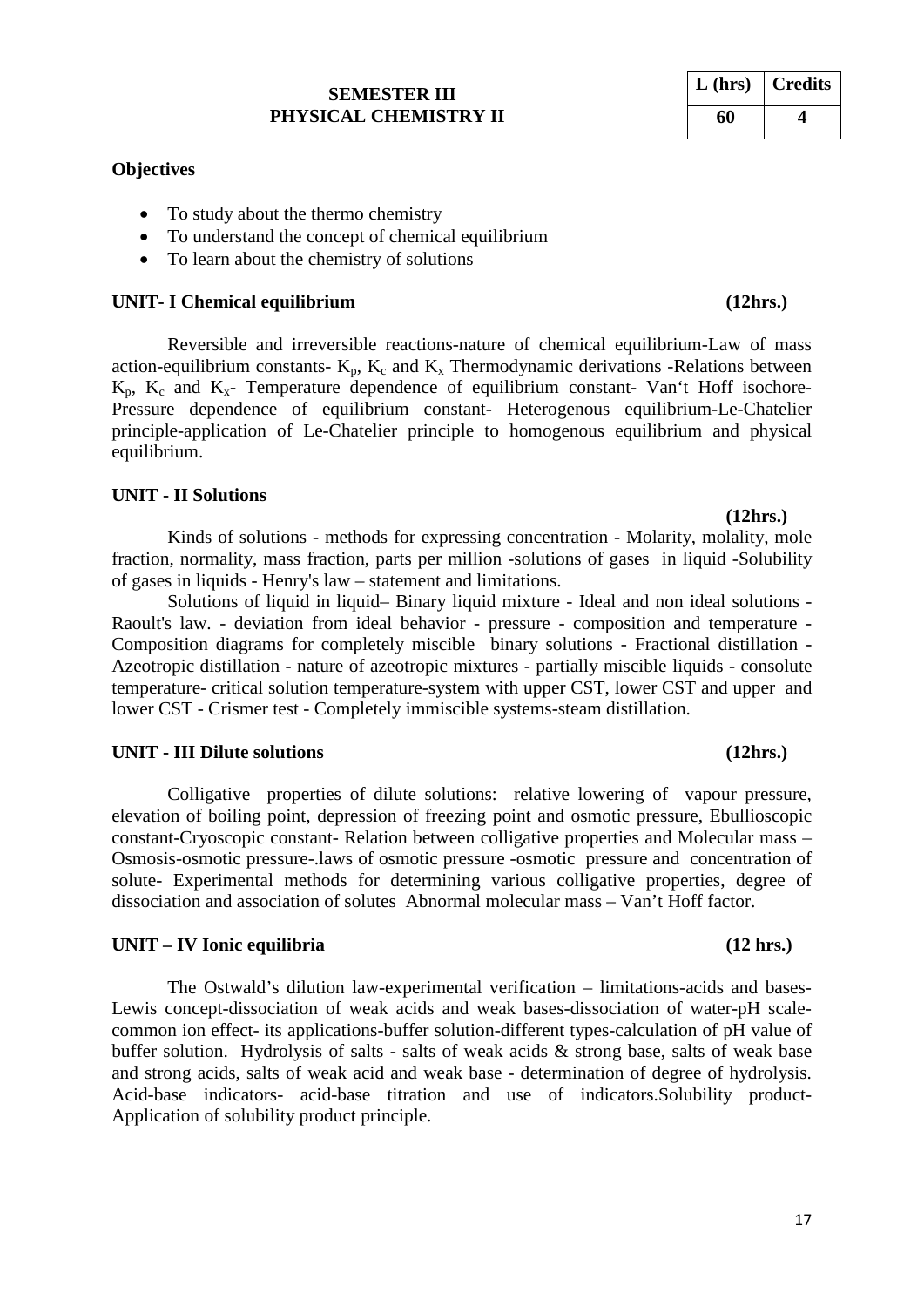### UNIT-V Phase equilibria (12 hrs.)

Phase rule - phase, component, degree of freedom - thermodynamic derivation of phase rule, One-component system: Phase diagrams of Water and sulphur systems.

Two component system: (i) Simple eutectic: Lead-silver system and potassium iodide-water system. (ii) Formation of compound with congruent melting point: Magnesiumzinc system and ferric chloride - water system. Distribution Law-Statement and thermodynamic derivation-association of the solute in one of the solvents- dissociation of the solute in one of the solvents-applications of the distribution law-solvent extraction.

### **Reference Books**

- 1) Principles of Physical chemistry-Puri,Sharma and Pathania 2004,Vishal Publishing Co., NewDelhi.
- 2) Text book of Physical Chemistry, P.L.Soni, O.P. Dharmarha& U.N. Dash, , 22ndEdn.,Sultan Chand & Sons, New Delhi,1993.
- 3) Essentials of Physical Chemistry B.S.Bahl, Arun Bahl, G.D.Tuli,Reprint 2006,S.Chand & Company Ltd., New Delhi-110055.
- 4) Atkin's Physical Chemistry, 9<sup>th</sup> Ed, Peter Atkins & Julio de Paula, 2010.
- 5) A Text book of Physical Chemistry-A.S.Negi S.C Anand 2<sup>nd</sup> Edition-2007.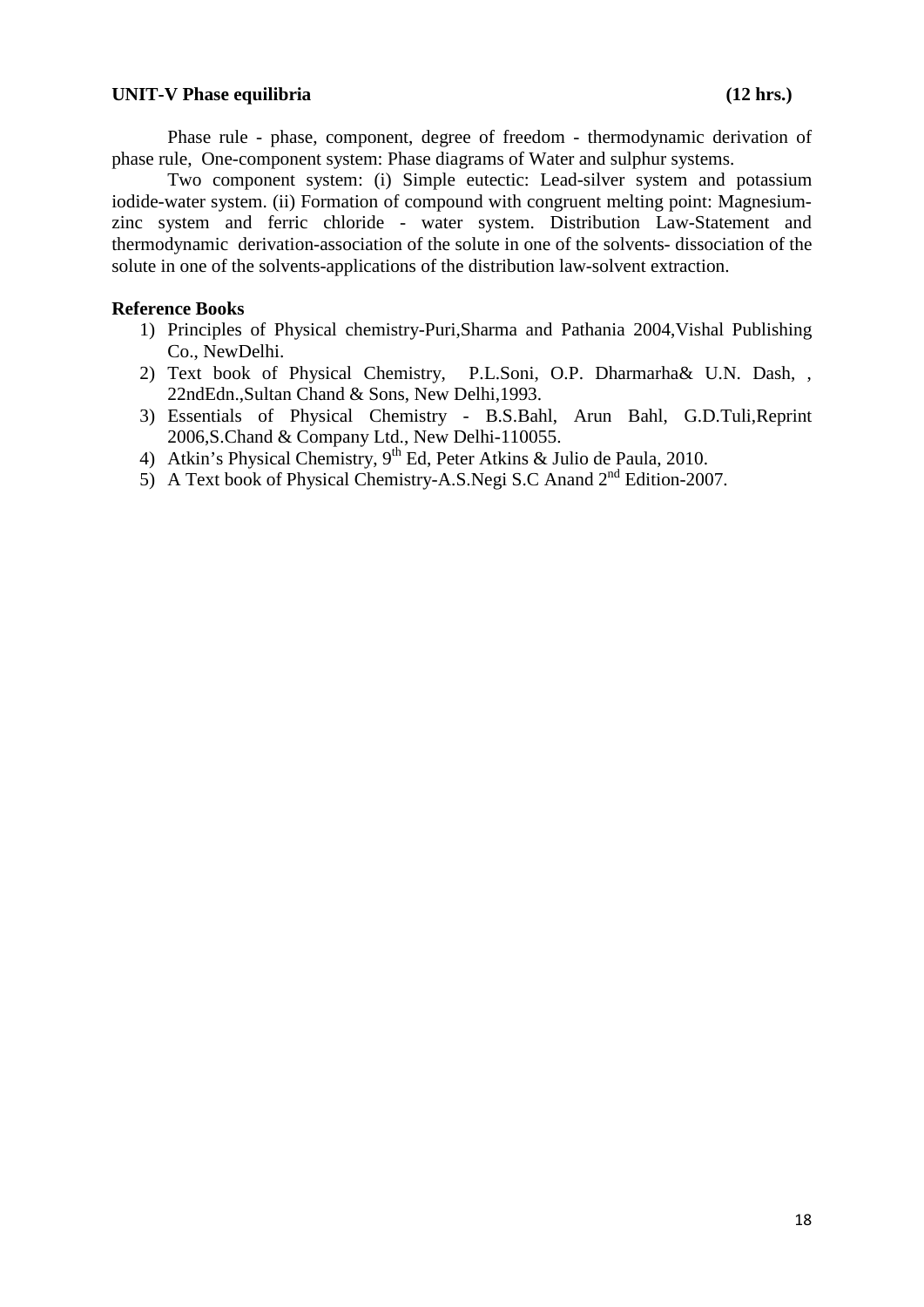# **SEMESTER III NON-MAJOR ELECTIVE FOOD CHEMISTRY**

# **Objectives:**

To acquire the basic knowledge of food chemistry

# **Unit – I Introduction (9 hrs.)**

Food : sources and classification – food as a source of energy - functions and biological importance of carbohydrates, protein, fat, vitamins and minerals - calorific value of food – energy requirements of individuals - balanced diet.

# **Unit - II Food additives (9 hrs.)**

Definition, food colourants : natural and artificial - antioxidants, stabilizers, flavours, bleaching and maturing agents – leavening agents.

# **Unit - III Food preservatives (9 hrs.)**

Definition - classification - methods of food preservation and processing by heat, cold, radiation, drying and deep freezing.

# **Unit - IV Food adulteration (9 hrs.)**

Definition – types – detection and analysis of adulterants in foods: milk, chilli powder, coffee powder, turmeric powder, ghee, oil and pulses.

# Unit -V Quality standards **(9 hrs.)**

Quality control - specification and standards - FA, WHO standards – packing and labeling of foods, Essential Commodities Act - Consumer Protection Act - AGMARK.

# **Books for Reference:**

- 1. Sivasankar B, Food Processing and Preservation, Prentice Hall of India Pvt. Ltd, New Delhi, 2002.
- 2. Swaminathan M. Textbook on Food Chemistry, Printing and Publishing Co, Ltd, Bangalore 1993.
- 3. Food Science III Edition Sri Lakshmi B, New Age International Publisher, 2005.
- 4. Fundamentals of Foods and Nutrition Mudambi. R. Sumathi, and Rajagopal, M.V. Willey Eastern Ltd, Madras, 1982.

# **L (hrs) Credits 45 3**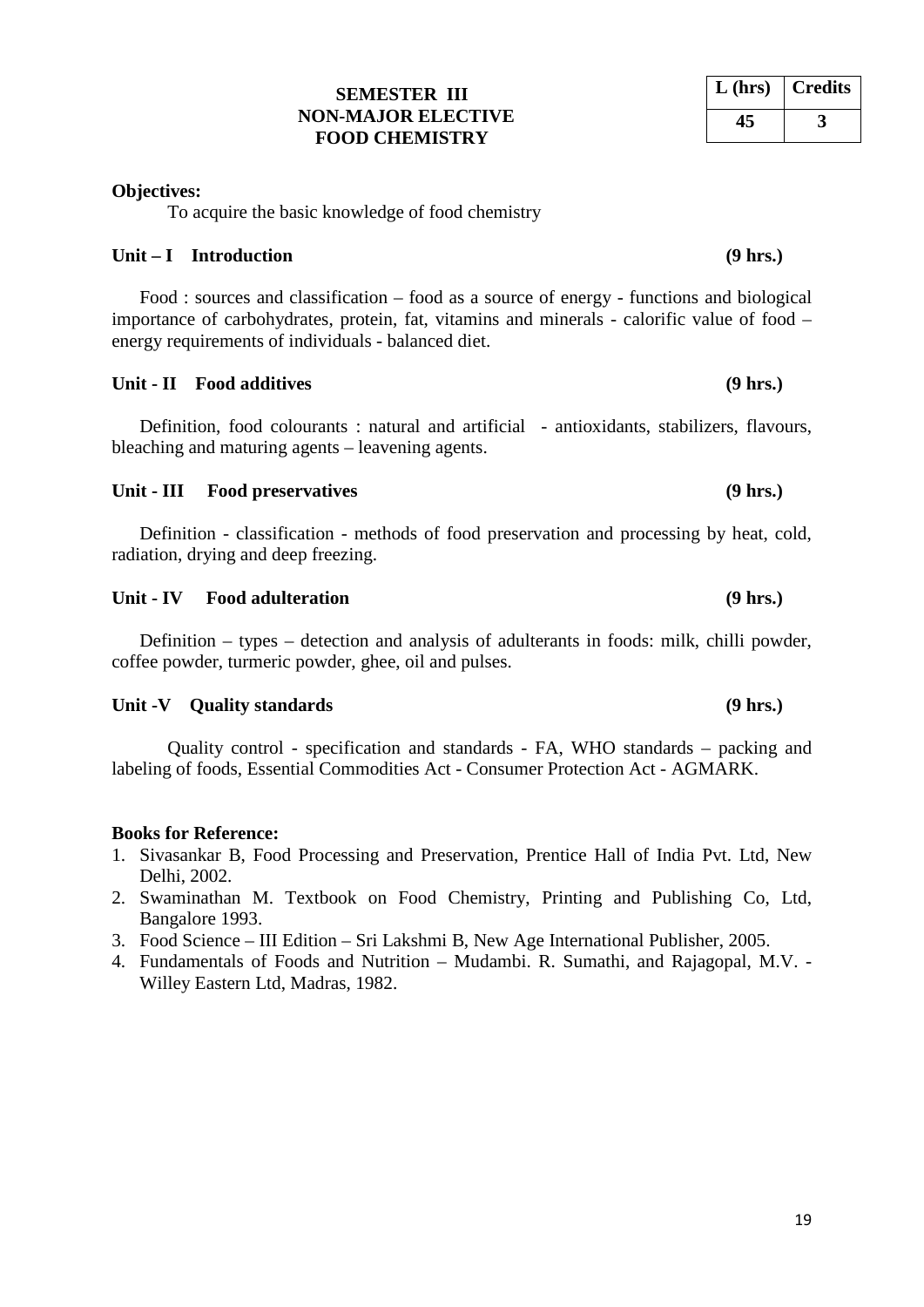# **SEMESTER III NON-MAJOR ELECTIVE WATER MANAGEMENT**

# **Objectives:**

To realize the importance of quality water in day to day life

# Unit I Water pollution **(9 hrs.)**

Definition-sources of water pollution-types of water pollutants: sewage and domestic wastes, industrial effluents, agricultural discharges, detergents, disease causing agents and radioactive materials. Eutrophication and its effects.

# Unit II Water quality parameters *(9 hrs.)*

Physical, chemical and biological water quality parameters-water quality standards for drinking water - BIS and WHO. Determination of pH, Total hardness, DO, BOD and COD.

# Unit III Water purification **(9 hrs.)**

Purification of water for drinking purposes: Sedimentation, filtration and disinfection-Desalination: reverse osmosis-Purification of water for industrial purposes: water softeningpermutit process and ion-exchange process.

# Unit IV Waste water treatment **(9 hrs.)**

Elementary ideas of waste water treatment: pre-treatment-primary treatmentsecondary treatment: aerobic and anaerobic processes - tertiary treatment: evaporation adsorption - chemical precipitation.

# Unit V Restoration and management (9 hrs.)

Importance of lakes and rivers-stresses on the Indian rivers and their effects - A restoration case study: Ganga Action Plan: objectives implementation and drawbacks. Rain water harvesting - Nwater recycling- The water Prevention and control of Pollution Act 1974.

# **References :**

- 1. A. K. De, Environmental Chemistry, Wiley Eastern Ltd., New Delhi, 1994.
- 2. B. K. Sharma, Environmental Chemistry, Goel Publishing House, Meerut, 1997.
- 3. R. K. Trivedy and P. K. Goel, Chemical and biological methods for water pollution studies, Environmental Publications, Karad, India,1986.
- 4. BIS 1991, Specification for drinking water, Bureau of Indian Standards, New Delhi
- 5. WHO 1992, International standards for drinking water, World Health Organisation, Geneva.

| $L$ (hrs) | <b>Credits</b> |
|-----------|----------------|
| 45        |                |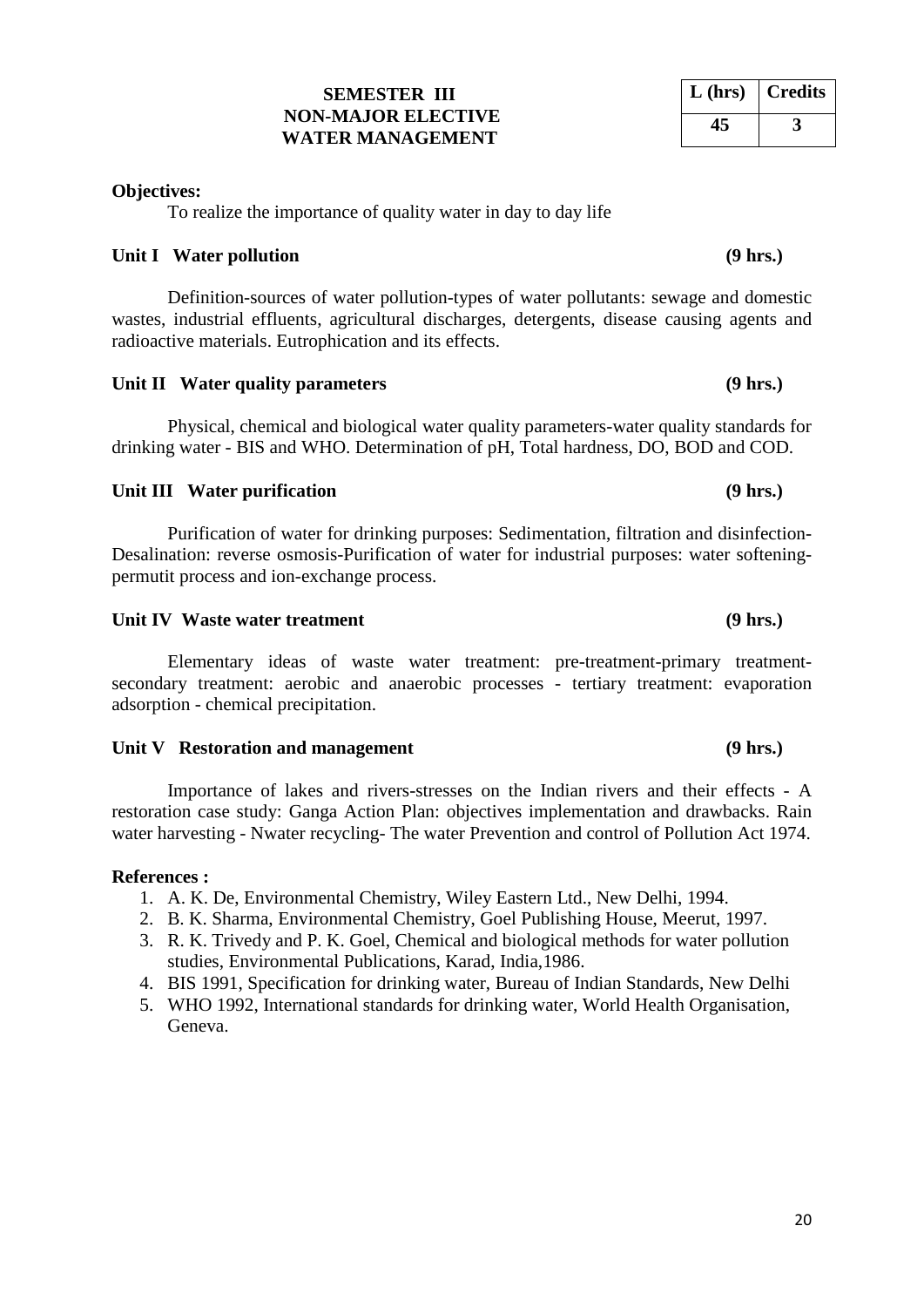# **SEMESTER III ORGANIC PRACTICAL - I ORGANIC ANALYSIS**

| $L$ (hrs) | <b>Credits</b> |
|-----------|----------------|
| 60        |                |

# **Objective**

To analyze and identify the organic compounds

# **Organic analysis**

Qualitative analysis of the given organic compound

- a. Test for aliphatic and aromatic nature of substances
- b. Test for saturation and unsaturation
- c. Identification of functional groups (carboxylic acids, phenols, aldehydes, ketones, esters, amines, amides, anilides, nitrocompounds and carbohydrates)
- d. Preparation of solid derivative to confirm the presence of functional group

# **References**

- 1. N.S. Gnanapragasam and G. Ramamurthy, Organic Chemistry Lab manual, S. Viswanathan Co. Pvt., 1998.
- 2. J.N. Gurthu and R. Kapoor, Advanced Experimental Chemistry (Organic), S. Chand and Co., 1987.
- 3. B.S. Furniss, A.J. Hannaford, P.W. G. Smith and A.R. Tatchell, Vogel's Text Book of Practical Organic Chemistry. 5th Edn., Pearson Education, 2005.
- 4. O.P. Pandey, D.N Bajpai, S. Gini, Practical Chemistry, for I, II & III BSc. Students. S.Chand & Company Ltd reprint 2009.
- 5. P.R.Singh, D.C.Gupta, K.S.BajpalExperimental Organic Chemistry Vol.I and II, 1980.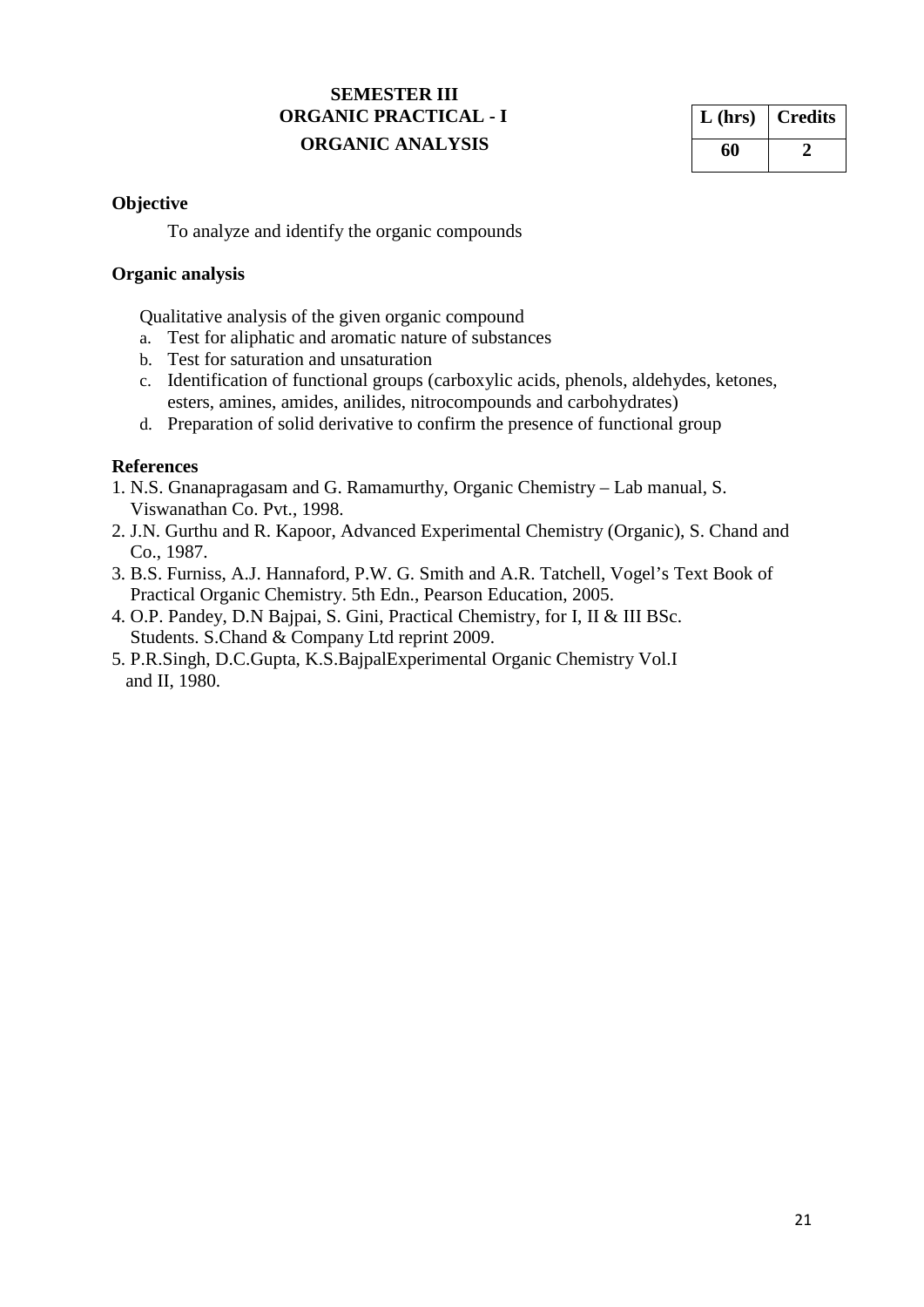### **SEMESTER IV ORGANIC CHEMISTRY - II**

**Objectives**

- To understand the reactivity of carboxylic acids  $&$  acid derivatives
- To learn about the aliphatic nitrogen compounds
- To study about the reactivity of methylene compounds & tautomerism
- To know about alicyclic compounds and its properties

### Unit-1 Aldehydes and ketones **(12 hrs.)**

Structure and reactivity of carbonyl group – relative reactivities of aldehydes and ketones – mechanism of nucleophilic addition reaction (HCN, NaHSO<sub>3</sub>, Grignard reagent) – mechanism of aldol condensation, crossed aldol condensation, Knoevenagal reaction, Reformatsky reaction.

Study of the following reactions – Wolff-Kishner reduction, Wittig reaction, MeerweinPonndorfVerley reduction.

Preparation, properties and uses of chloral, acrolein, crotonaldehyde and succinaldehyde.

### Unit-II Carboxylic acids  $\&$  acid derivatives (12 hrs.)

Structure of carboxylic acid and carboxylate anion - relative strengths of monocarboxylic acids - effect of substituents on acidity - Hell - Volhard - Zelinsky reaction action of heat on hydroxy acids - preparation, properties and uses of lactic acid and citric acid–dicarboxylic acids: action of heat on dicarboxylic acids - preparation, properties and uses of oxalic acid and succinic acid. Acid anhydrides - Amides - Preparation, properties and structure of urea - Esters- mechanism of esterification and ester hydrolysis.

### **Unit – IIIAliphatic nitrogen compounds (12 hrs.)**

General methods of preparation of primary, secondary and tertiary amines - General Properties - Isomerism - Stereochemistry - basic character of amines - Distinction between primary, Secondary and tertiary amines. Preparation and properties of quartenary ammonium compounds.Preparation and reactions of diazo methane and diazoacetic ester

### **Unit –IV Reactive methylene compounds & tautomerism (12 hrs.)**

Reactivity of methylene groups - preparation and synthetic uses of diethyl malonate, ethyl acetoacetate and ethyl cyanoacetate.

Tautomerism - definition - various types, keto - enol, amido - imido, nitro - acinitro and oxime - nitroso tautomerism.

### **Unit - V Alicyclic compounds (12 hrs.)**

Nomenclature - general methods of preparation - spectroscopic properties – chemical properties - relative stabilities of cyclo alkanes - Baeyer's strain theory –Sachse-Mohr theory - Coulson and Moffit's concept - conformations of cyclohexane and monosubstituted cyclohexanes - largering compounds - synthesis and structure of civetone and muscone (structure elucidation not necessary).

# **L (hrs) Credits 60 4**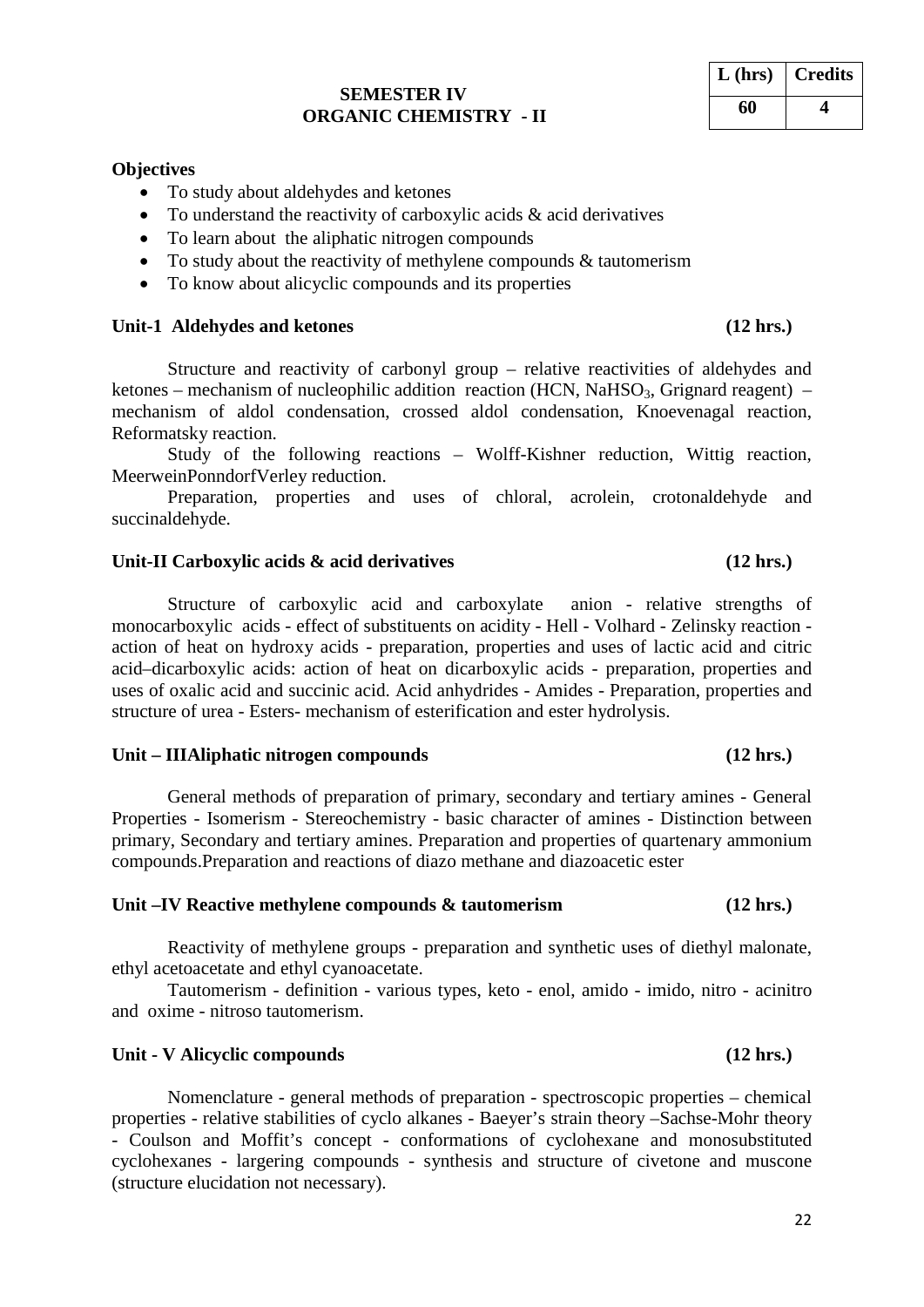# **References:**

- 1. K.S. Tewari, N.K. Vishil, S.N. Mehotra A text book of org. chem 1st edition,
- 2. Vikas Publishing House Pvt. Ltd., 2001, New Delhi.
- 3. P.L. Soni, Text Book of Organic chemistry, Sultans chand, 1991, New Delhi,
- 4. Bahl and Arun Bahl, Organic Chemistry, S. Chand and Sons, New Delhi, 2005.
- 5. M.K. Jain and S. C. Sharma, Modern Organic Chemistry, 2017.
- 6. Organic Chemistry R.T.Morrison and Boyd Prentice Hall, 2002.
- 7. Advanced General Organic Chemistry SachinK.Ghosh Books and Allied (P) Ltd
- 8. Organic Chemistry Bhupinder Mehta and Manju Mehta PHI Learning Pvt. Ltd, 2008.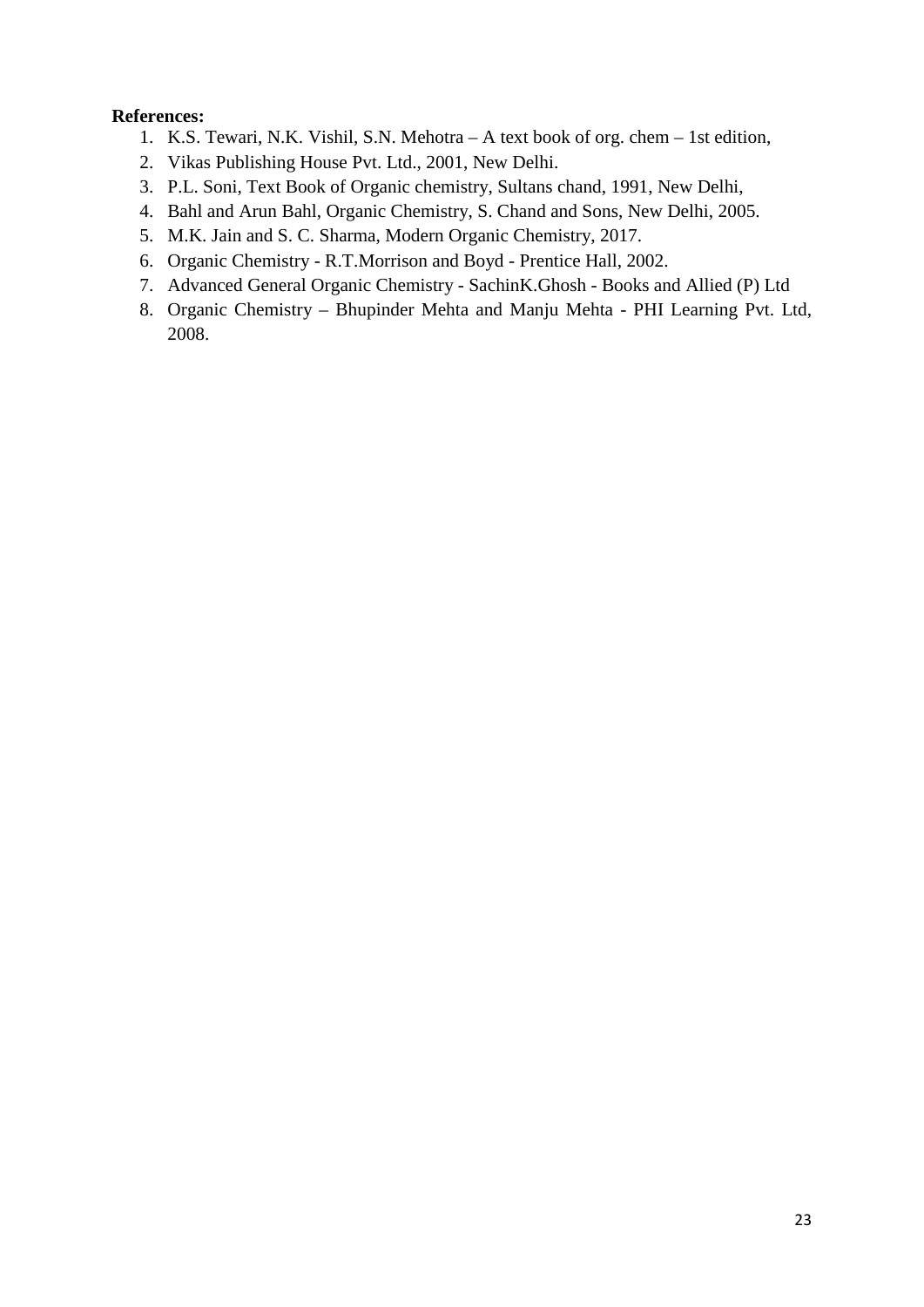# **SEMESTER IV NON-MAJOR ELECTIVE APPLIED CHEMISTRY**

# **Objectives:**

To acquire knowledge about the chemicals used in day to day life

# Unit I Soaps and detergents (9 hrs.)

Soaps: Definition-classification-raw materials used in the manufacture of soap – manufacture of toilet soap.

Detergents: Definition –various types with examples- advantages of detergents over soaps –cleansing action of soap.

# **Unit II Fertilizers (9 hrs.)**

Definition-characteristics of a good fertilizer- role of nitrogen, potassium and phosphorous in plant growth – natural fertilizers- chemical fertilizers: urea, muriate of potash and triple superphosphate - mixed fertilizers - biofertilizers – advantages of biofertilizers.

# **Unit III Polymers (9 hrs.)**

Fibers: Classification - uses of terylene, nylon and orlon.

Resins: Natural resins - synthetic resins-type-uses of fevicol, quick fix, araldite, glyptaland Bakelite.

Plastics: classification- differences between thermoplasts and thermosets. Advantages of plastics-uses of polythene, PVC, polystyrene, Teflon and thermocole.

Rubber: Types-defects in natural rubber-vulcanization - synthetic rubbers- uses of neoprene, thiocol, butyl rubber, silicone rubber and foam rubber.

# Unit IV Chemicals in pharmacy (9 hrs.)

Definition and therapeutic uses of the following (an elementary study only) Antiseptics: alum, boric acid Mouth washes: Hydrogen peroxide Antacids: Aluminium hydroxide Analgesics: Aspirin, paracetamol Antibiotics: Penicillins, tetracyclines Haematinics: Ferrous fumerate, ferrous gluconate Laxatives: Epsom salt, milk of magnesia Sedatives: Diazepam

# Unit V Chemicals in day-to-day life (9 hrs.)

An outline of the preparation and uses of the following articles.Tooth powder, tooth paste, writing inks, gum paste, boot polish, talcum powder, chalk crayons, agar battis, phenyl and moth balls.

# **L (hrs) Credits 45 3**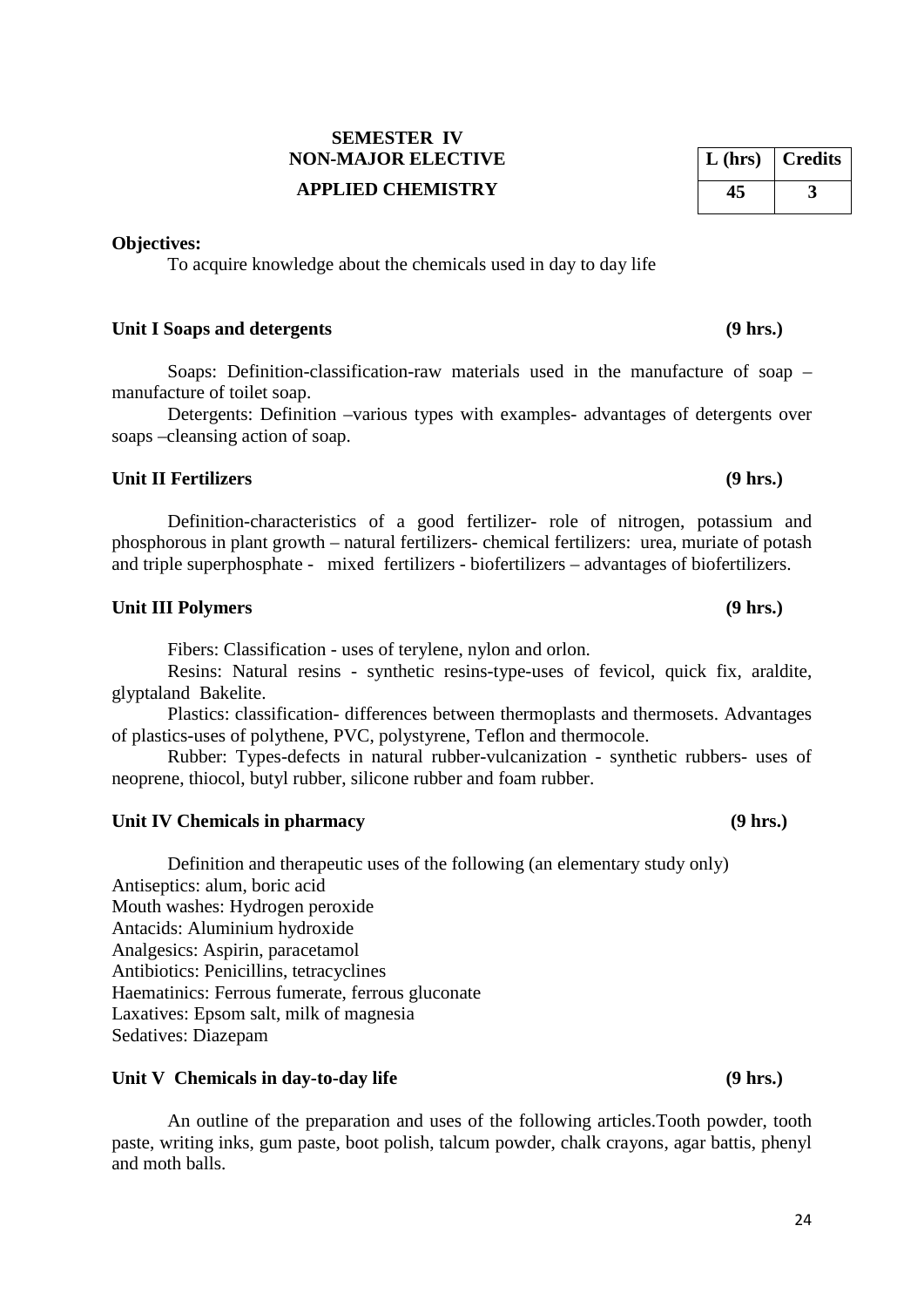# **Books for reference:**

- 1. B. K. Sharma, Industrial Chemistry, Goel Publishing House, Meerut, 2000.
- 2. Jeyashree Gosh, A text book of Pharmaceutical Chemistry, S. Chand and Company, NewDelhi, 2014.
- 3. B. N. Chakrabarty, Industrial Chemistry, Oxford and IBH Publishing Co. Pvt. Ltd., Calcutta, 2005.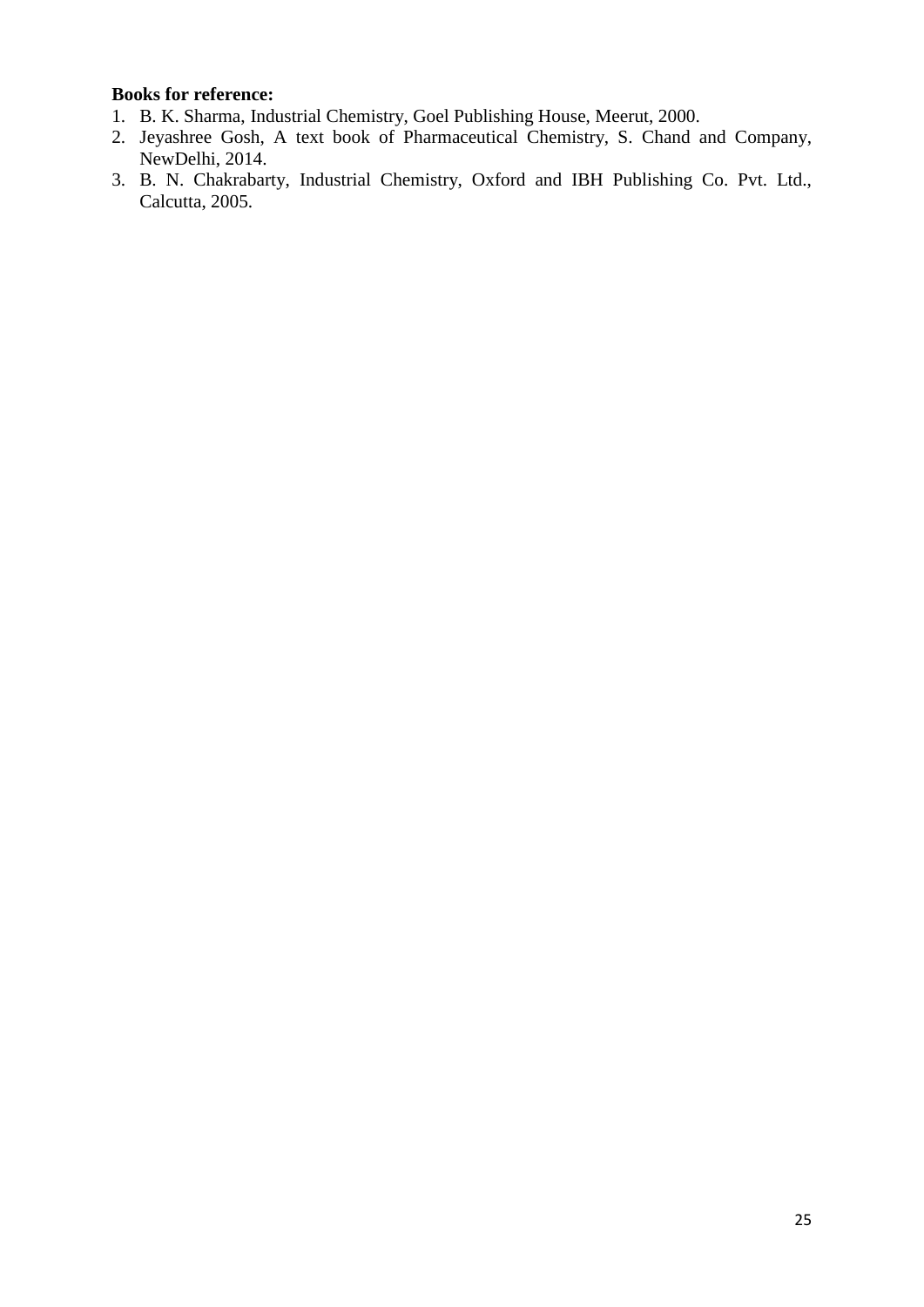# **SEMESTER IV NON-MAJOR ELEC**

# **CLINICAL CHEMISTRY**

# **Objectives**

- To know about the safety in laboratory
- To know basic first aids
- To acquire skill in biochemical analysis

Safety in laboratory-importance-safety equipments-personal protection-dangers to avoidchemical hazards-corrosive, irritants, toxic, flammability and explosive hazards Physical hazards - fire, pressure and radiation Biological hazards-micro organisms and animal body fluids Spillage and waste disposal.

# First aids for accidents-important rules of first aid, First aid for cuts and abrasions, First aid for bleeding and fractures,First aid for burns, fainting and poisonous bites, First aid box.

Blood: Definition-functions and composition-collection of blood through vein

# **Unit III (9 hrs.)**

# **Unit IV (9 hrs.)**

Blood hemoglobin-methods and procedure for hemoglobin test. Total RBC count-RBC indices-retculocyte count-normal values-increased and decreased conditions.

puncture and finger prick-Haemolysis agents-precautions.Anti coagulants - definition, types and quantity used for tests. Haemotopoiesis -erythropoiesis, leucopoiesis and thrombopoiesis.

Classification of leucocytes-functions-total WBC count-morphology types of WBCtotal eosnophil count-normal values- increased and decreased conditions.

Functions of platelet - total platelet count-normal values- increased and decreased conditions.

Blood group system-blood groups-importance, types, antigen and agglutination antigen-antibodies in different groups.Blood transfusion: detailed blood donor screening procedure-blood collection-anticoagulants in blood bank-storage of donor blood. Procedures for estimating blood glucose and blood urea.

## **Books for reference:**

- 1. Text Book of Medical Lab Technology Praful B. GodkarandDarshar P. Godkar, Bhaiani Publishing House, 2006
- 2. Clinical Laboratory Methods Jolm D. Bener, Mosby, 2012.

# **L (hrs) Credits 45 3**

# **Unit V (9 hrs.)**

# **Unit II (9 hrs.)**

# **Unit I (9 hrs.)**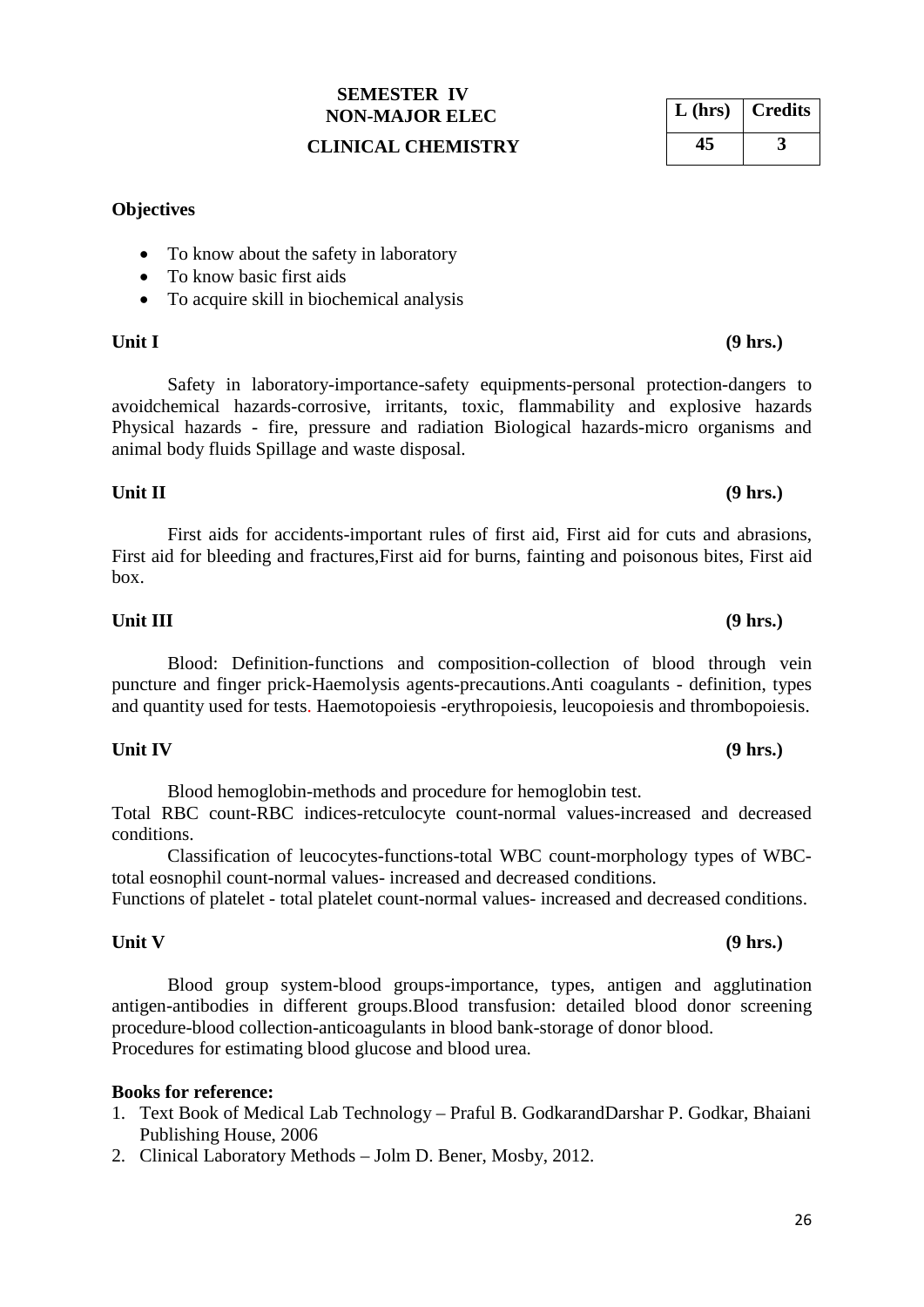- 3. Clinical Chemistry in Diagnosis and Treatment Ziwa I. F. P. Peter, Mayne P. D., Year Book Medical Publishers, 1994.
- 4. Medical Lab Technology RamnikSood, JPB, 1999.
- 5. Practical Clinical Biochemistry W. H. Heinemann, Verley Publications, 1969.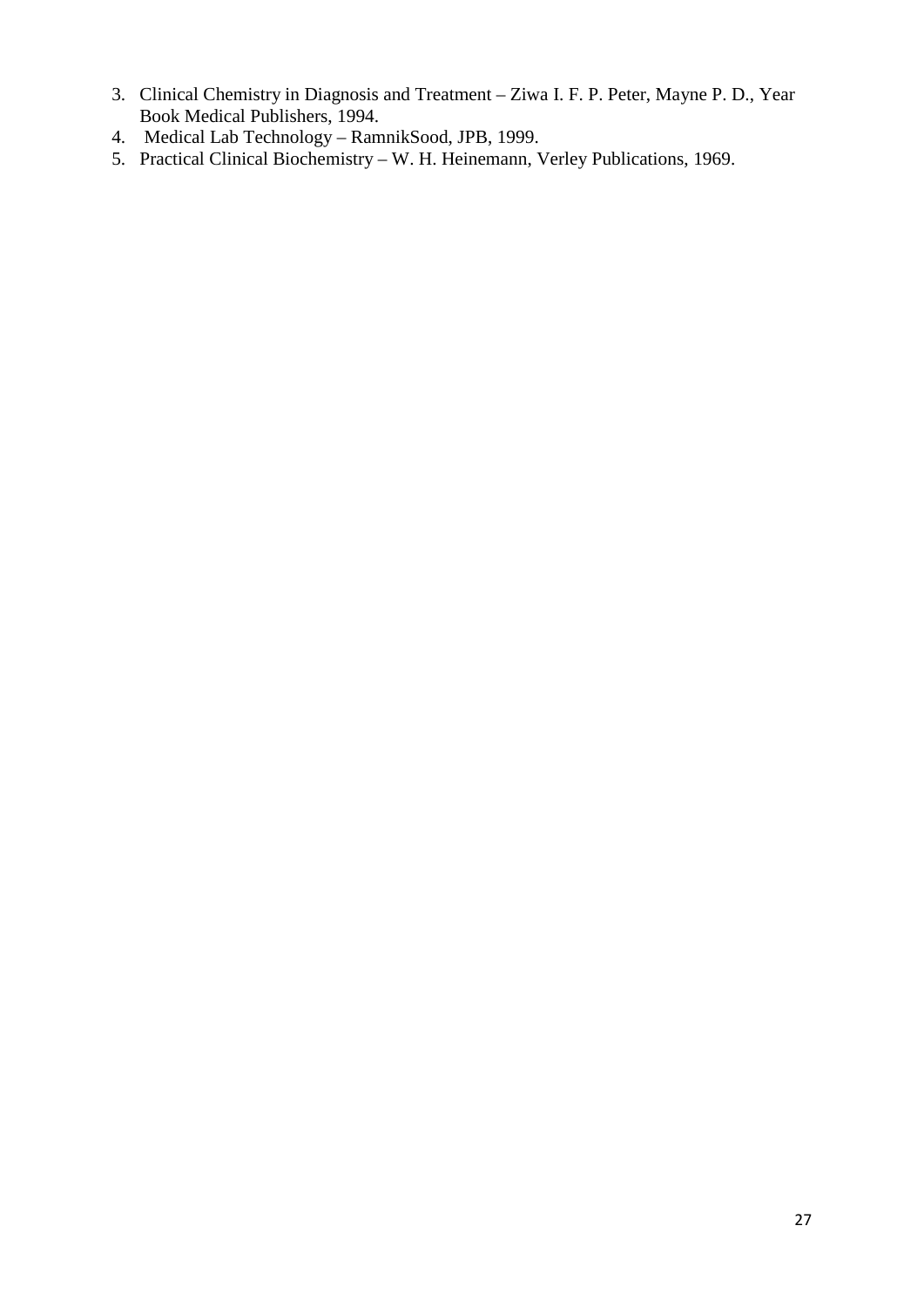# **SEMESTER IV ORGANIC PRACTICAL - II**

# **ORGANIC PREPARATION & DETERMINATION OF PHYSICAL CONSTANTS**

| $L$ (hrs) | <b>Credits</b> |
|-----------|----------------|
| 60        |                |

## **Objectives**

- To provide training on organic preparation
- To provide experimental skill and training to determination of boiling point/ melting point

# **1. Organic preparation**

- 1. Preparation of salicylic acid from methyl salicylate/ benzoic acid from ethylbenzoate
- 2. Preparation of benzoic acid from benzamide
- 3. Preparation of acetyl salicylic acid from salicylic acid/ acetanilide from aniline
- 4. Preparation of benzoic acid from benzaldehyde
- 5. Preparation of p-bromoacetanilide from acetanilide
- 6. Preparation of 2-naphthyl benzoate from 2-naphthol
- 7. Preparation of picric acid from phenol
- 8. Preparation of methyl orange from sulphanilic acid

# **2. Determination of boiling point/ melting point of the given organic compound**

## **References**

- 1. N.S. Gnanapragasam and G. Ramamurthy, Organic Chemistry Lab manual, S. Viswanathan Co. Pvt., 1998.
- 2. J.N. Gurthu and R. Kapoor, Advanced Experimental Chemistry (Organic), S. Chand and Co., 1987.
- 3. B.S. Furniss, A.J. Hannaford, P.W. G. Smith and A.R. Tatchell, Vogel's Text Book of Practical Organic Chemistry. 5<sup>th</sup> Edn., Pearson Education, 2005.
- 4. O.P. Pandey, D.N Bajpai, S. Gini, Practical Chemistry, for I, II & III BSc. Students. S.Chand & Company Ltd reprint 2009.
- 5. P.R.Singh, D.C.Gupta, K.S.BajpalExperimental Organic Chemistry Vol.I and II, 1980.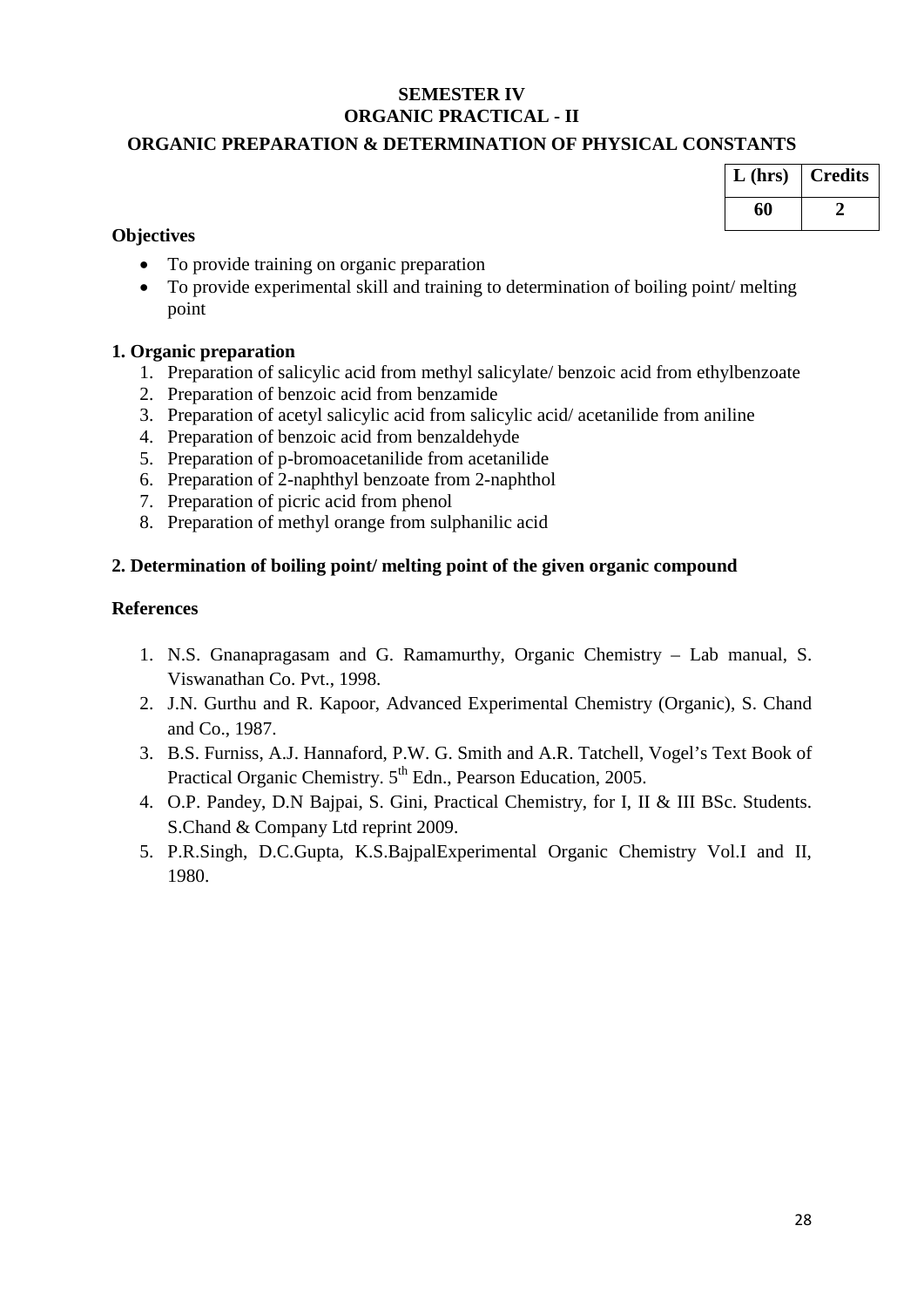# **SEMESTER** – V INORGANIC CHEMISTRY - PAPER III

# **Objectives**

- To study the chemistry of noble gases
- To study the theories in coordination chemistry
- To study the chemistry of metal carbonyls
- To understand the role of metal ions in biological systems
- To study the basic principles of photoinorganic chemistry

# **UNIT - I : Chemistry of f- Block elements (12 hrs.)**

General characteristics of f-block elements – comparative account of lanthanides and actinides – occurrence, oxidation states, magnetic properties, colour and spectra – separation by ion exchange and solvent extraction methods – lanthanide contraction – chemistry of thorium and uranium – occurrence, ores, extraction and uses – preparation, properties and uses of ceric ammonium sulphate, thorium dioxide, thorium nitrate, uranium hexafluoride, uranylacetate

# **UNIT - II: Noble gases (12 hrs.)**

.

Occurrence - isolation of noble gases from the atmoshphere - separation of the gases from one another - general physical properties - special properties of helium - isotopes of helium - uses of noble gases - importance of inert gases in theoritical chemistry - chemical properties - xenon chemistry: preparation and properties of fluorides, oxides and oxofluorides of xenon - xenates and perxenates - xenon fluoride complexes - structure and bonding in xenon compounds. Fluorides of kripton and radon - hydrates and clathrates of noble gases uses of clathrate compunds

# **UNIT - III: Co-ordination chemistry II (12 hrs.)**

Crystal field theory - splitting of d-orbitals in octahedral and tetrahedral complexes factors affecting the magnitude of crystal field splitting - effects of crystal field splitting spectrochemical series - applications of CFT - magnetic properties and spectra of transition metal complexes - crystal field stabilization energy and their uses - limitations of CFT effective atomic number rule - stability of complexes - step-wise and overall stability constants - factors affecting the stability of complexes - determination of stability constants.

# **UNIT - IV: Co-ordination chemistry III (12 hrs.)**

Labile and inert complexes - ligand substitution reactions in octahadral complexes: aquation, base hydrolysis and anation reactions - substitution reactions in square planner complexes - trans effect - theories of trans effect - mechanism of substitution reactions redox reactions : inner-sphere and outer-sphere electron transfer reactions - metal carbonyls : 18 electron rule as applied to metal carbonyls - preparation, properties and structure of mono,

**L (hrs) Credits**

**60 4**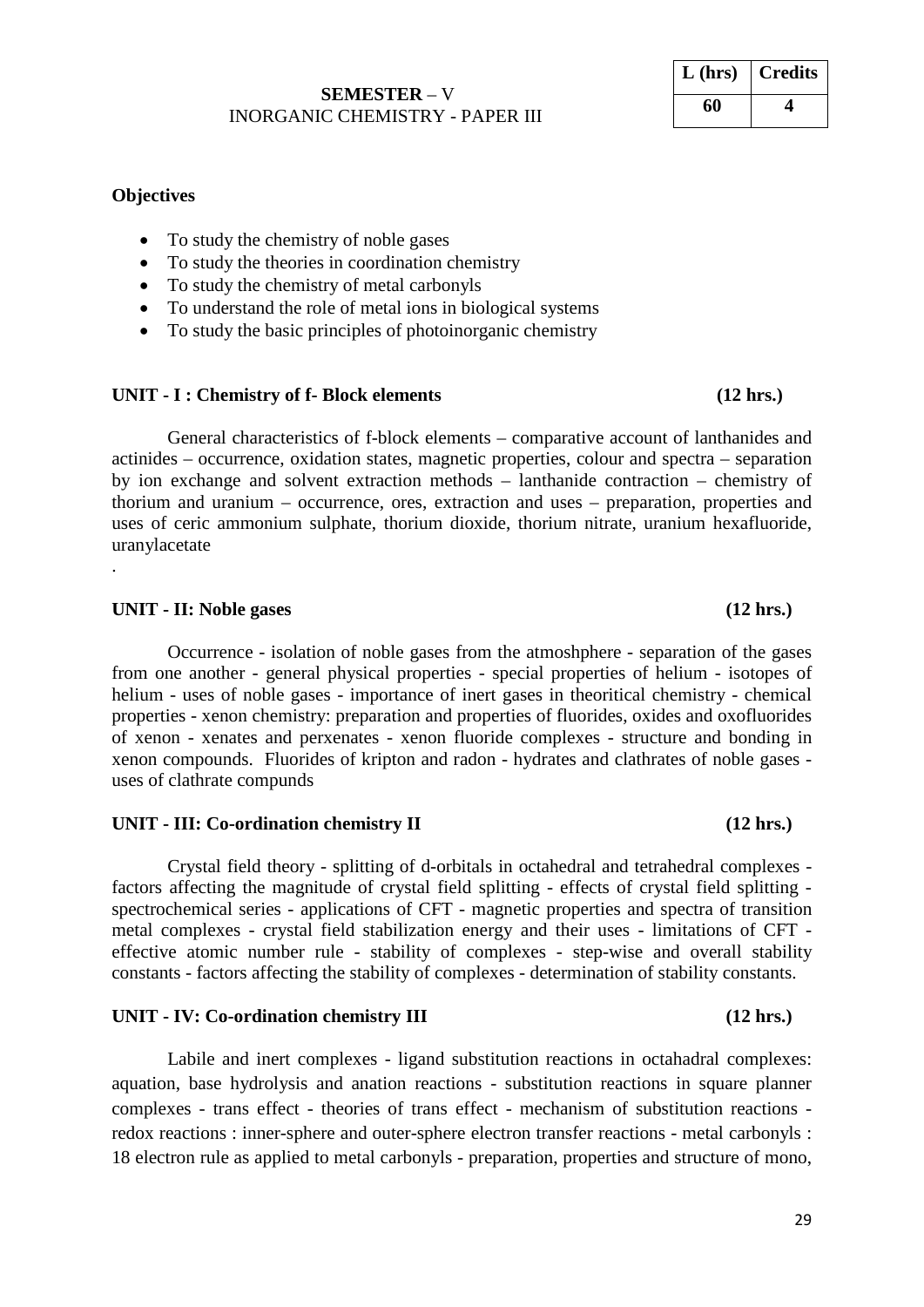di and polynucluer carbonyls of Cr, Mn, Fe, Co and Ni - nature of M-L bond in metal carbonyls - metal nitrosyls.

## **UNIT - V :Bioinorganic chemistry (12 hrs.)**

Role of alkali and alkaline earth metals in biological systems and their transport across the membranes - the effect of excess and deficiency of essential trace metals (Cu, Fe, Co and Zn) - metalloporphyrins - myoglobin and hemoglobin - dioxygen binding - cooperativity in hemoglobin - the Bohr effect - chlorophyl - vitamin  $B_{12}$ . Metal complexes of copper, gold and platinum as therapeutic agents - chelation therapy in metal poisoning.

# **References :**

- 1. J.D. Lee, Concise Inorganic Chemistry  $5<sup>th</sup>$  Ed., Blackwell Science Ltd.,
- 2. James E. Huheey, Elien A. Keiter and Richard L. Keiter, Inorganic Chemistry : Principles Structure and Reactivity, 4<sup>th</sup> Ed., Harper College Publisher.
- 3. F. Albert Cotton, Geoffrey Wilkinson, Carlos A. Marilo and Manfred Bochman, Advanced Inorganic Chemistry,  $6<sup>th</sup>$  Ed., Wiley Interscience Publication.
- 4. Fred Basolo and Ralph G. Pearson, Mechanisms of Inorganic Reactions : A study of metal complexes in solution,  $2<sup>nd</sup>$  Ed., John wiley and sons, Inc.,
- 5. David E. Fenton, Biocoordination Chemistry, I<sup>st</sup> Ed., Oxford Science Publications.
- 6. IvanoBertini, Harry B Gray, Stephen J Lippard, Joan Selverstone Valentine, Bioinorganic Chemistry, 1<sup>st</sup> Ed., Viva Books Pvt. Ltd.,
- 7. J.K. Rohatgi Mukherjee, Fundamentals of Photochemistry Wiley Eastern Revised Ed.,
- 8. Journal of Chemical Education, Vol.60, No.10, October 1983.
- 9. A.W. Adamson and P.D. Fleischauer, (Editors) Concepts of Inorganic photochemistry, John wiley and sons, New York, 1975.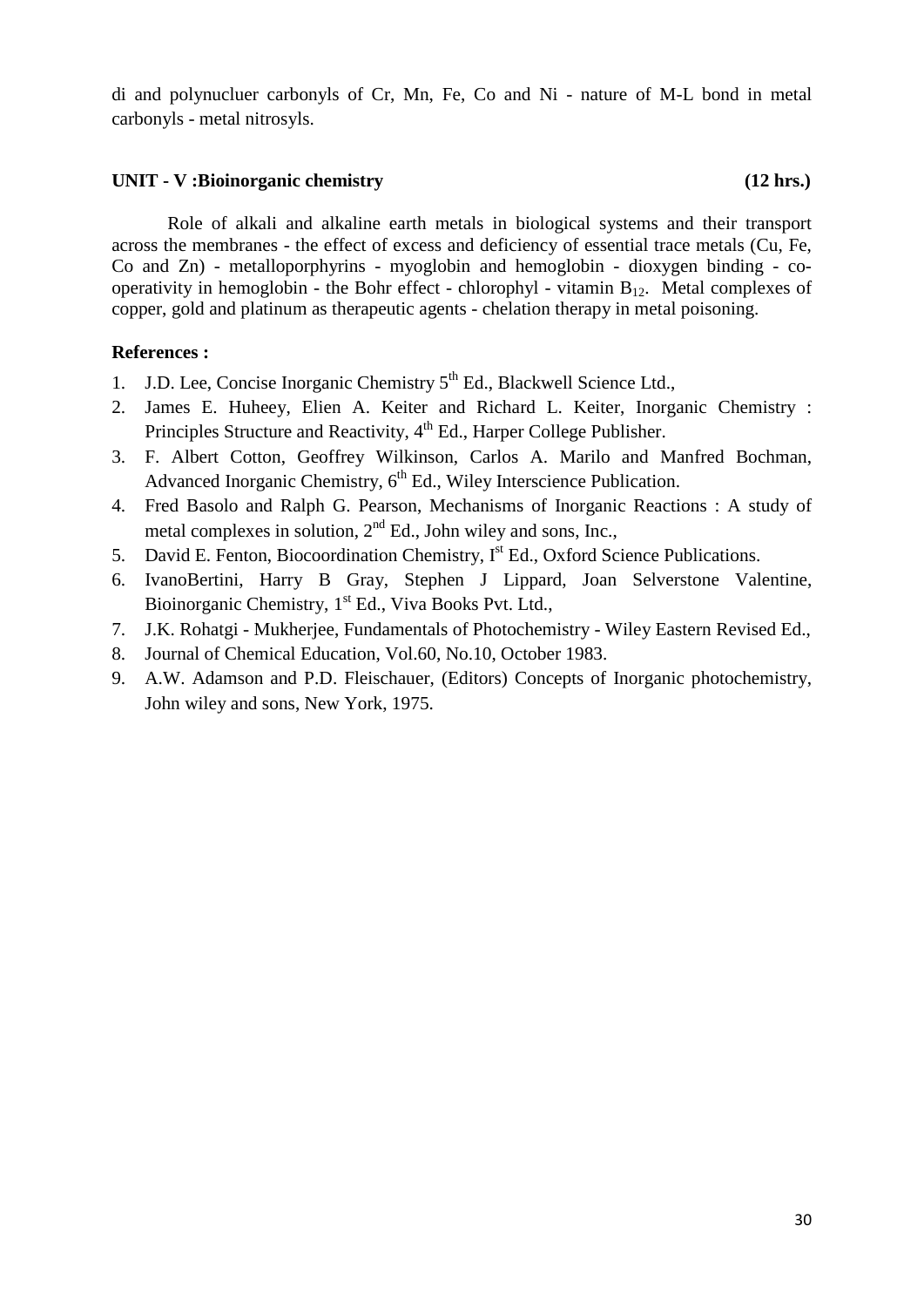### **SEMESTER V PHYSICAL CHEMISTRY – III**

### **Objectives**

- To understand the kinetics of reactions
- To understand the concepts of thermodynamics
- To study the principles of electrochemistry and the types of electrochemical cells
- To know the terms in phase rule and its application to various systems

### **UNIT - I Thermodynamics-I (12hrs.)**

Basic concepts - system, surroundings - types of systems - extensive and intensive properties - state functions and path functions - types of processes - . Exact and inexact differentials -Zeroth law of thermodynamics. Statements of first law - definition of internal energy and enthalpy - heat capacities at constant volume  $(C_v)$  and at constant pressure  $(C_p)$ , relationship between  $C_p$  and  $C_v$  - calculation of work, heat, internal energy change and enthalpy change for the expansion of an ideal gas under reversible isothermal and adiabatic conditions. Joule-Thomson effect – Joule-Thomson coefficient and its significance derivation of the expression for Joule-Thomson coefficient - inversion temperature.Kirchoff's equation and its applications - numerical problems.

### **UNIT -II Thermodynamics-II (12hrs.)**

Introduction to second law of thermodynamics - spontaneous processes - statement of second law of thermodynamics.

Entropy: Definition –entropy a state function - Trouton's rule -entropy change in reversible and irreversible processes- Clausius inequality- entropy as function of T and V - entropy as a function of T and P - entropy change in isothermal transformation - entropy change accompanying change of phase - entropy of mixing of ideal gases - physical significance of entropy.

Free energy: Work and free energy functions – definition-general conditions of equilibrium and spontaneity -physical significance of dA and dG. Temperature and pressure dependence of G - variation of G during isothermal change -Gibbs Helmholtz equation.

### **UNIT-III Thermodynamics-III (12hrs.)**

Van't Hoff isotherm and isochore - Clapeyron equation-Clapeyron-Clausius equation-Applications of Clapeyron-Clausius equation.

Third law of thermodynamics: Nernst heat theorem- statement of III law and its applications. Exception to third law- experimental verification of the law-residual entropy-Evaluation of absolute entropy from heat capacity measurements.

Partial molar properties: Partial molar free energy. The concept of chemical potential variation of chemical potential with T and P- Gibbs Duhem equation- concept of fugacity and activity- activity coefficient - standard states.

# **UNIT - IV Electrochemistry- I (12 hrs.)**

.

Metallic and electrolytic conductance - Definitions of specific, equivalent and molar conductances - Relations between them - measurement of conductance and cell

| $L$ (hrs) | <b>Credits</b> |
|-----------|----------------|
| 60        |                |

### 31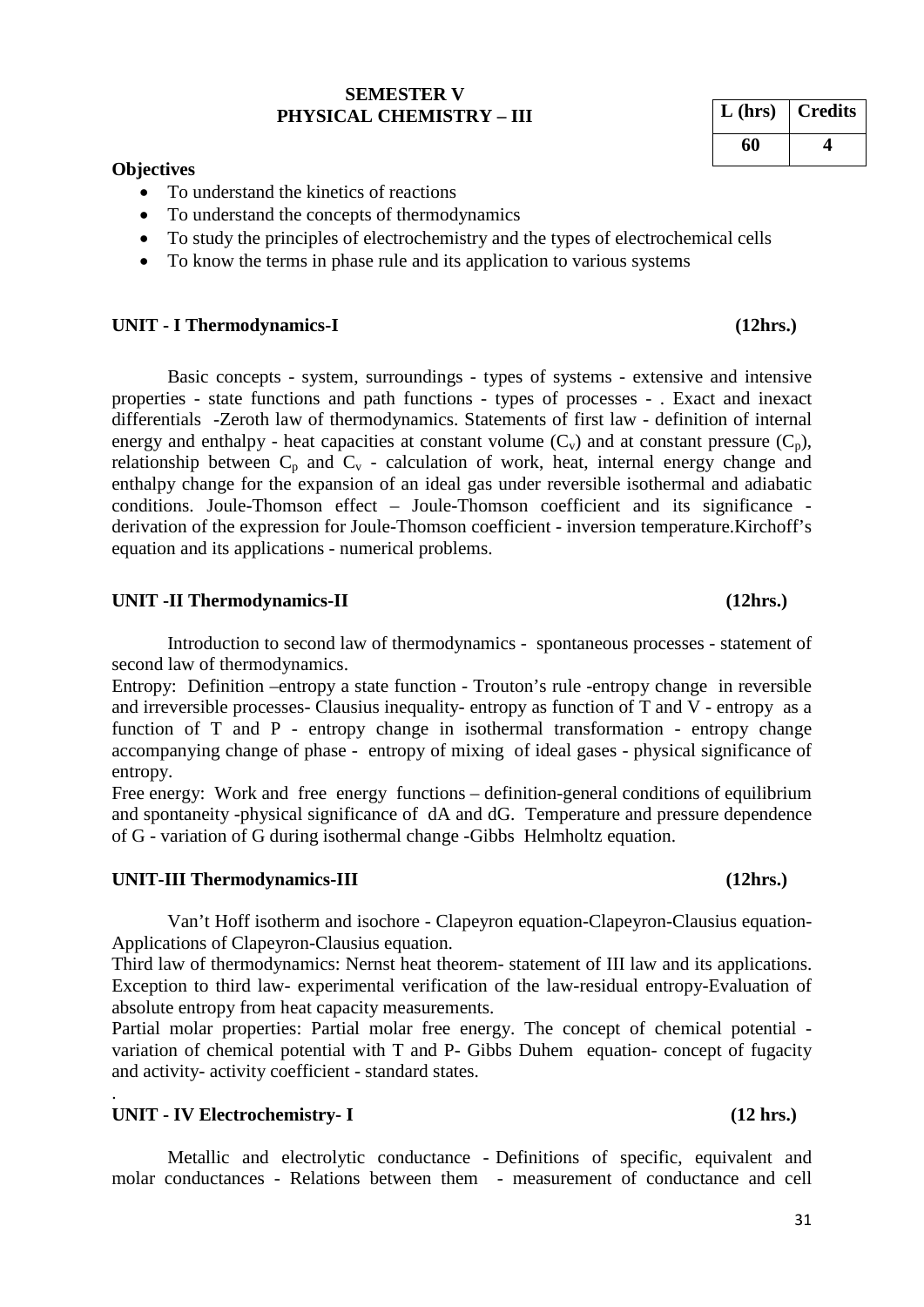constant. Variation of conductance with dilution - Qualitative explanation - Strong and weak electrolytes. Migration of ions - transport number - determination by Hittorf and moving boundary methods - Kohlrausch's law - applications - calculation of equivalent conductance for weak electrolytes and determination of transport number. Ionic mobilities and Ionic conductances. Diffusion and ionic mobility- molar ionic conductance and viscosity- Walden rule-Applications of conductance measurements - Degree of dissociation of weak electrolytes - Determination of Ionic product of water - Determination of solubility of sparingly soluble salts - conductometric titrations.

# **UNIT – V Electrochemistry –II (12 hrs.)**

Galvanic cells - Reversible and Irreversible cells - EMF and its measurement - Weston Standard cell - types of reversible single electrodes - standard Hydrogen electrode calomel electrode - Derivation of Nernst equation both for emf of cells and single electrode potentials–significance.Application of emf measurements – Application of Gibbs - Helmholtz equation to galvanic cells - calculation of thermodyamic quantities - pH using hydrogen, quinhydrone and glass electrodes - potentiometric titrations. Concentration cells electrode concentration cells- electrolyte concentration cells- concentration cells with and without transference .

# **References :**

- 1. B.R. Puri, L.R. Sharma & M.S. Pathania, Principles of Physical Chemistry, Vishal Publishing Co., Jalandhar.
- 2. P.L. Soni, O.P. Dharmarha& U.N. Dash, Text book of Physical Chemistry, 22<sup>nd</sup> Edn., Sultan Chand & Sons, New Delhi.
- 3. Essentials of Physical Chemistry– B.S.Bahl, Arun Bahl, G.D.Tuli, Reprint 2006,S.Chand & Company Ltd., New Delhi-110055.
- 4. Physical Chemistry volumes I & II- S.Pahari, 2004, New Central Book Agency,Kolkotha.
- 5. Physical Chemistry-G.M.Barrow, 2005, Tata McGraw Hill Publishing Company,New Delhi.
- 6. Physical Chemistry-G.K.Vemulapalli, 2004, Prentice Hall of India.
- 7. Thermodynamics for Students of Chemistry- Rajaram & Kuriacose, 2013.
- 8. Thermodynamics for Chemists- Samuel Glasstone, 2017.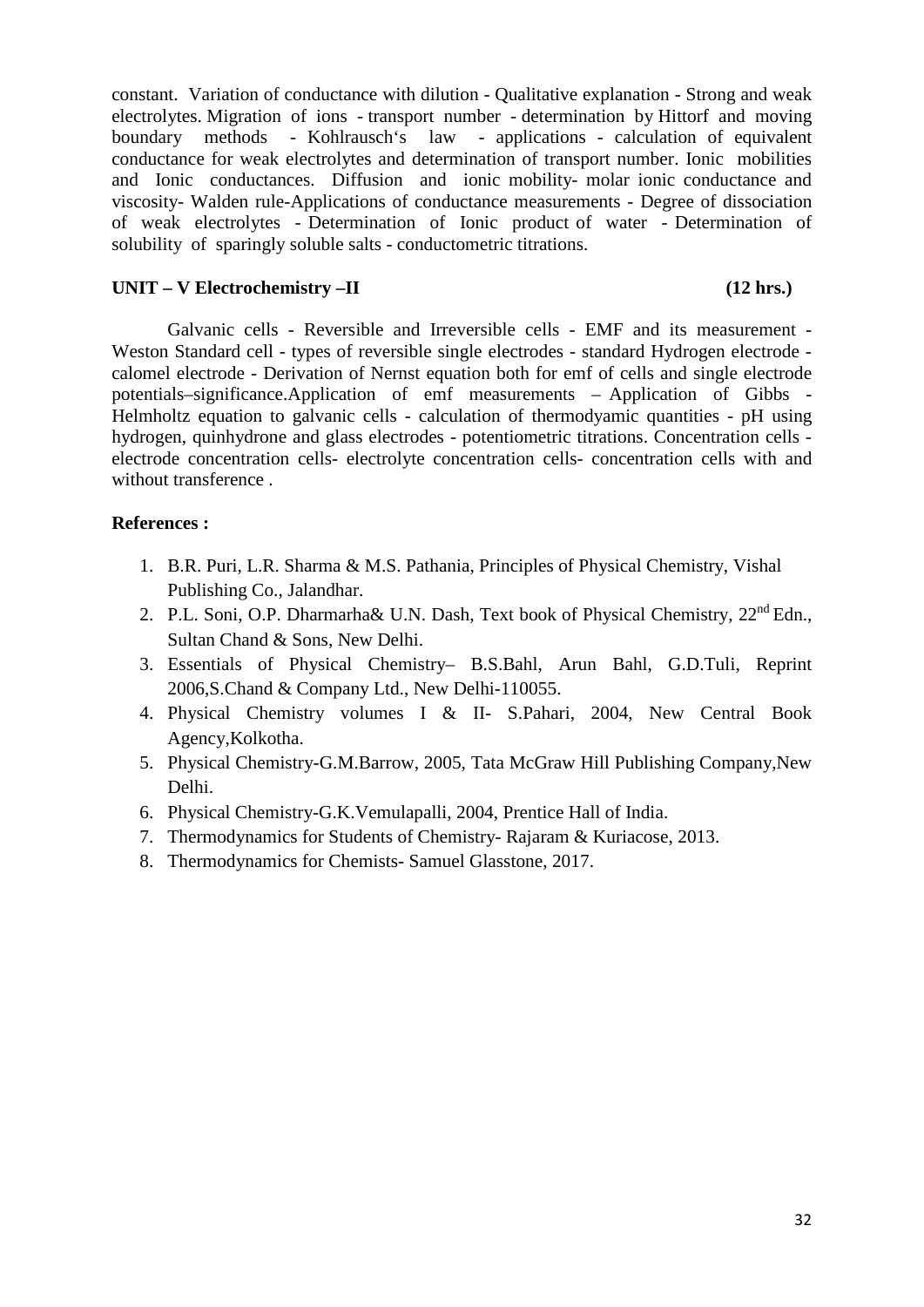# **SEMESTER V ORGANIC CHEMISTRY - PAPER – III**

# **Objectives**

- To study the Stereochemistry and aromatic substitution of organic molecules
- To learn about the Polynuclear hydrocarbons, Heterocyclic Compounds and Dyes

### **UNIT-1 Stereochemistry (12 hrs.)**

Stereoisomerism - definition - classification into optical and geometrical isomerism. Projection Formulae - Sawhorse and Newman projection formulae - Notation of Optical isomers - D-L notation- Cahn-Ingold-Prelog rules - R-S notations for optical isomers.

Optical isomerism - optical activity - optical and specific rotations - conditions for optical activity - asymmetric centre - chirality - achiral molecules. Elements of symmetry - Racemisation - methods of racemisation. Resolution - methods of resolution (mechanical, seeding, biochemical)

Geometrical isomerism - cis-trans and E-Z notations - Geometrical isomerism in maleic and fumaric acids and unsymmetrical ketoximes - Methods of distinguishing.Geometrical isomers using melting point, dipole moment, dehydration and cyclisation.

### **UNIT-2 Aromatic substitution (12 hrs.)**

General mechanism of electrophilic substitution, mechanism of halogenation, nitration, sulphonation. Orientation of aromatic substitution - Definition of ortho, para and meta directing groups. Direct influence of substituents - rules of orientation- Aromatic Nucleophilic substitutions- unimolecular, bimolecular and benzyne mechanisms- homolytic aromatic substitution (side chain halogenation of alkyl benzenes.).

## **UNIT - 3 Polynuclear hydrocarbons (12 hrs.)**

Isolatedsystems

Preparation of diphenyl, diphenyl methane, triphenyl methane and stilbene.

Condensed systems

Synthesis, reactions, structure and uses of naphthalene.Preparation and reactions of naphthols, naphthylamine and naphthaquinone.

Synthesis, Reactions, structure and uses of anthracene – Preparation and reactions of anthraquinone.

Synthesis and structure of alizarin.

Synthesis.reaction and structure of phenanthrene.

### **UNIT- 4 Heterocyclic Compounds (12 hrs.)**

Preparation, properties and uses of furan, pyrrole & thiophene - aromatic character.Synthesis and reactions of pyridine and piperidine - comparative study of basicity of pyrrole, pyridine and piperidine with amines.

# **L (hrs) Credits 60 4**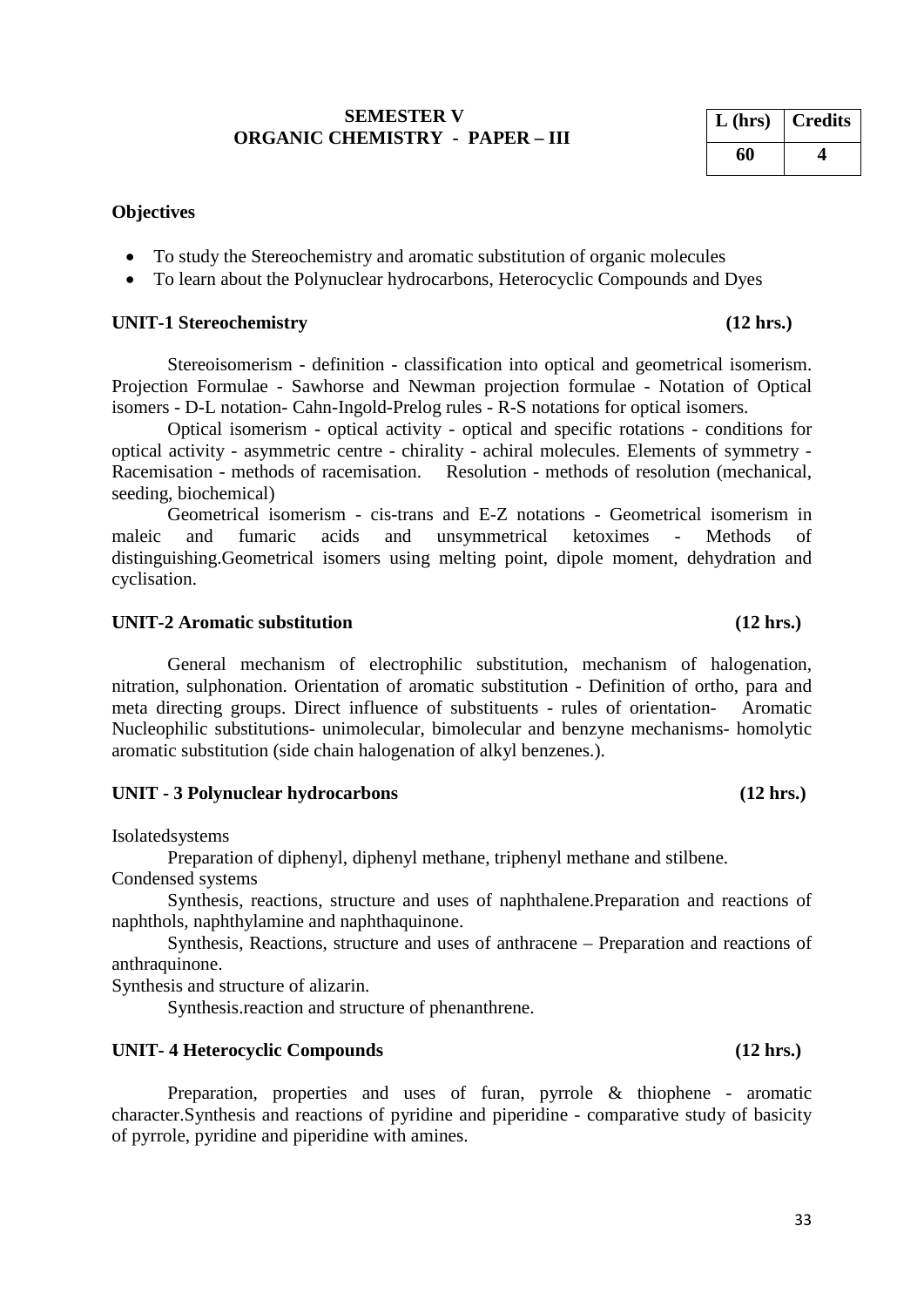Condensed five and six membered heterocyclics - preparation and reactions of indole, quinoline and isoquinoline - Fischer indole synthesis, Skraup synthesis and Bischer-Napieralski synthesis.

# **UNIT - 5 Dyes (12 hrs.)**

Theory of colour and constitution – Witt's chromophore theory - resonance theory, valence bond theory and modern theory.

Dyes - requirements of a dye - Classification - according to structure and method of application.

Preparation, structure and uses of

- (i) Nitro dyes Picric acid and Naphthol green
- (ii) Azo dyes Methyl orange and Bismark brown
- (ii) Triphenyl methane dyes Malachite green and Crystal violet
- (iii) Phthalein dyes Phenolphthalein
- (iv) Vat dyes Indigo
- (v) Anthraquinone dyes Alizarin.

### **References:**

- 1. Textbook of Organic Chemistry A.K.Bansal New Age, 2017.
- 2. Organic Chemistry I.L.Finar Volume I & II AddisionWesley, 2011.
- 3. Organic Chemistry R.T.Morrison and Boyd Prentice Hall, 2001.
- 4. Stereochemistry of Organic Compounds D.Nasipuri New Age, 1994.
- 5. Stereochemistry, Conformation and Mechanisms Kalsi New Age, 2005.
- 6. Advanced General Organic Chemistry Sachin K.Ghosh Books and Allied (P) Ltd, 2008.
- 7. Textbook of Organic Chemistry P.S. Kalsi Macmillan, 2008.
- **8.** Organic Chemistry Bhupinder Mehta and Manju Mehta PHI Learning P Ltd.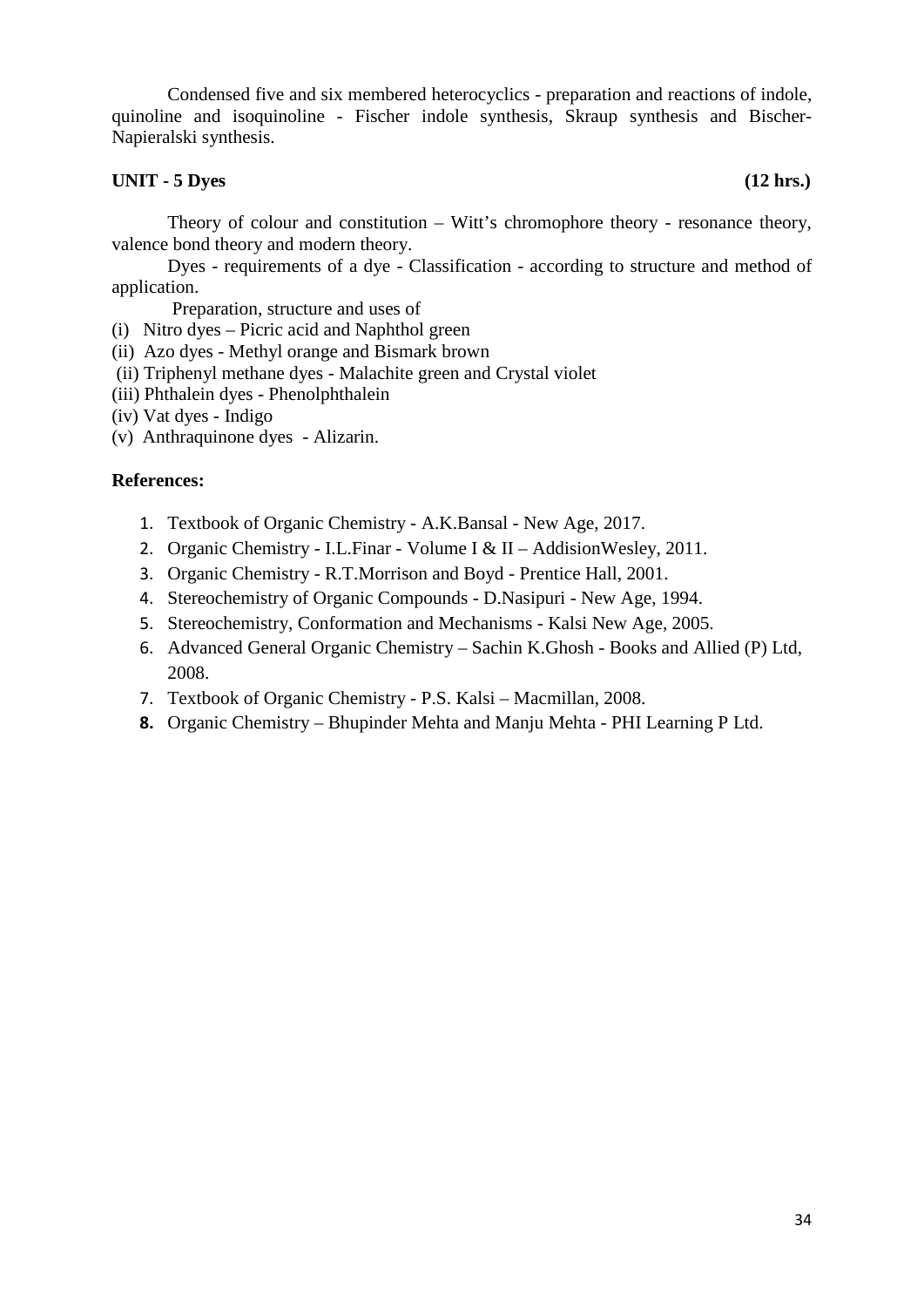# **SEMESTER V SKILL BASED CORE - I**

# **AGROCHEMISTRY**

# **Objectives**

- 1. To study detailed about fertilizers, pesticides, Insecticides, fungicide and herbicide
- 2. To learn about Soil characteristics and soil testing

# **UNIT – I**

 **(12 hrs.)** Fertilizers : Classification, macronutrients -role of nitrogen, potassium and phosphorus on plant growth - manufacture of urea, muriate potash and triple superphosphate. Complex fertilizers, mixed fertilizers & biofertilizers - their composition. Micronutrients their role in plants.

Manures : Bulky organic manures - Farm yard manure - oil cakes- blood meal - fish manures- Composting process - handling and storage

# **UNIT – II (12 hrs.)**

Pesticides – Definition- Classification of Pesticides based on the use and chemical composition - examples - general methods of application - Benefits of pesticides-Potential hazards. Safety measures -first aid.

Insecticides : Plant products – Nicotine, pyrethrin - Inorganic pesticides – borates. Organic pesticides - D.D.T. and BHC.

Fungicide : Sulphur compounds, Copper compounds, Bordeaux mixture. Herbicides : Acaricides - Rodenticides. Attractants - Repellants.

# **UNIT –III (12 hrs.)**

Soil: Origin of soil- definition of soil-rock system-weathering of rocks and mineralsmain components of soil-organic, inorganic constituents-soil formation – factors favouring soil formation.

# **UNIT –IV (12 hrs.)**

Characteristics of soil: Physical aspects-soil texture- pore space-bulk density, particle density-soil colour-surface area-soil colloids-plasticity, shrinkage-flocculation and deflocculation,soil air, soil temperature and their importance in plant growth.

Acid, alkaline and saline soils-diagnosis- Methods of reclamation and after care.

# **UNIT –V (12 hrs.)**

Soil testing: concept and objectives - soil sampling , tools, collection, processing, dispatch of soil sample.Estimation of total organic compound, available nitrogen and phosphorus in the soil sample.Determination of pH, EC, moisture content, bulk density and particle density of the soil sample.

| $L$ (hrs) | <b>Credits</b> |
|-----------|----------------|
| 60        |                |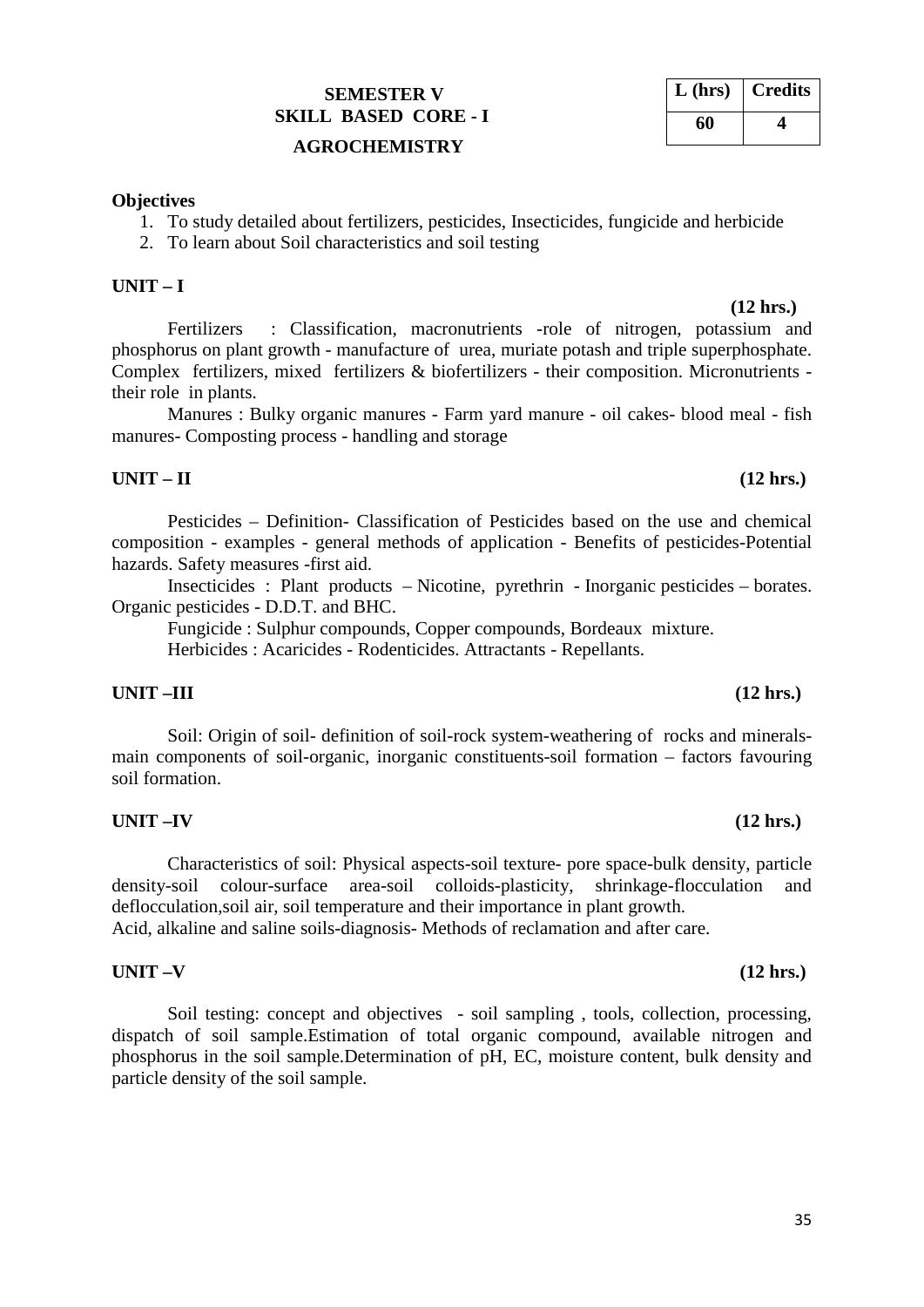# **References**

- 1. A text book of Soil Science Daji.A, Asia Publishing House, Madras 1970.
- 2. Textbook of soil Chemical Analysis Hesse,P.R.A John Murray Newyork,1971.
- 3. Textbook of Soil Science Biswas,T.D and Mukherjee,S.K.Second edition, Tata McGraw-Hill Education.
- 4. Chemistry for Agriculture and Ecology-Y.MidoM.Satake, Discovery Publishing House.
- 5. Soil Fertility &Fertilisers Samuel L.Tisdale,Werner L. Nelson, James D.Beaton, John L. Havlin. Fifth edition, Macmillan.
- 6. Nature and properties of soils Harry, O Buckman N Yle C. Brandy, Macmillan.
- 7. Insecticides, Pesticides and Agro based Industries –R.C.Paliwal, K.Goel, R.K.Gupta, Small Business Publications.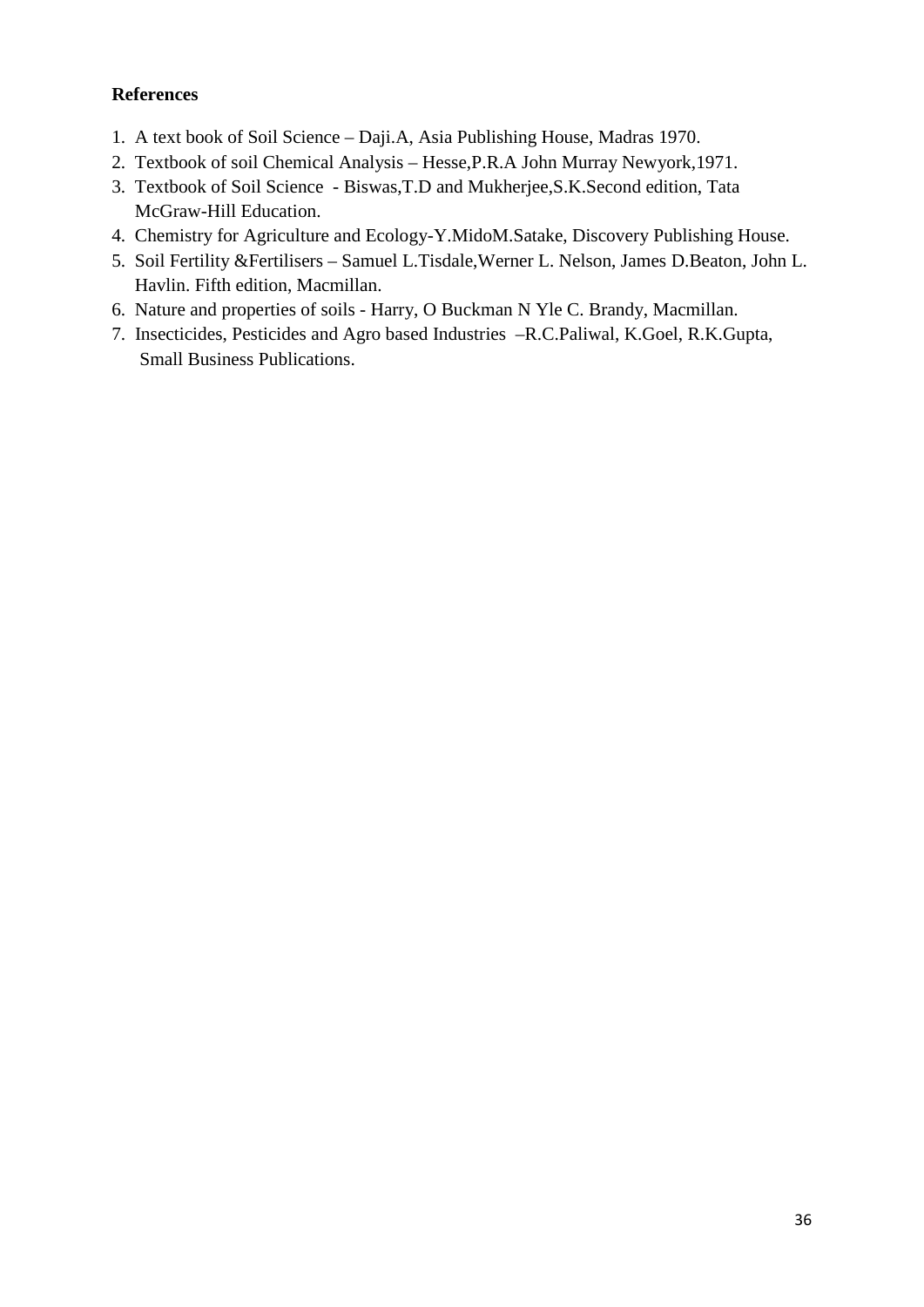# **SEMESTER V SKILL BASED CORE - I FOOD CHEMISTRY**

# **Objectives:**

To acquire the basic knowledge of food chemistry

# **Unit - I Constitution of food (12 hrs.)**

Food - definition - classification of food - energy requirements of individuals - source, classification and function of carbohydrates, proteins, lipids, vitamins and minerals - calorific values of food - rice, wheat, milk, fish, vegetables, fruits and cereals.

## Unit - **II** Food additives and preservatives (12 hrs.)

Food additives: Definition - permitted food additives, characteristics and their role: antioxidants, stabilizers, flavours, sweeteners, emulsifiers, thickeners, food colourants.

Preservatives: Definition – methods of food preservation - heat, cold, deep-freezing, radiation.

## **Unit - III Food adulterations (12 hrs.)**

Definition - adulterant, adulteration - types of adulterants - common adulterants and their determination in milk, oils, ghee, honey, chilly powder, coriander powder, turmeric powder, coffee powder, tea dust, asafoetida - food poisoning and its prevention – Prevention of Food Adulteration Act- food laboratories and their functions.

## **Unit - IV Quality standards (12 hrs.)**

Quality control - specification and standards - FA, FDA, WHO standards - ISI specifications, packing and labeling of foods - Essential Commodities Act, Consumer Protection Act - AGMARK.

## **Unit - V Estimation and analysis methods (12 hrs.)**

- 1. Determination of fat, protein and carbohydrate in food stuff.
- 2. Analysis of fats and oils iodine value, acid value and RM value.
- 3. Estimation of glucose by Bertranel method
- 4. Analysis of starch in foods
- 5. Isolation of casein from milk

## **Books for Reference:**

- 1. Sivasankar B, Food Processing and Preservation, Prentice Hall of India Pvt. Ltd, New Delhi, 2002.
- 2. Swaminathan M. Textbook on Food Chemistry, Printing and Publishing Co, Ltd, Bangalore, 1993.
- 3. N. S. Gnanaprakasam, G. Ramamurthy, Organic Chemistry, Lab Manual, S. Viswanathan Printers and Publishers Ltd.
- 4. Food Science III Edition B. Sri Lakshmi, New Age International Publisher, 2005.
- 5. Fundamentals of Foods and Nutrition Mudambi. R. Sumathi, and Rajagopal, M.V. Willey Eastern Ltd, Madras.

**L (hrs) Credits**

**60 4**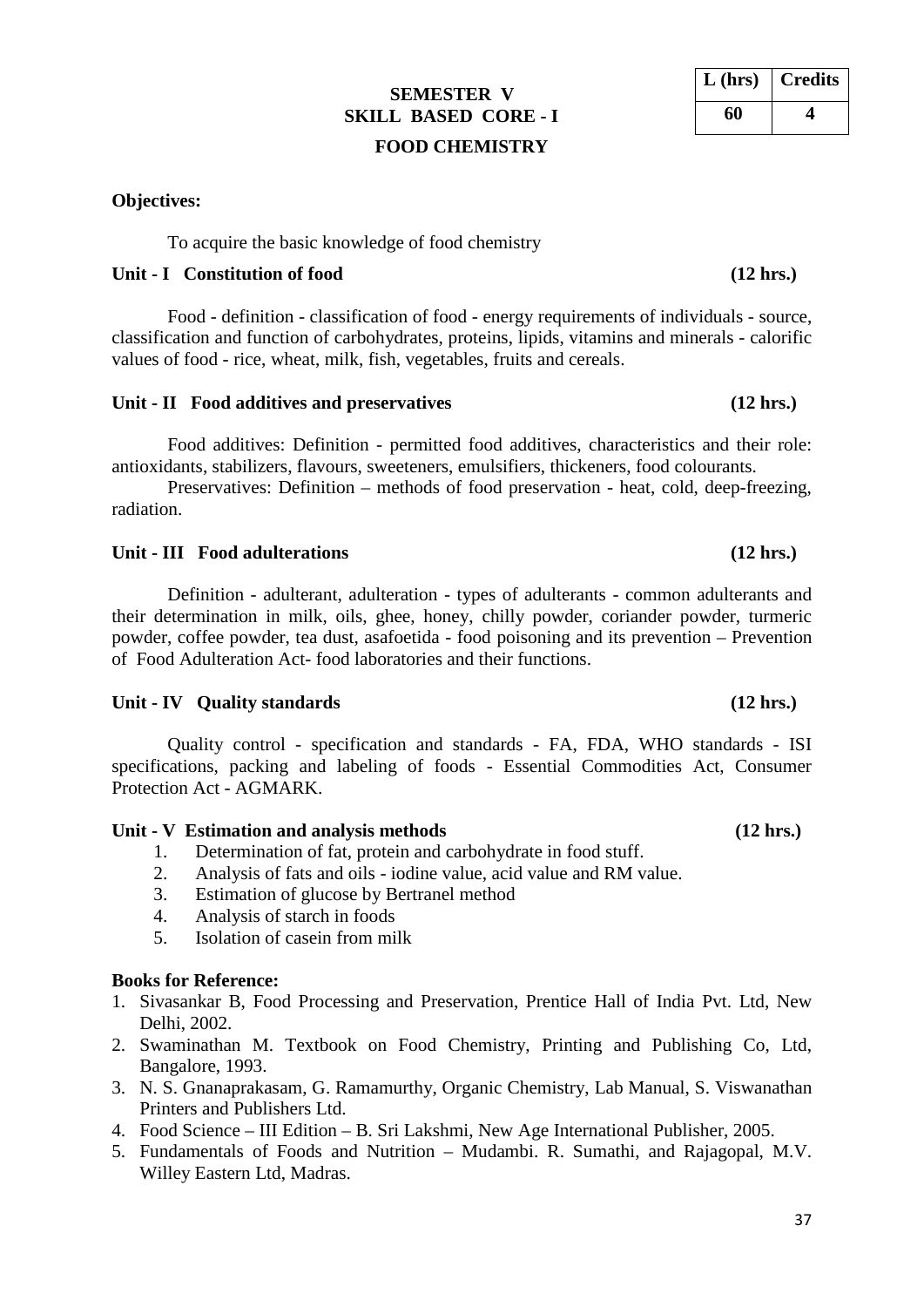38

# **SEMESTER – V ELECTIVE I - POLYMER CHEMISTRY**

# **Objectives:**

- To know the concept of polymerization and types of polymers
- To understand the characteristics of polymers
- To acquire knowledge about the polymerization techniques and polymer processing
- To know the chemistry of individual polymers
- To have an idea about the recent advances in polymer sciences

# Unit I Introduction to polymers **(9 hrs.)**

Definition - Monomer, polymer and polymerisation - classification of polymers.

(ii) Physical properties and applications - Rubbers, plastic, fibres

(iii) Thermal response - thermoplastics, thermosetting

(iv) Structure - Homopolymers, Copolymers

(v) Mode of formation - Addition, Condensation Polymerisation (definition and examples only)

(vi) Methods of polymerization - Bulk, Solution, Suspension Polymerisation (definition and examples only)

Chemistry of polymerization: Chain polymerization, free radical, ionic, co-ordination, step polymerization, polyaddition and polycondensaion, miscellaneous ring opening and group transfer polymerizations.

# Unit II Characteristics of polymers (9 hrs.)

Glass transition temperature  $(Tg)$  - definition – Factors affecting  $Tg$  – relationships between Tg and molecular weight and melting point. Number average, weight average (problems), sedimentation and viscosity average molecular weights - degree of polymerization, vulcanisation. Polymer degradation - basic idea of thermal, photo and oxidative degradation of polymers.

# **Unit III Polymerization techniques and processing (9 hrs.)**

Bulk, solution, suspension, emulsion, melt condensation and interfacial poly condensation polymerizations. polymer processing - calendaring - die-casting, rotational casting - compression moulding - injection moulding - blow moulding - extrusion moulding and reinforcing.

# **Unit IV Chemistry of some commercial polymers (9 hrs.)**

Thermoplastics, polyethylene, polypropylene, polystyrene, polyacrylonitrile, polyvinyl chloride, nylon, polyester.

Thermosetting plastics: Phenol formaldehyde resin, urea formaldehyde resin, melamine formaldehyde, epoxy resin, polycarbonate.

Elastomers: Natural rubber and synthetic rubber, Styrene and neoprene rubber.

# **L (hrs) Credits 45 3**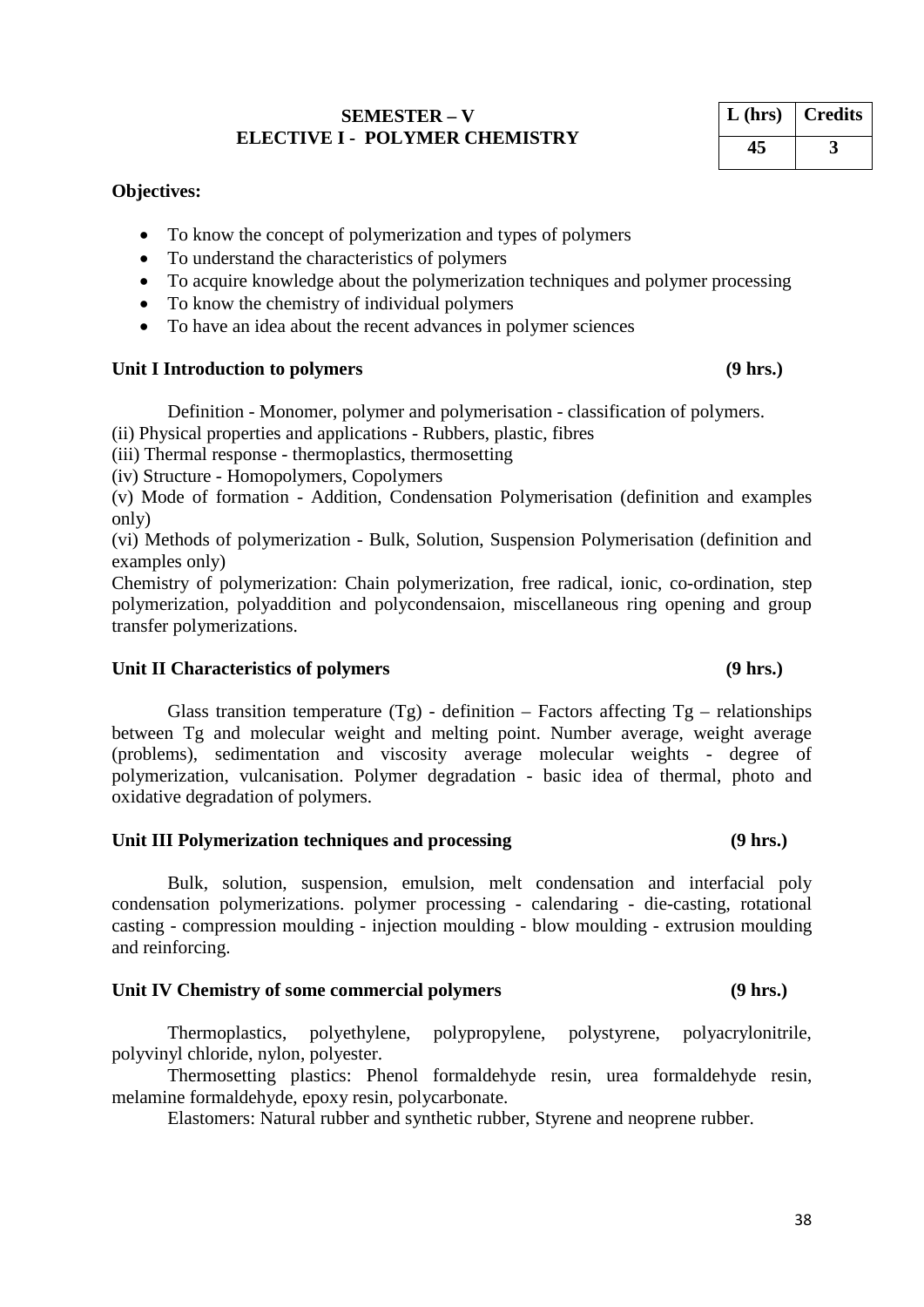## Unit V Advances in polymer **(9 hrs.)**

Biopolymers - contact lens, dental polymers, artificial heart, kidney, skin and blood cells, Polymer industries in India.

## **Books for References:**

- 1. V.R. Gowarikar, N.V. Viswanathan and J. Sreedhar. Polymer Science, Wiley Eastern, 1995.
- 2. F.N. Billmeyer, Textbook of Polymer Science, Wiley Interscience, 1971.
- 3. Material Science II edition, P.K. Palanisamy SCITECH Publications India Pvt., Ltd., Chennai-600001.
- 4. Engineering Chemistry, V Srinivasan, S.D. Uma Maheshwari, M. Meena. SCITECH Publications India Pvt., Ltd., Chennai- 600001.
- 5. Introduction to Organic Chemistry. John McMurry Brooks/coleCenage Learning India Private Limited. First Reprint, 2008.
- 6. Modern Chemistry, David. W. Oxtoby, H.P. Gills, Alan Campion Brooks/coleCenage Learning India Private Limited. First Reprint 2008.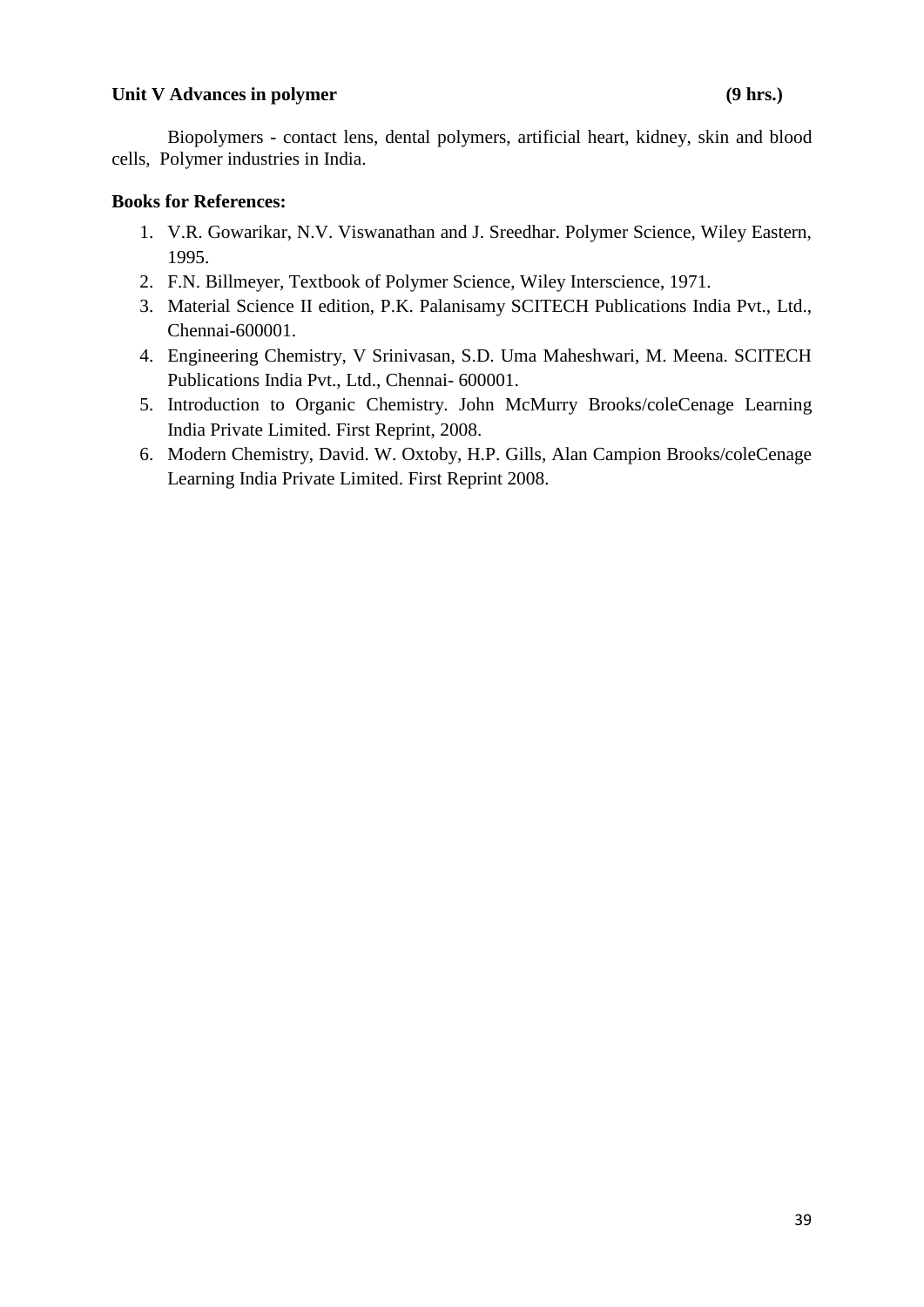### **SEMESTER – V ELECTIVE I - INDUSTRIAL CHEMISTRY**

### **Objectives:**

- To gain knowledge about systems of units and conversion factor
- To understand utilities in chemical industries
- To know the severity of corrosion and methods of preventing it
- To study the industrial process of silicate industry
- To acquire the knowledge about the unit process

## **UNIT I - Cement (9 hrs.)**

Introduction-Cement manufacturing process, chemical composition of various types cement, chemical characteristics of cement raw materials and their phase relation, various unit operation of cement manufacture.

Hydration of clinker minerals, role of gypsum in cement hydration process, hydration of Portland and strength of Portland cement.

### **UNIT II - Fuels and furnaces (9 hrs.)**

Fuels - types of fuels - calorific values - ignition point - pyrometric effect - explosives range - Flue gas analysis by Orsat's method - explosives - classifications - low explosives initiating explosives – high explosives - rocket propellants - nuclear fuels.

Furnaces - types of furnaces - Kilns - Blast furnace, reverberatory furnace - muffle furnace - electric furnace - regenerative furnace, open hearth furnace - Bessemer converter vertical retort furnace.

### **UNIT III- Corrosion and protective coating (9 hrs.)**

Introduction - severity of corrosion - chemical and electrochemical corrosion mechanism - factors influencing corrosion - control of corrosion - cathodic and anodic protection.

Paints - characteristics of paint - constituents of paints - pigments - vehicles - thinners -driers - fillers - plasticizers - anti skinning agents - their function and properties.

Metallic coating - removal of surface contamination - removal of superficial corrosion products - polishing - galvanizing - tinning - electroplating.

### **UNIT IV- Silicate industry (9 hrs.)**

Refractories - requirements of refractories - properties of refractories – solid refractories - fire clay refractories - magnesite refractories, dolomite bricks, graphite refractories, zirconia refractories, silicon carbide.

Abrasives - classifications – natural (diamond, corundum, emery, garnet, quartz and flint) and artificial (carborundum, alundum, boron carbide, metallic abrasives). Uses of abrasives cement manufacture - setting and hardening of cements - gypsum - plaster of Paris manufacture – setting and hardening - uses. White wares manufacture - types – glazing.

# **UNIT V - Unit processes in organic manufacture (9 hrs.)**

 Sulphonation - uses and applications of sulphonates and sulphates - sulphonating agents - sulphur trioxide. Hydrolysis - hydrolyzing agents - mechanism of hydrolysis.

# **L (hrs) Credits 45 3**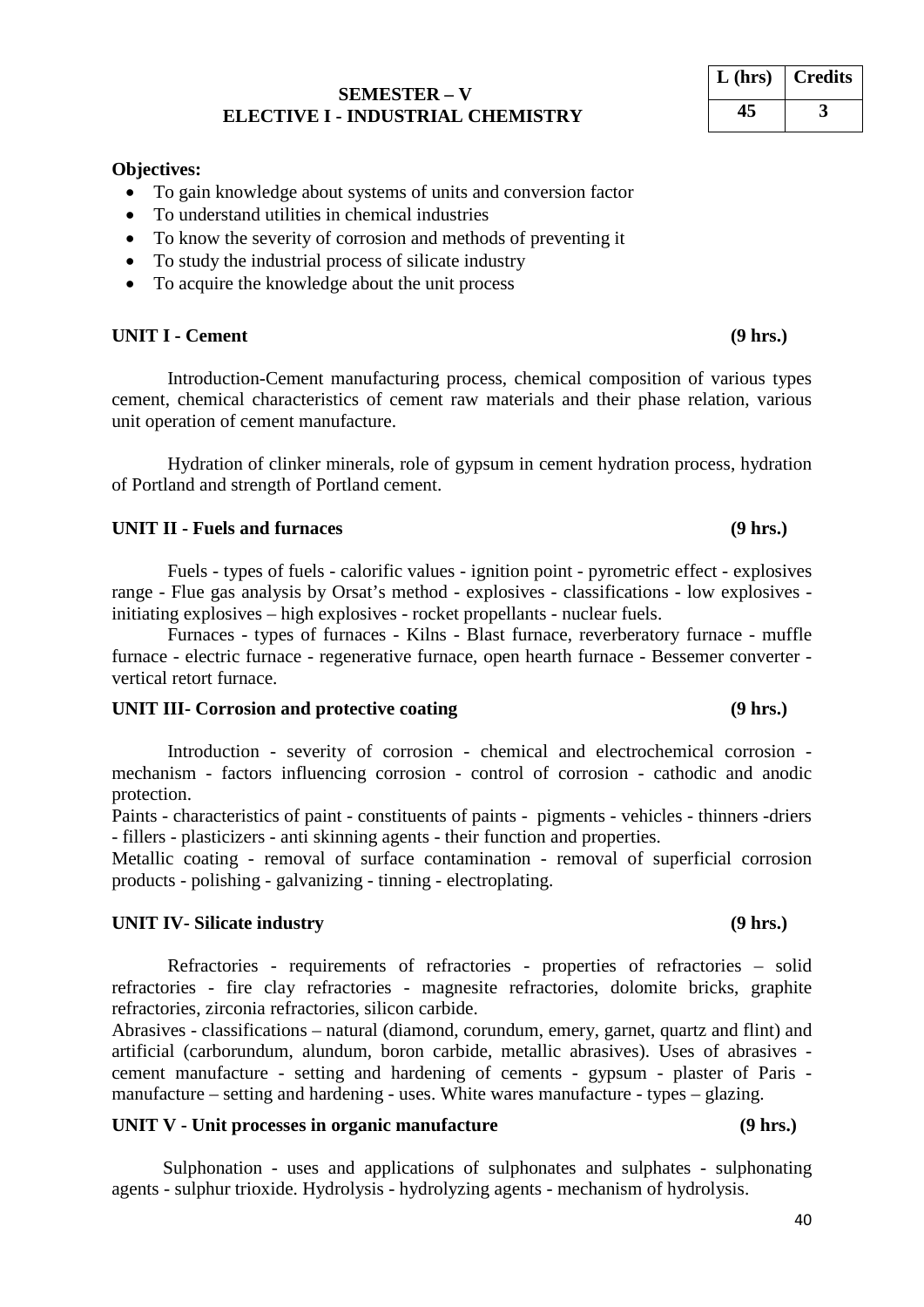Oxidiation - oxidizing agents - permanganate and dichromate – liquid phase oxidation vapour phase oxidation - commercial manufacture of acetic acid. Hydrogenation - catalysts for hydrogenation - hydrogenation of vegetable oils.

# **Books for reference**

- 1. Industrial Chemistry, B. K. Sharma, Goel Publishing House, Meerut, 2005.
- 2. Industrial Chemistry, B. N. Chakrabarthy, Oxford & IBH Publishing Co. Pvt. Ltd. Calcutta, 2000.
- 3. Unit Processes in Organic Synthesis, P. H. Groggins, Tata McGraw-Hill Publishing Company limited, New Delhi,1992.
- 4. Stoichiometry B. Z. Bhatt and S. M. Vora, 2001.
- **5.** Engineering Chemistry, Jain and Jain, 2007.
- **6.** F.M. Lea, Chemistry of Cement and concrete, Arnold, London,1999.
- **7.** R.H.Bouge, Chemistry of Portland Cement, Reinhold, New York,1991.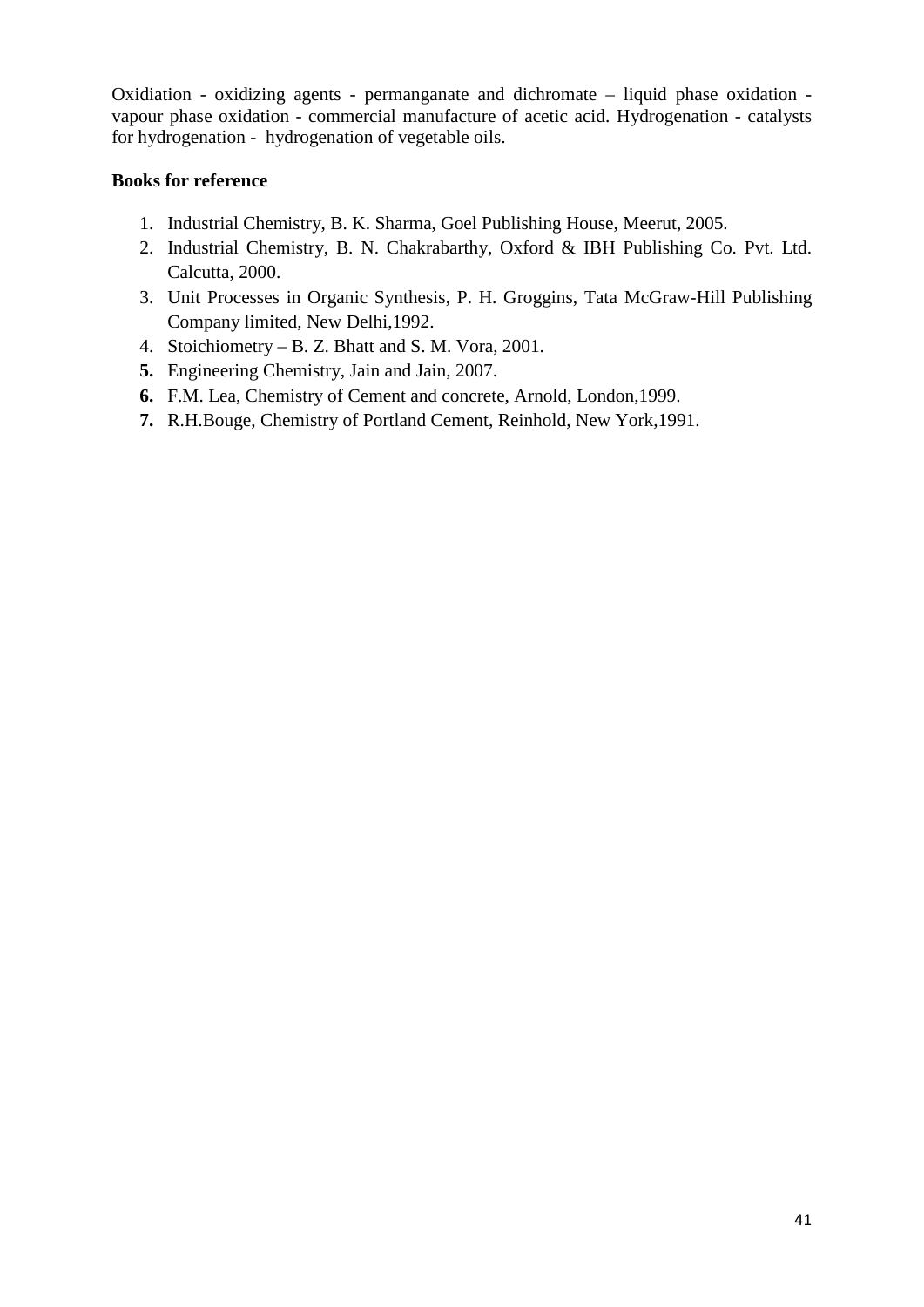### **SEMESTER – V ELECTIVE II**

### **ANALYTICAL CHEMISTRY**

### **Objective :**

To know the importance of analytical chemistry and to study about the different types of analytical techniques

### **UNIT I : ERRORS AND DATA ANALYSIS (9 hrs.)**

Definition and explanation with examples of the terms – mean, median, mode, range, deviation, mean deviation, relative mean deviation, standard deviation, coefficient of variation and variance – accuracy and precision – types of errors – random and systematic errors – methods of detection and elimination of systematic errors – student's t-test – confidence levels – Q-test for rejection of result – curve fitting – method of least squares – significant figures and computational rules.

### **UNIT II : WATER ANALYSIS (9 hrs.)**

Sampling and preservation of water samples – physical examination of water : color, odour, turbidity, taste and electrical conductivity – chemical characterisation : pH, acidity, alkalinity, TDS, total, temporary, permanent, calcium and magnesium hardness, chloride, fluoride, BOD, COD, detergents and pesticides – residual chlorine and chlorine demand – Bacteriological examination : total and faecal coliforms.

### **UNIT III : FUEL ANALYSIS (9 hrs.)**

Solid fuels : coal – classification – proximate analysis : moisture content, ash content, volatile matter and fixed carbon – ultimate analysis : carbon, hydrogen, nitrogen, sulphur and oxygen – heating values – grading of coal – comparison of coal and coke – liquid fuels : flash point, aniline point, octane number and carbon residues – gaseous fuels : producer gas and water gas – calorific values.

### UNIT IV : ELECTROANALYTICAL TECHNIQUES (9 hrs.)

Electrogravimetry : principle, instrumentation and applications. Coulometry : constant current coulometry – coulometric titrations – applications – potentiostatic coulometry – Polarography : principle – experimental assembly – working – advantages and disadvantages of DME – applications to qualitative and quantitative analysis. Amperometric titrations : theory – apparatus – general procedures – applications – advantages

### **UNIT V : SPECTROANALYTICAL AND THERMOANALYTICAL METHO (9 hrs.)**

Spectroanalyticalmethods : principle, instrumentation and applications of colorimetry, spectrophotometry and fluorimetry – light scattering techniques: nephelometry and turbidimetry.

### **References**

- 1) D.A.Skoog, D.M.West and Holler, Analytical Chemistry : An introduction, 6<sup>th</sup> Ed., Saunders College Publising,1978.
- 2) Gary D. Christian, Analytical Chemistry,  $6^{th}$  Ed., John Wiley & Sons, 1972.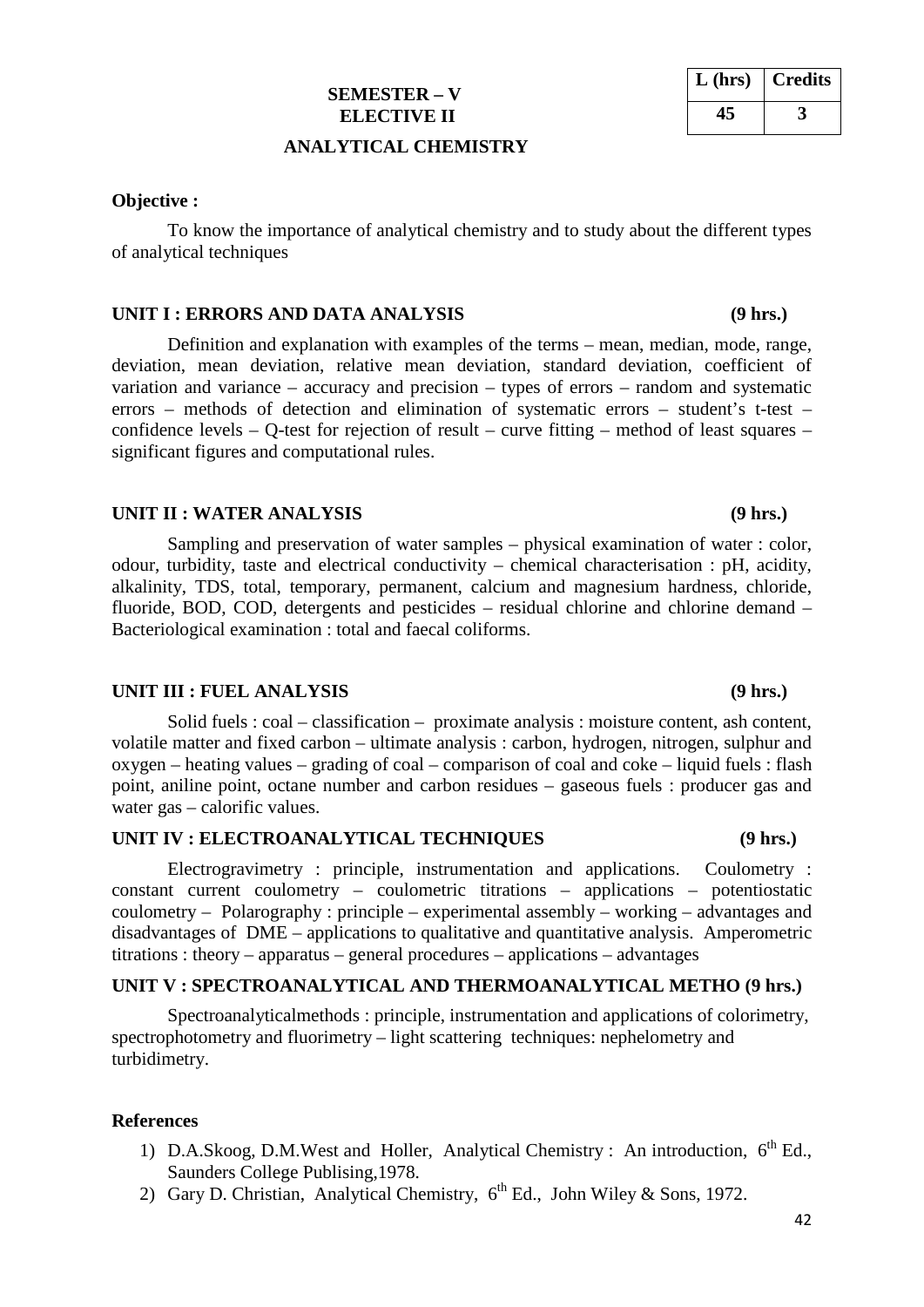- 3) S.M.Khopkar, Environmental Pollution Analysis, 1<sup>st</sup> Ed., Wiley Eastern Ltd.,1998.
- 4) APHA, Standard Methods for Estimation of Water and Waste water, 19<sup>th</sup> Ed., American Public Health Association, 2007.
- 5) O.P.Vermani and A.K. Narula, Applied Chemistry, 2<sup>nd</sup> Ed., New Age International Publishers, 2001.
- 6) A.K.Shaha, Combustion Engineering and Fuel Technology, Oxford & IBH Publising Company,1975.
- 7) D.A.Skoog, Holler and Nieman, Principles of Instrumental Analysis, 5th Ed., Saunders College publishing, 1996.
- 8) Hobart H.Willard, Lynne L.Merritt, John A.Dean and Frank A. Settle, Instrumental Methods of Analysis, 7<sup>th</sup> Ed., CBS Publishers & Distributors Pvt. Ltd., 2008.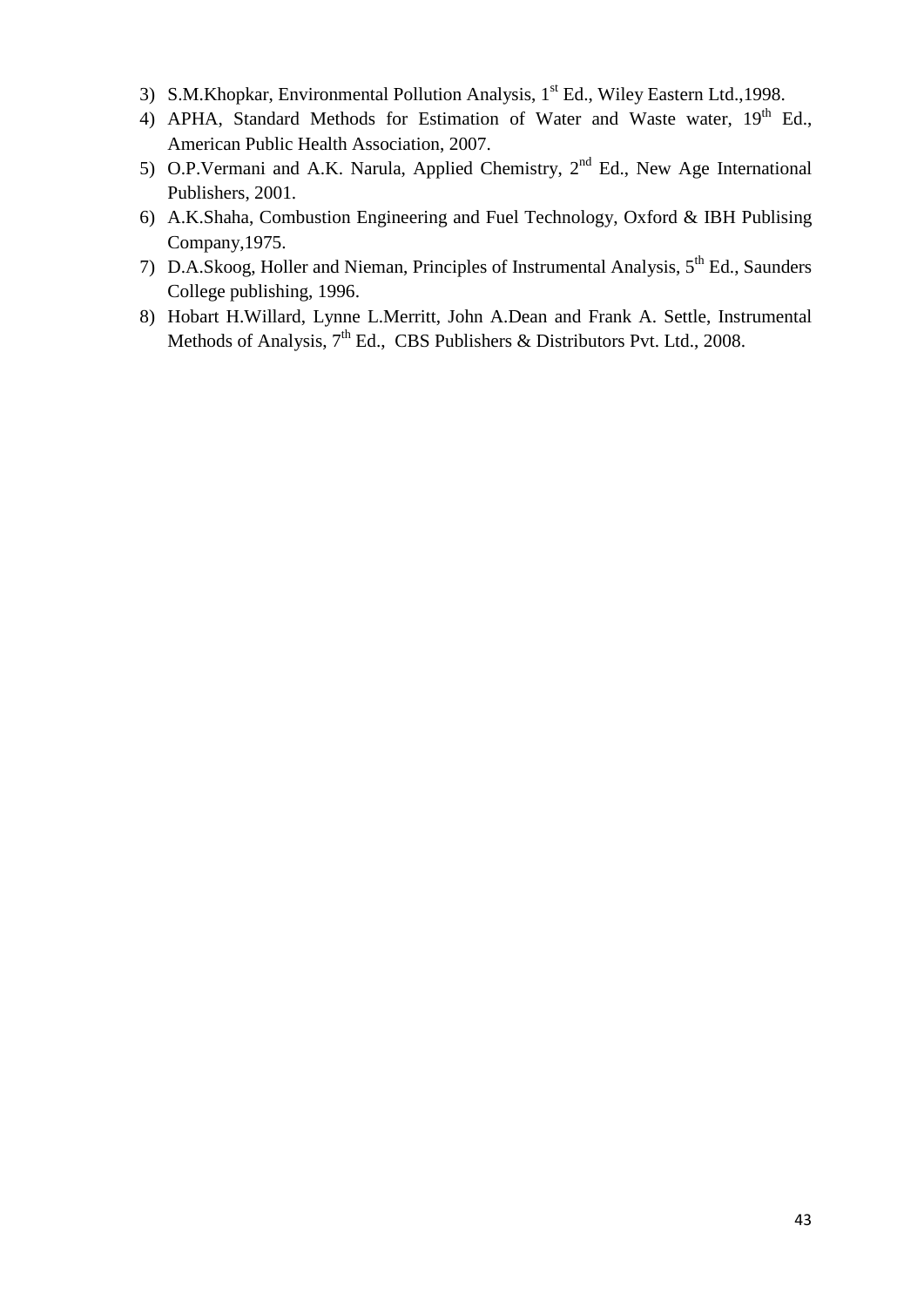# **SEMESTER – V ELECTIVE II PHARMACEUTICAL CHEMISTRY**

### **Objectives**

- To understand the concepts and terminologies of pharmaceutical chemistry
- To know the mechanism of action and metabolism of drugs
- To study the functions of various drugs
- To know the important diseases and their treatment
- To study the common diseases and important disorders of human beings and the drugs used in the treatment.

### **UNIT-I Important Terminologies, Classification and Assay (9 hrs.)**

Important terminologies - Pharmacology, Molecular pharmacology, Pharmacophore , metabolites, Antimetabolites, Pharmacokinetics, Pharmacodynamics, Bioavailability, Pharmacognosy, Pharmacotherapeutics, Toxicology, Chemotherapy – Classification of drugs – nomenclature of drugs – nonproprietary names – sources of drugs – assay of drugs (biological, chemical, immunological)

### **UNIT-II Mechanisms, Metabolisms and Medicinal Plants (9 hrs.)**

Mechanism of drug action – absorption, drug delivery, drug excretion –Metabolism of drugs – chemical pathways of drug metabolism – phase – I (oxidative, reductive and hydrolytic reactions) and phase - II (conjugate reactions). Physiological effects of different functional groups in drugs –biological role of Na, K, Ca, Cu, Zn and iodine.

Indian medicinal plants – Phytoconsituents and their biological actions in Tulsi, neem, Keezhanelli, adathode, thoothuvalai

### **UNIT- III Drugs and their actions (9 hrs.)**

Analgesics- narcotic analgesics- analgesic action, uses and structure activity of morphine.Non-narcotic analgesics –aspirin and paracetamol. Anaesthetics- local anesthetics – procaine- General anaesthetics- chloroform and halothane. Antibiotics – Therapeutically values of penicillin, tetracycline, chloramphenicol and streptomycin. Sulpha drugs – sulphanilide, sulphadiazine and cotrimoxazole. Antiseptics and disinfectants – phenols, chloramines and organicmercurials. Antidepressants – barbiturates – mechanism of action and uses.Antipsychotic drugs – piperazine and benzamides.

### **UNIT-IV Diseases and treatment (9 hrs.)**

Composition of blood – blood grouping and matching – Rh factor. Aneaemia – causes and control – antianemic drugs. Blood pressure – causes, control and treatmentantihypertension drugs, antianginal agents - cardiovascular drugs, cardiac glycosides, vasodilators (one example for each). Diabetes – causes and control – hypoglycemic drugs – insulin – oral hypoglycemic drugs (tolubutamide and chlorpropamide). Cancer- causes and treatment – cobalt therapy - antineoplastic drugs (chlorambucil, methotrexate, plant products and hormones).

## **UNIT- V Common disorders and health care medicines (9 hrs.)**

Common diseases – causes and treatment of insect borne diseases (Malaria and Filariasis), airborne diseases (Diptheria, Whooping cough, Influenza, common cold, TB) and Water borne diseases (Cholera, Typhoid and Dysentery). Digestive disorder

# **L (hrs) Credits 45 3**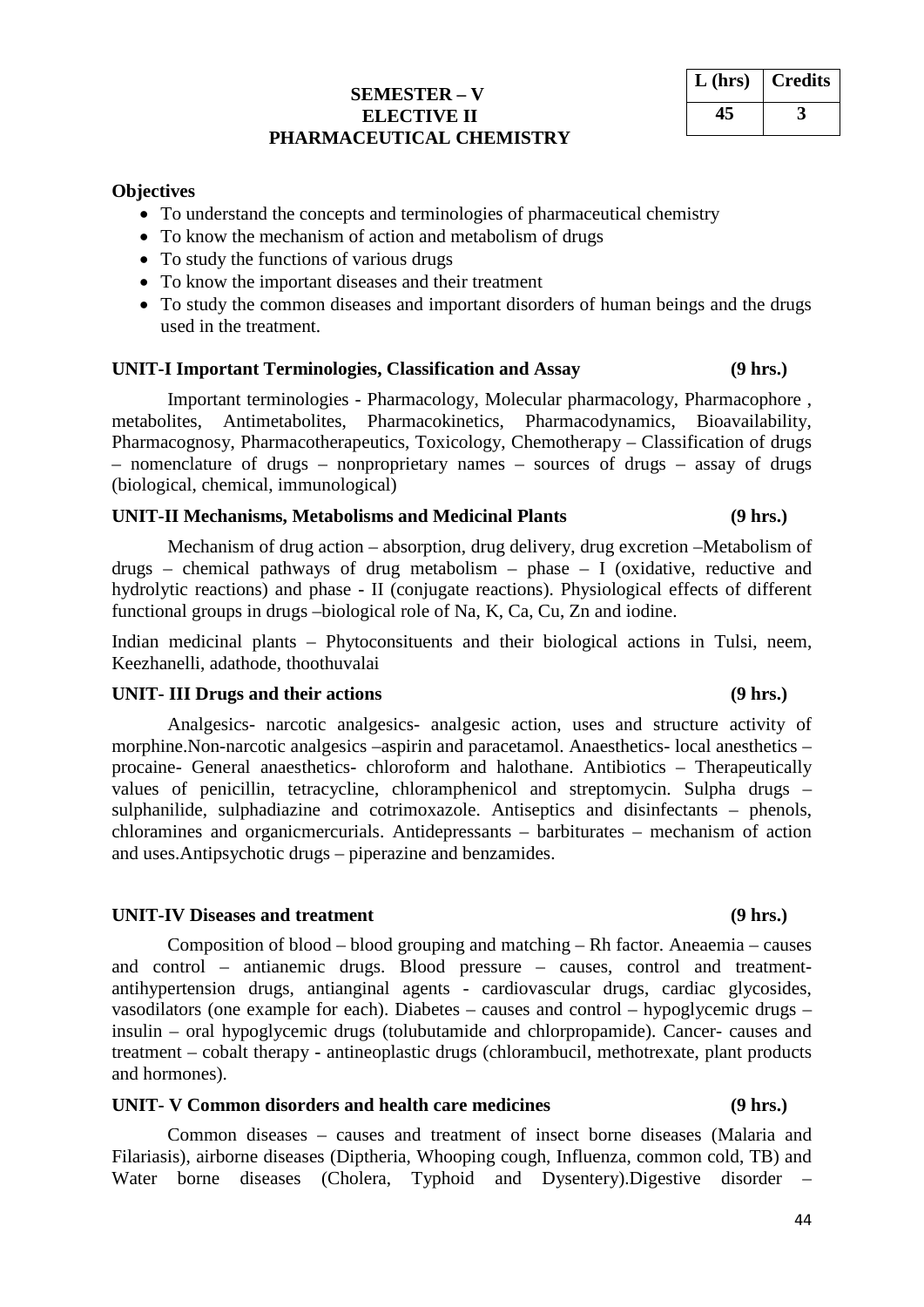Jaundice.Respiratory disorder – Asthma.Nervous system disorder – epilepsy. Other diseases – Leprosy.Health care medicines – Sources and deficiency diseases of Vitamins A, B complex, C, D, E and K.

# **References**

- 1. A text book of pharmaceutical chemistry, Jayashree ghosh, S. Chand, 2003.
- 2. Pharmaceutical Chemistry by S. Lakshmi, Sultan Chand & Sons,  $3<sup>rd</sup>$  edition (2004).
- 3. Medicinal Chemistry, A. shutoshkar, New Age International, 1992
- 4. Pharmaceutical chemistry G.R. Chatwal.
- 5. Pharmacology and Pharmatherapeutics R.S. Satoskar and S.D. Bhandarkar.
- 6. Drugs , G.L.D. Krupadanam, D.V. Prasad, K.V.Rao, K.L.N.Reddy and C.Sudhakar, Tata McGraw- Hill Publishing Company,New Delhi.
- 7. Medicinal chemistry, G.R.Chatwal, Himalaya Publishing House, New Delhi (2002).

# **SEMESTER V** Skill Based Subject (1 Course) Effective Communication / Personality Development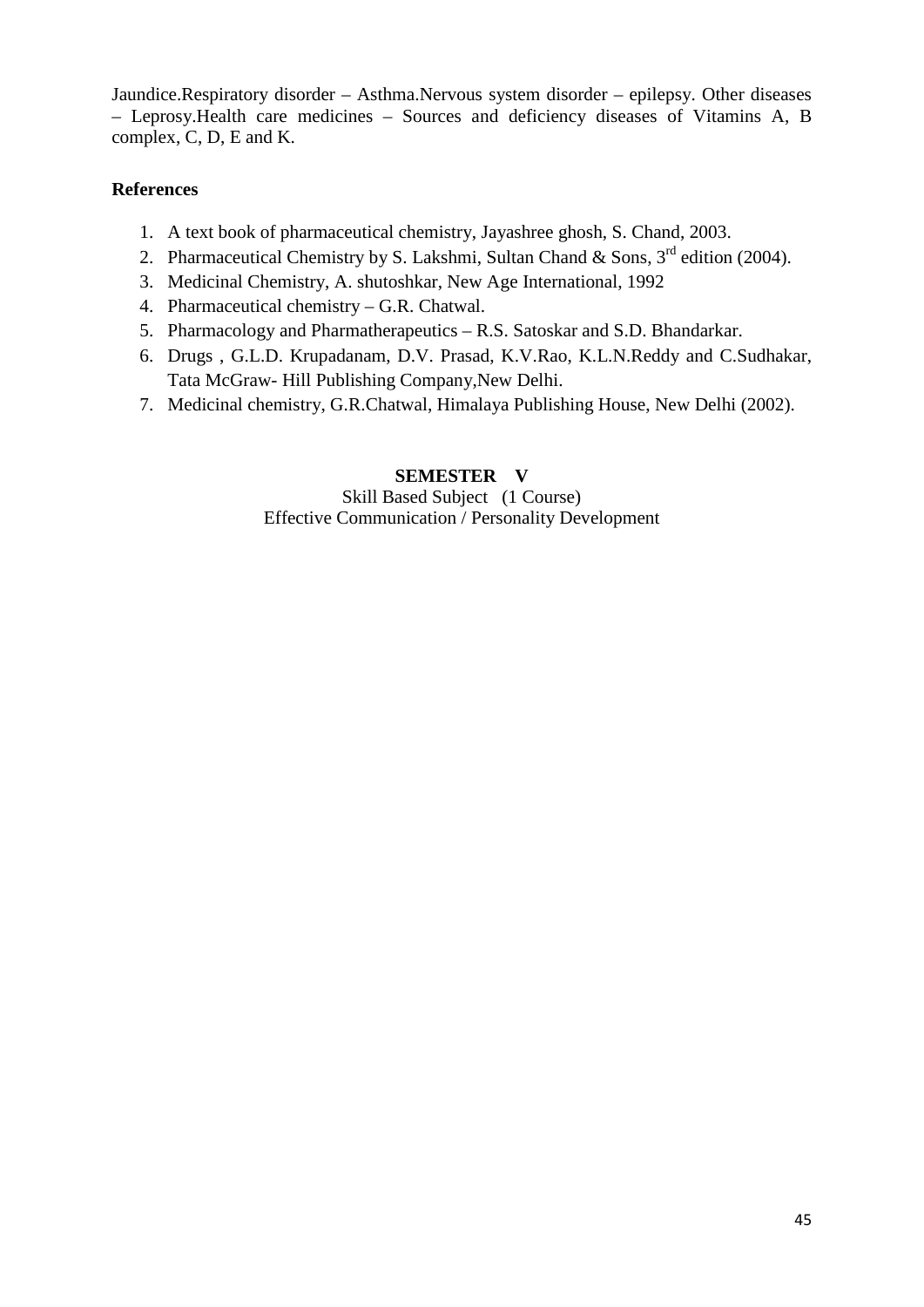## **SEMESTER V PHYSICAL CHEMISTRY PRACTICAL – I**

| $L$ (hrs) | <b>Credits</b> |
|-----------|----------------|
| 60        |                |

# **Objective**

- To provide training in the identification of physical properties like molar mass, molecular weight and solubility of some chemical compounds
- To provide training in freundlich isotherm and phase equilibrium of the chemical reaction
- To provide training in the estimation of compounds using conductometric and potentiometric methods
- 1. Determination of molar mass of the given substance by Rast micro/macro method
- 2. Determination of molecular weight of the given substance by Transition temperature method
- 3. Determination of solubility of a substance at different temperatures and calculation of heat of solution
- 4. Study of adsorption of oxalic acid on charcoal and verification of Freundlich isotherm
- 5. Study of phase equilibrium Simple eutectic
- 6. Estimation of HCl by conductometric method using standard oxalic acid (to be prepared) and link NaOH
- 7. Estimation of Fe(II) by potentiometric method using standard ferrous ammonium sulphate (to be prepared) and link  $KMnO<sub>4</sub>$ .

# **References**

- 1. J.N. Gurthu and R. Kapoor, Advanced Experimental Chemistry, S. Chand and Co., 1987.
- 2. Sundaram, Krishnan, Raghavan, Practical Chemistry (Part II), S. Viswanathan Co. Pvt., 1996.
- 3. David P. Shoemaker, Carl W. Garland, Joseph W. Nibler, Experiments in Physical Chemistry, 5th Edi., McGraw- Hill Book company, 1989.
- 4. Alexander Findlay and J.A. Kitcher.Practical Physical Chemistry, Longmans
- 5. Y.B. Yadav, Practical Physical Chemistry, Goel publishing house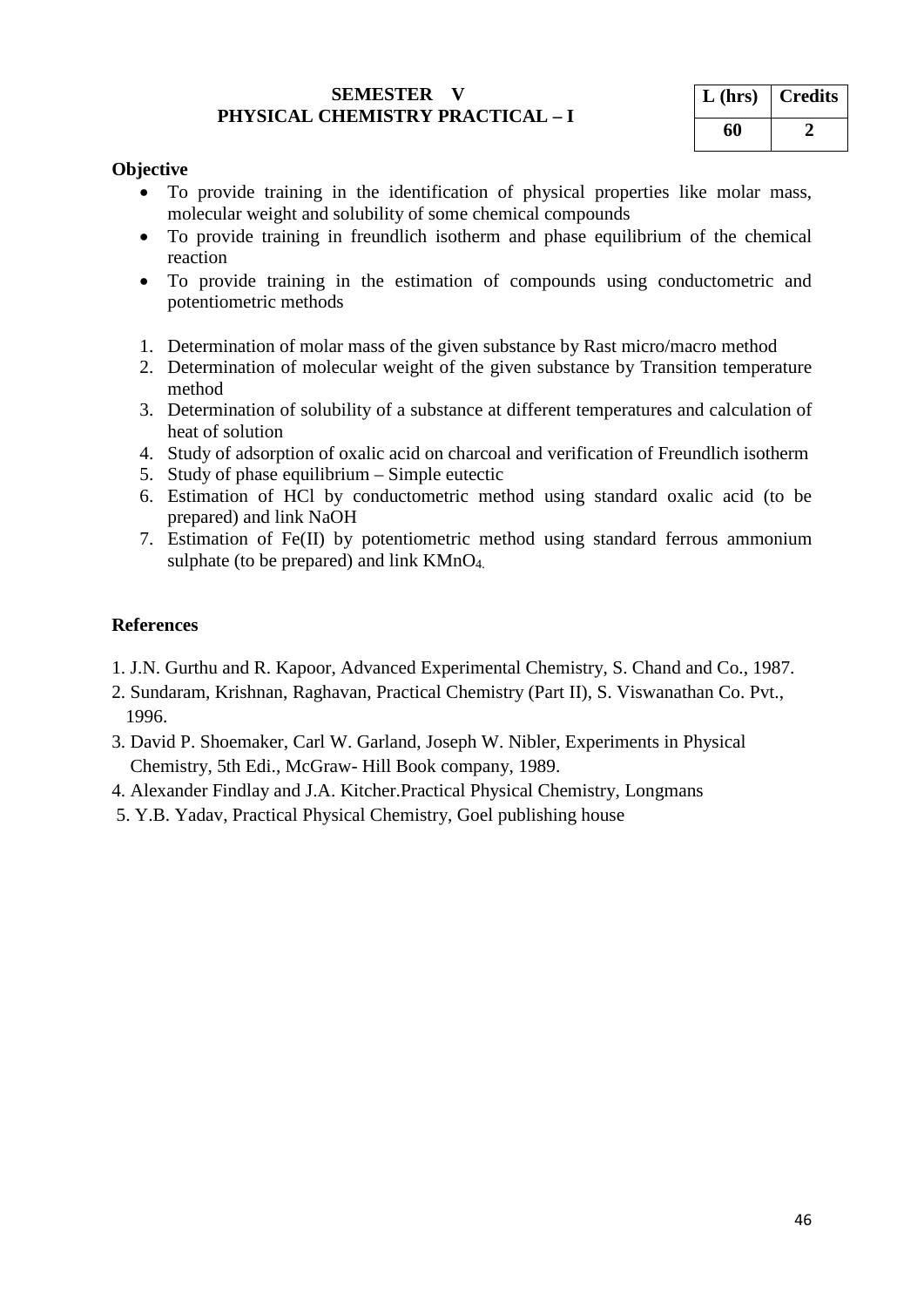# **SEMESTER – VI INORGANIC CHEMISTRY - PAPER IV**

# **Objectives**

- To study detailed about ceramics, carbon fibers, zeolites, metal oxide pigments
- To know about elemental silicon and silicones and inorganic polymers

# **Unit I Ceramics (12 hrs.)**

Ceramics – classification, optical waveguides (optical fiber), sol-gel formation for low temperature ceramic formation. Non-oxide ceramics – general aspects, silicon carbide, silicon nitride and boron nitride ceramics.Fabrication of ceramic materials and its challenges. Textile glass fiber (E-glass fiber) and optical fiber manufacture, fabrication and applications.

## Unit II Carbon and other non-metal and metal fibers  $\&$  zeolites (12 hrs.)

Carbon fibers: introduction, manufacture, applications and economic importance. SiC-coated carbon fibers.Aluminium oxide, boron and metal fibers; their manufacture and applications.

# Unit IIIZeolites (12 hrs)

Natural and synthetic zeolites –  $AIPO<sub>4</sub>$ ,  $AISiO<sub>4</sub>$  and  $SiO<sub>4</sub>$ , manufacture of synthetic zeolites from different sources, pelletization, dehydration and applications.

# **Unit IV Metal oxide pigments (12 hrs.)**

Inorganic pigments: white pigments:  $TiO<sub>2</sub>$  pigment, its manufacture, post-treatment and applications; ZnO white, lithopone and ZnS pigments. Coloured pigments: iron oxide pigments – manufacture, oxidation processes and applications;  $Cr_2O_3$ , chromate, molybdate and ferrocyanide pigments; lustrous, luminescent, magnetic and corrosion protection pigments.

# Unit V Elemental Silicon & silicones (12 hrs.)

Silicon: metallurgical grade, ferrosilicon and electronic grade silicon, manufacture and applications.

Silicones &poly(organo siloxanes) (POS): manufacture, linear and branched POS, high molecular weight POS; silicone oil, emulsion, rubbers and resins.

# **References**

- 1. H.R. Allcock, Introduction to Materials Chemistry, Wiley, 2008.
- 2. S.K. Agarwala, Keemti Lal, Advanced Inorganic Chemistry, Pragati Prakashan, 10<sup>th</sup>edn., 2011.
- 3. A.R. West, Solid State Chemistry and its applications, Wiley, 2004.
- 4. M.G. Arora, M. Singh, Industrial Chemistry, Anmol Publications, Reprint 2004.
- 5. Harish Kumar, Industrial Chemistry, Sarup& Sons Reprint 2002.

# **L (hrs) Credits 60 4**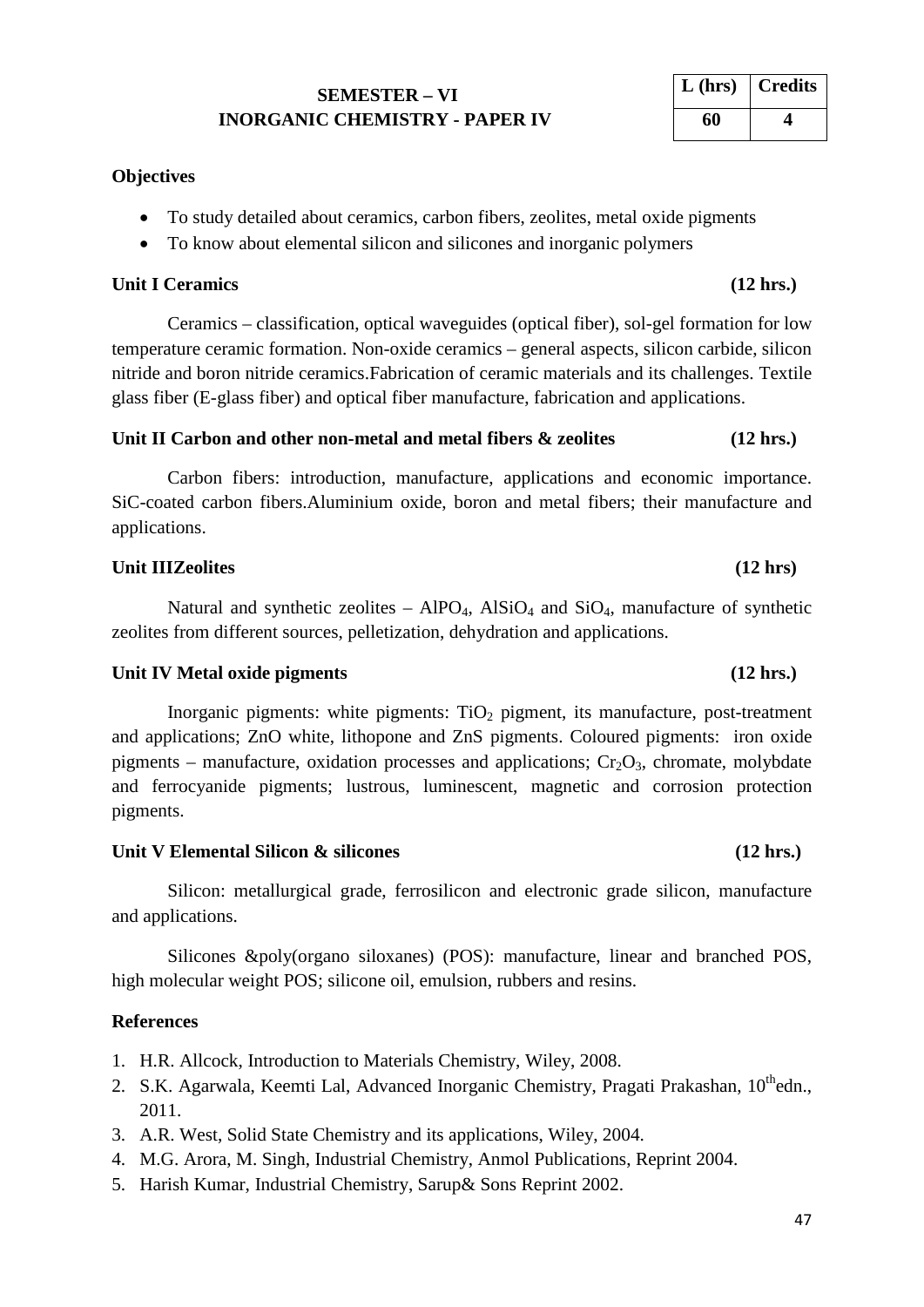- 6. J.E. Huheey, E.A.Keiter, R.L. Keiter, Inorganic Chemistry, Pearson Education Asia, Reprint 2001.
- 7. F.A. Cotton and G. Wilkinson, Advanced Inorganic Chemistry, John Wiley & Sons, 5<sup>th</sup> Edn., 1988.
- 8. B.E. Douglas, D.H. McDaniel and J.J. Alexander, Concepts and Models of Inorganic Chemistry, John Wiley & Sons,  $2<sup>nd</sup>$  Edn. 1983.
- 9. I.V. Kozhevnikov,Catalysis by Heteropoly Acids and Multicomponent Polyoxometalates in Liquid - Phase Reactions, Chem. Rev. **1998,** 98, 171-198.
- 10. D. E. Katsoulis, A Survey of Applications of Polyoxometalates, Chem. Rev., **1998,** 98, 359-387.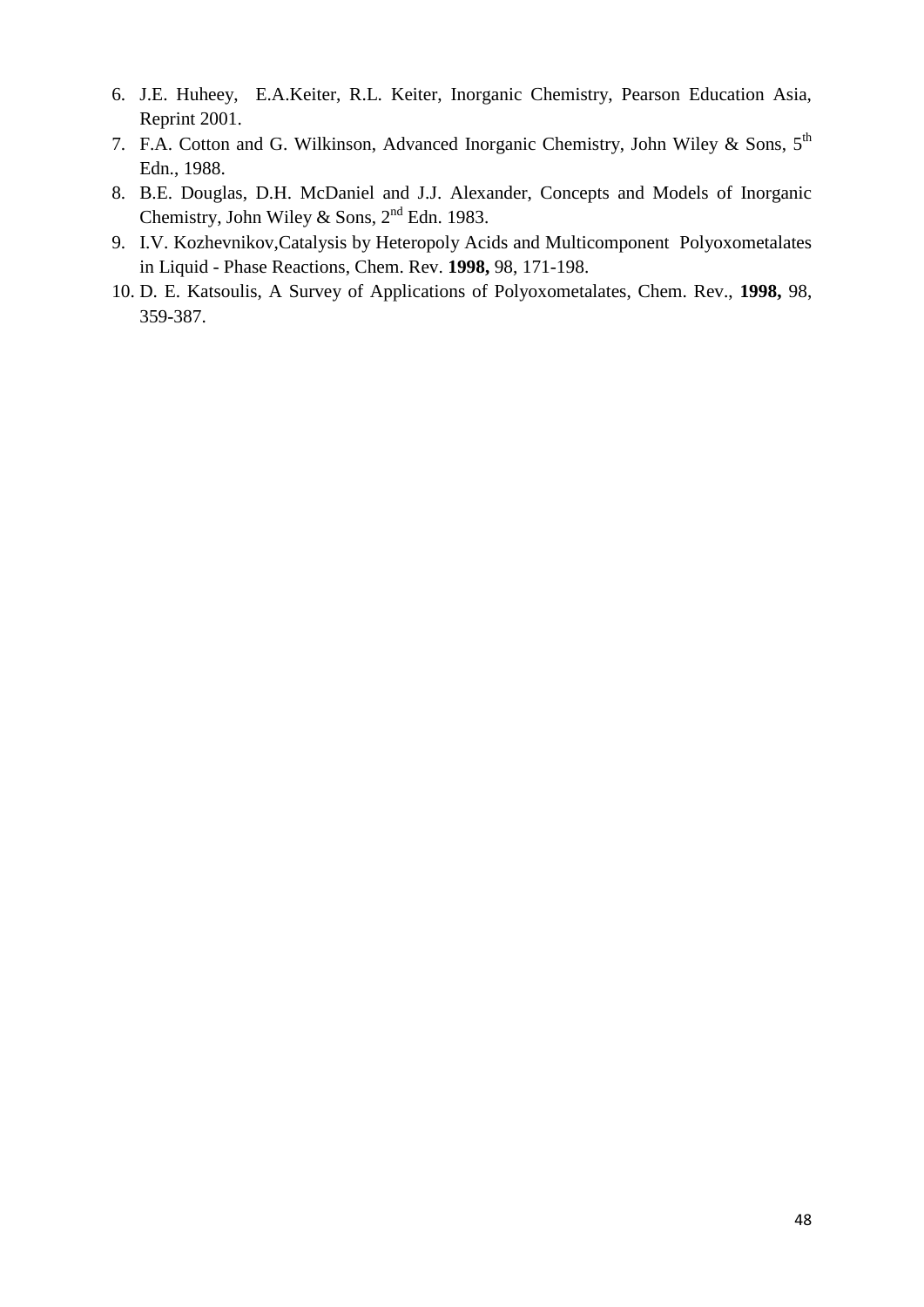### **SEMESTER VI PHYSICAL CHEMISTRY PAPER IV**

# **Objectives**

- To study about the principles in photochemistry
- To understand the principles in advanced spectroscopy
- To study the principles of group theory as applied to simple molecules
- To know the importance of nanochemistry

### **Unit - I Nanochemistry (12 hrs.)**

Definition - size dependent properties: magnetic, electrical and optical properties – quantum dots – metal oxides and metal nano particles - ceramic nano particles

Synthesis of nanomaterials - bottom-up and top-down approaches - thin film deposition catalytic assisted growth - chemical vapour deposition - sol gel method - chemical reduction

Fullerenes - carbon nanotubes - single walled and multi walled nano tubes – structures carbon nanofibre – nanocomposites.Applications of nanoscience and nanotechnology.

# **Unit - II (12 hrs.)**

Introduction - various types of molecular spectra - electronic, vibrational and rotational energy levels - Born-Oppenheimer approximation.

Rotation spectra of diatomic molecules - determination of bond length and moment of inertia from rotational spectra - numerical problems - selection rule, effect of isotopic substitution.

UV-visible spectroscopy: theory - types of transitions in molecules - selection rules for electronic spectra - factors affecting absorption maximum and intensity – applications.

### **Unit - III (12 hrs.)**

IR spectroscopy : theory - stretching and bending vibrations - factors affecting vibrational frequencies - important spectral regions for the characterization of functional groups - finger print region - determination of force constant - qualitative relation of force constant to bond energies - selection rules - modes of vibrations in polyatomic molecules vibrational modes of  $H_2O$  and  $CO_2$  – applications - numerical problems.

# **Unit - IV (12 hrs.)**

Raman spectroscopy: Principle - Rayleigh and Raman scattering - Stokes and Antistokes lines - differences between IR and Raman spectroscopy - mutual exclusion principle – selection rule - applications.

NMR spectroscopy: Theory of NMR, modes of nuclear spin-relaxation process shielding effect, hyperfine splitting, coupling constants, - chemical shift - factors affecting chemical shift - internal standard,  $\delta$  and  $\tau$  scale - applications of NMR and limitations of NMR.

### **Unit - V (12 hrs)**

ESR spectroscopy: principle - energy level splitting - presentation of ESR spectrum for methyl and benzene radicals, deuterium - applications

Mass spectroscopy: basic principles of mass spectrum - molecular peak - base peak isotopic peak - meta stable peak - types of fragmentation - factors influencing the fragmentation - Mc-Lefferty rearrangement - applications

| $L$ (hrs) | <b>Credits</b> |
|-----------|----------------|
| 60        |                |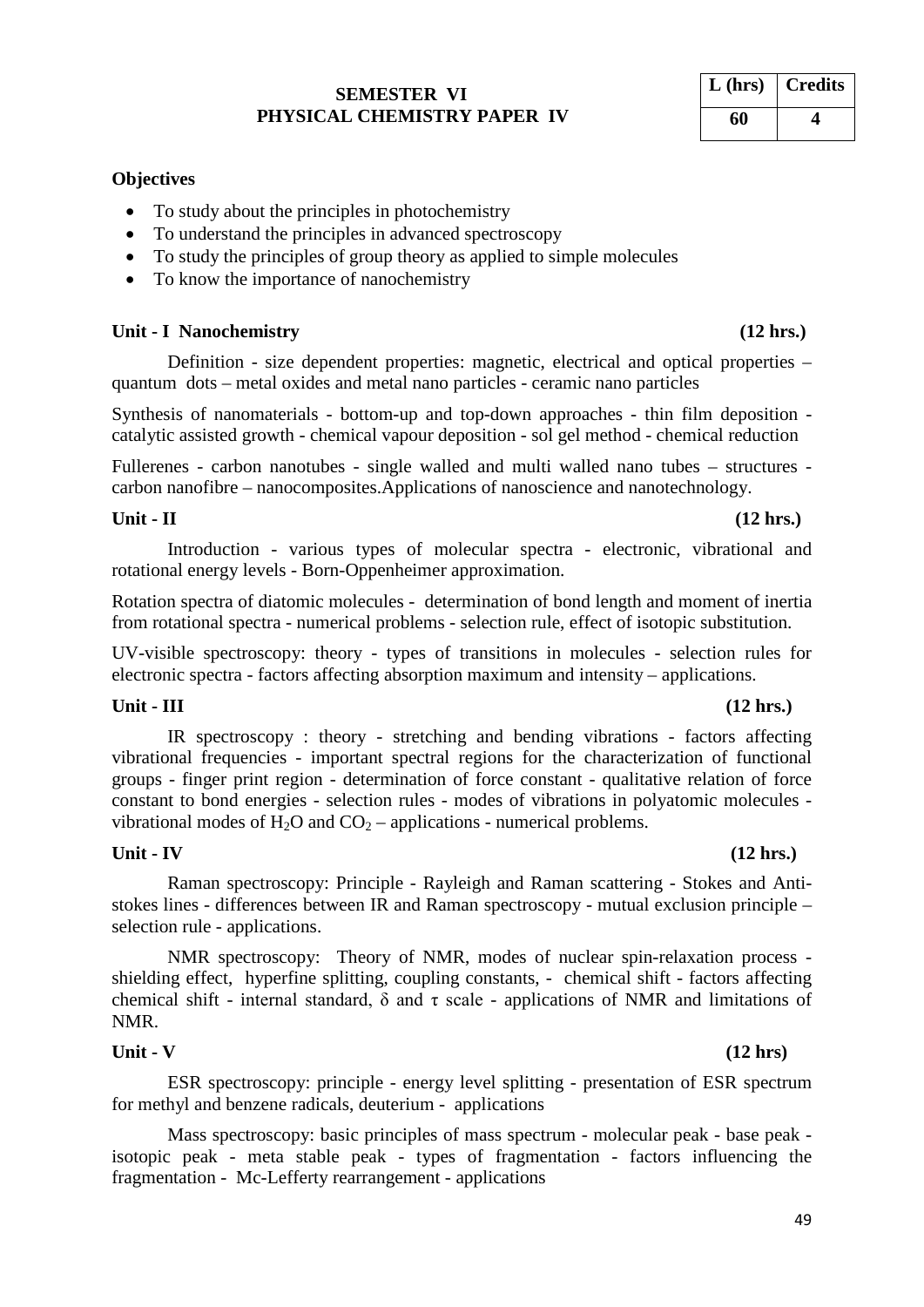# **References :**

1. Principles of Physical Chemistry - B.R. Puri and Sharma - Shobanlal Nagin Chand & Co.,

2. Text Book of Physical Chemistry - P.L. Soni - Sultan Chand.

3. Elements of physical chemistry - Glasstone and Lewis - Macmillan.

4. Physical chemistry - G.W. Castellan - Narosa publishing house.

5. Universal General Chemistry, C.N.R. Rao, Macmillan.

6. Group theory and its Chemical Applications - P.K.Bhattacharya - Himalaya publishing House.

7. Nano: The Essentials Understanding Nano Science and Nanotechnology. T. Pradeep -. Tata Mc Graw-Hill Publishing Company Ltd. New Dehli.

8. Introduction to Nano technology, Charles P Poole Jr. & Frank J Owens, Wiley Interscience

9. Kemp, W. Organic Spectroscopy

10. Jag Mohan Organic Spectroscopy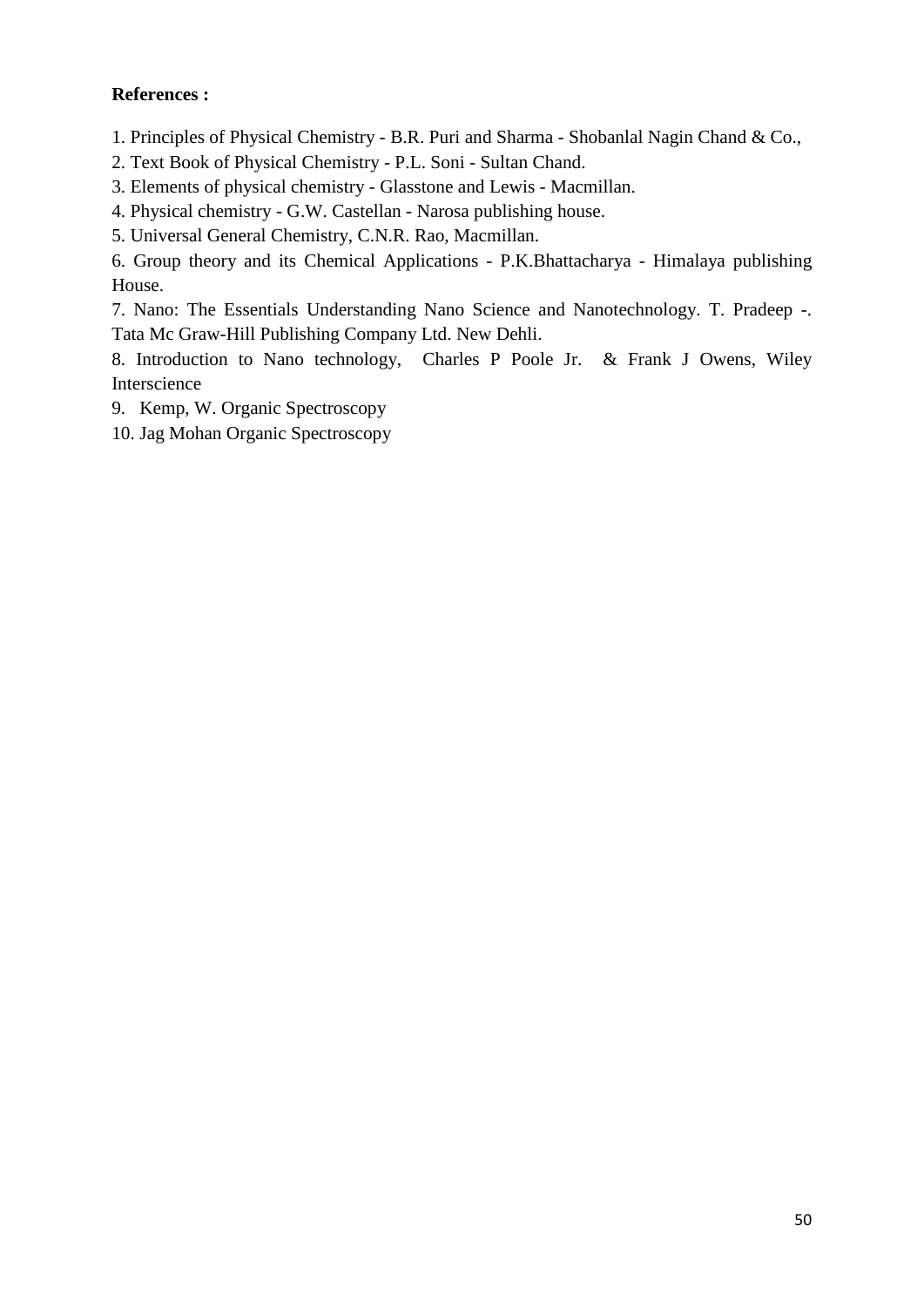### **Semester-VI ORGANIC CHEMISTRY** –**PAPER IV**

### **Objectives**

- To study the structure and functions of aldohexoses and ketohexoses.
- To learn the chemistry of carbonyl, hydroxy and carboxyl functional groups in aromatic environment
- To learn and practice the molecular rearrangements and the reaction mechanisms and the role of reagents in organic chemistry
- To learn the basic aspects of alkaioids and terpenoids
- To learn the basics of organic spectroscopy

### **UNIT-I Carbohydarates (12 hrs.)**

**C**lassification-Monosaccharides- constitution of glucose and fructose.Reactions of glucose and fructose – Osazone formation, Mutarotation and its mechanism, cyclic structure, pyronose and furanose forms.Epimerisation-Chain lengthening and shortening of aldoses.Interconversions of aldoses and ketoses.

Disaccharides- reactions and structure.

Polysaccharides – starch and cellulose ( elucidation of structure not necessary).

**UNIT-II Phenols, Aromatic Aldehydes, Ketones (12 hrs.)**

### **Phenols**

Acidic character of phenols- effect of substituents on acidity of phenols - Mechanisms of Kolbe's reaction and Riemer-Tiemen reaction. Preparation of cresols, catechol, resorcinol, quinol and euginol.

### **Aldehydes and ketones**

Preparation and uses of cinnamaldehyde.Coumarin, vanillin, Michler's ketone, pbenzoquinone-Quinone mono oxime tautomerism. Mechanism of Cannizaro reaction, benzoin condensation, Perkin reaction, Claisen reaction, Knovenagelreaction,Gattermann aldehyde synthesis and Houben –Hoesch synthesis.

### **UNIT-III Molecular Rearrangements, Reagents and Aromatic acids (12 hrs.)**

Ortho effect, preparation of mandelic acid, cinnamic acid and anthranilic acid. Preparation and uses of benzene-1,2- dicarboxylic acid, benzene - 1,3- dicarboxylic acid and 1,4- dicarboxylic acid.

Classification as anionotropic, cationotropic , intermolecular and intramolecular.

Mechanisms of pinacol-pinacolone, Beckmann, benzidine, Hofmann, Curtius, Schmidt, benzilic acid, Fries and Cope rearrangements.

### **UNIT-IV Reagents (12 hrs.)**

Important reagents and their applications in organic chemistry –  $AICI_3$ ,  $BF_3$ , LiAlH<sub>4</sub>, NaBH<sub>4</sub>, PCl<sub>5</sub>, P<sub>2</sub>O<sub>5</sub>, Na/ethanol, alcoholic KOH, H<sub>2</sub>/Ni, H<sub>2</sub>/Pd-BaSO<sub>4</sub>, Zn/Hg-HCl, H<sub>2</sub>N-NH<sub>2</sub>/C<sub>2</sub>H<sub>5</sub>ONa, Ag<sub>2</sub>O, HIO<sub>4</sub>, Lead tetra acetate and Osmium tetroxide, Pd/C & Raney Ni as catalyst for  $NO<sub>2</sub>$  ester or acid reduction using Borohydride reagents.

# **UNIT-VAlkaloids and Terpenoids (12 hrs.)**

Alkaloids – classification – isolation – general methods of determination of structure of alkaloids-synthesis of coniine, piperine and nicotine.

# **L (hrs) Credits 60 4**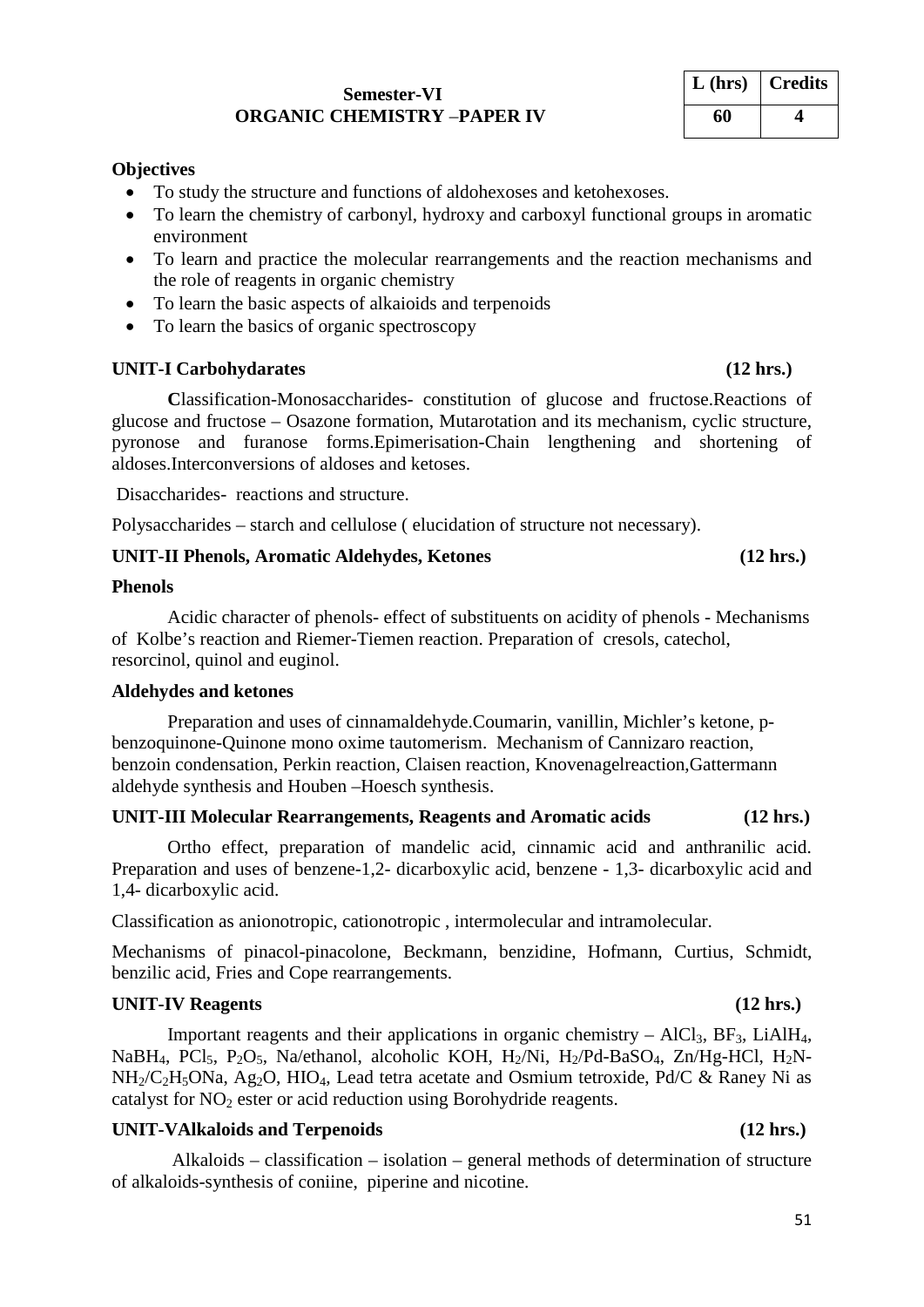Terpenes- definition,classification – isolation- isoprene rule-synthesis of citral, geraniol, menthol and dipentene.

# **Reference Books:**

- 1. K.S. Tewari, N.K. Vishil, S.N. Mehotra A text book of org. chem 1st edition, Vikas Publishing House Pvt Ltd., 2001, New Delhi.
- 2. P.L. Soni, Text Book of Organic chemistry, Sultans Chand, 1991, New Delhi,
- 3. Bahl and Arun Bahl, Organic Chemistry, S. Chand and Sons, New Delhi, 2005.
- 4. Gurdeep Chatwal, Reaction mechanisms and reagents in organic chemistry .
- 5. O. P. Agarwal, Chemistry of Organic Natural Products, Vol 1 and 2, Goel Pub. House, 2002.
- 6. Gurdeep Chatwal, Chemistry of Organic Natural Products, Vol. 1 and 2, Goel Pub. House, 2002.
- 7. Y.R. Sharma, O.P. Vig, Elementary organic absorption spectroscopy 1st edition, Goel Pulishers, 1997, Meerut.

8. R. T. Morrison and R. N. Boyd, Organic Chemistry, 6th Edition, Printice-Hall Of India Limited, New Delhi, 1992.

- 9. Jerry March, Advanced Organic Chemistry, 4th Edition, John Wiley And Sons, New York, 1992.
- 10. S. H. Pine, Organic Chemistry, 5th Edition, McGraw Hill International Edition, Chemistry Series, New York, 1987.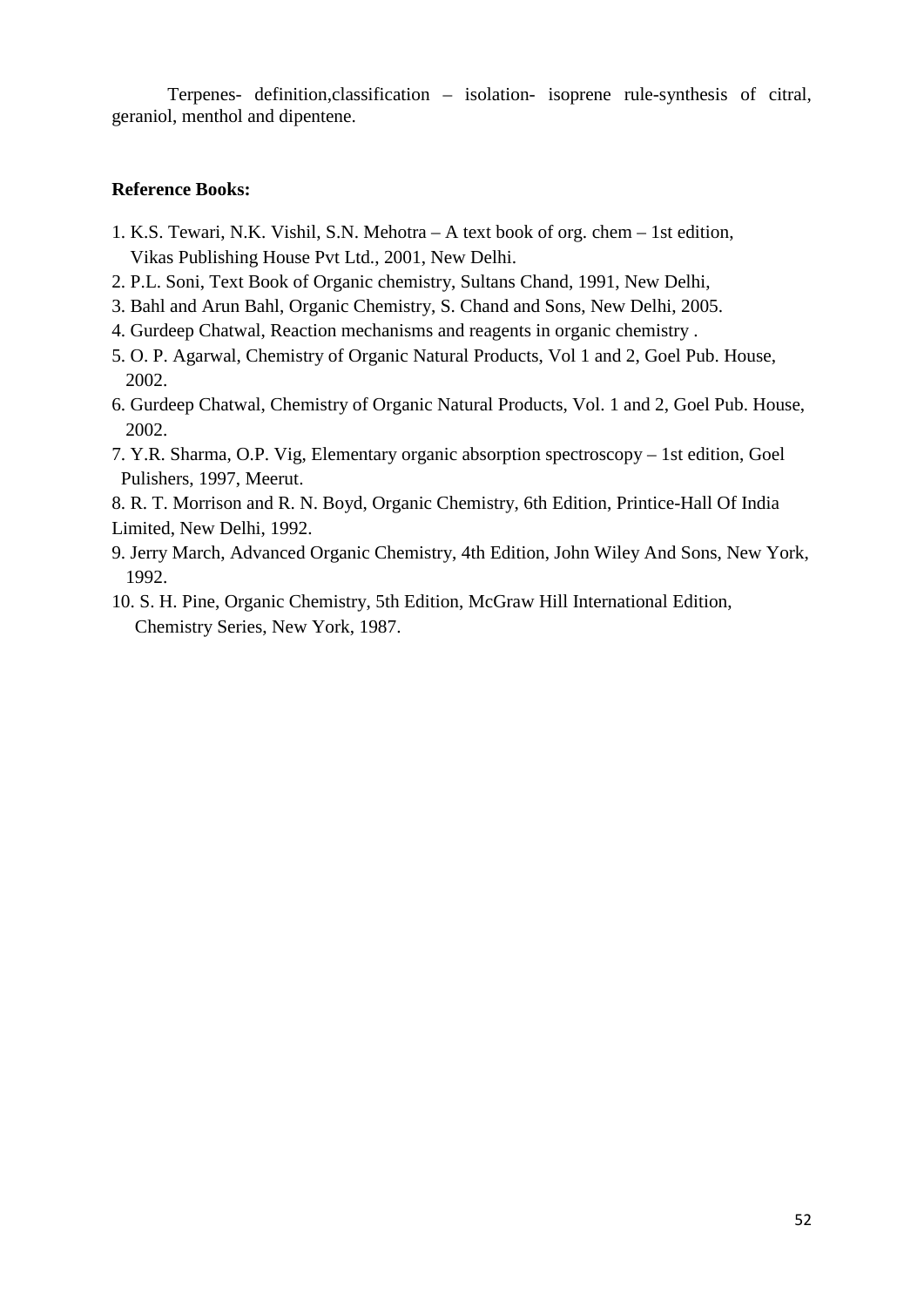# **SEMESTER- VI ELECTIVE – III BIOCHEMISTRY**

| $L$ (hrs) | <b>Credits</b> |
|-----------|----------------|
|           |                |

## **Objectives :**

- To enable the student to develop a sound knowledge of fundamental concepts in biochemistry.
- To enumerate the molecular motif of a living cell, structural and functional hierarchy of biomolecules.
- To emphasis on the various aspects of metabolism and interrelationship of metabolic events.

## **UNIT 1**: **Amino Acids and Proteins (9 hrs.)**

**Amino acids** – classification – Synthesis of amino acids and their identification.Peptide bond- stereochemistry, synthesis of peptides by solution and solid phase techniques.

**Proteins** – classification – properties-3D structure-determination of amino acid sequence –denaturation and renaturation of protein molecules.

Separation and purification of proteins – dialysis – gel filtration - electrophoresis.

Catabolism of amino acids: Transamination, oxidative deamination, decarboxylation. Theurea cycle and other possibilities of detoxification of ammonia.

## **UNIT 2 :Enzymes (9 hrs.)**

Nomenclature, classification and properties-specificity, factors influencing enzyme action.Mechanism of enzyme action – Lock and Key model and induced fit models.Coenzymes – cofactors – prosthetic groups of enzymes (TPP, NAD, NADP, FAD, ATP).Their importance in enzyme action.Mechanism of inhibition (competitive, non- and uncompetitive and allosteric).Immobilization of enzymes. Enzyme specificity,Kinetics of mono and disubstrate enzyme catalyzed reactions. Serum enzymes andisoenzymes-their diagnostic value.

## **UNIT 3: Lipids (9 hrs.)**

Classification - neutral lipids, Phospho lipids (lecithines, cephalins, plasmalogens) and glycolipids – importance, synthesis and degradation. Fatty acids – saturated, unsaturated fatty acids, EFA. Properties – Hydrolysis-acid number, saponification number. Autooxidation (Rancidity), addition reactions-Iodine value, Polenske number, Reichert-Meissl number, acetyl number.Hydrogenation. Cholesterol – biosynthesis. Bile salts derived from cholesterol.

## **UNIT 4: Carbohydrates (9 hrs.)**

Metabolism: Glycolysis and its reversal; TCA cycle. Relation between glycolysis and respiration. Principles of bioenergetics, electron transport chain and oxidative phosphorylation. Gluconeogenesis, pentose phosphate pathway.

# Unit 5: Nucleic acids (9 hrs.)

Nucleosides and nucleotides – purine and pyrimidine bases. Nucleic acids Difference between DNA and RNA. Classification of RNA. Biosynthesis of DNA: Replication. Biosynthesis of mRNA: Transcription.Genetic code – mutations and mutants. DNA

## 53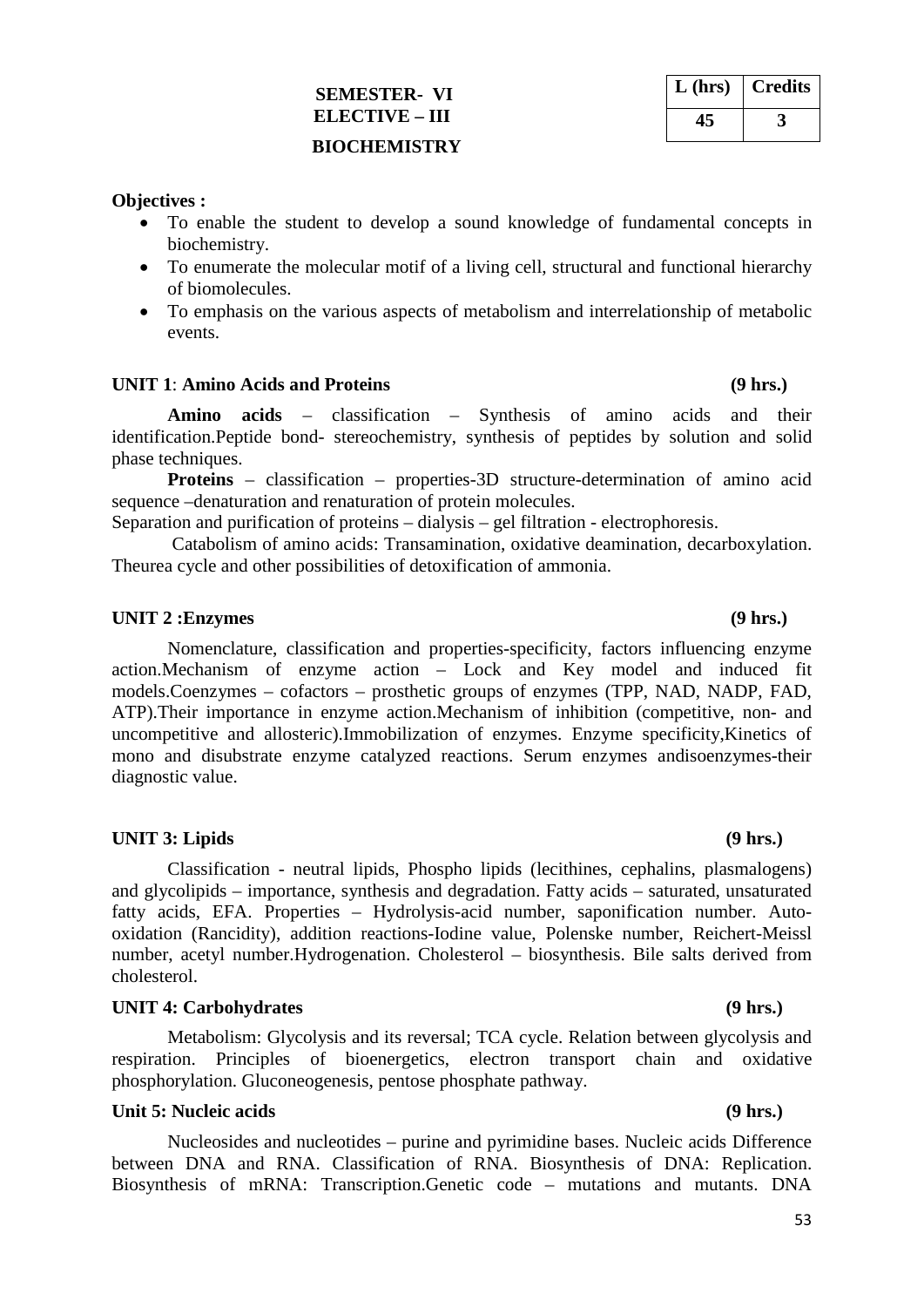repair.Biosynthesis of proteins.DNA sequencing and PCR, recombinant DNA technology, DNA polymorphism.

# **References**

1. Lehninger, Principles of Biochemistry, Fourth Edition, by David L. Nelson and Michael M. Cox, Worth Publishers, New York, 2005.

2. L. Veerakumari, Biochemistry, MJP publishers, Chennai, 2004.

3. LubertStryer, Biochemistry, W. H. Freeman and company, New York, 1975.

4. Robert L.Caret, Katherine J. Denniston, Joseph J. Topping, Principles and Applications of organic and biological chemistry, WBB publishers, USA, 1993.

5. J. L. Jain, Biochemistry, Sultan Chand and Co.1999

6. A. Mazur and B. Harrow, Text book of biochemistry, 10th Edition, W.B. Saunders Co., Philadelphia, 1971.

7. Paula YurkanisBruice, Organic chemistry, 3rd Edition, Pearson Education, Inc. (Singapore), New Delhi, reprint, 2002.

8. P. W. Kuchel and G. B. Ralston, Shaum Series, Theory and Problems of Biochemistry, McGraw-Hill Book Company, New York, 1988.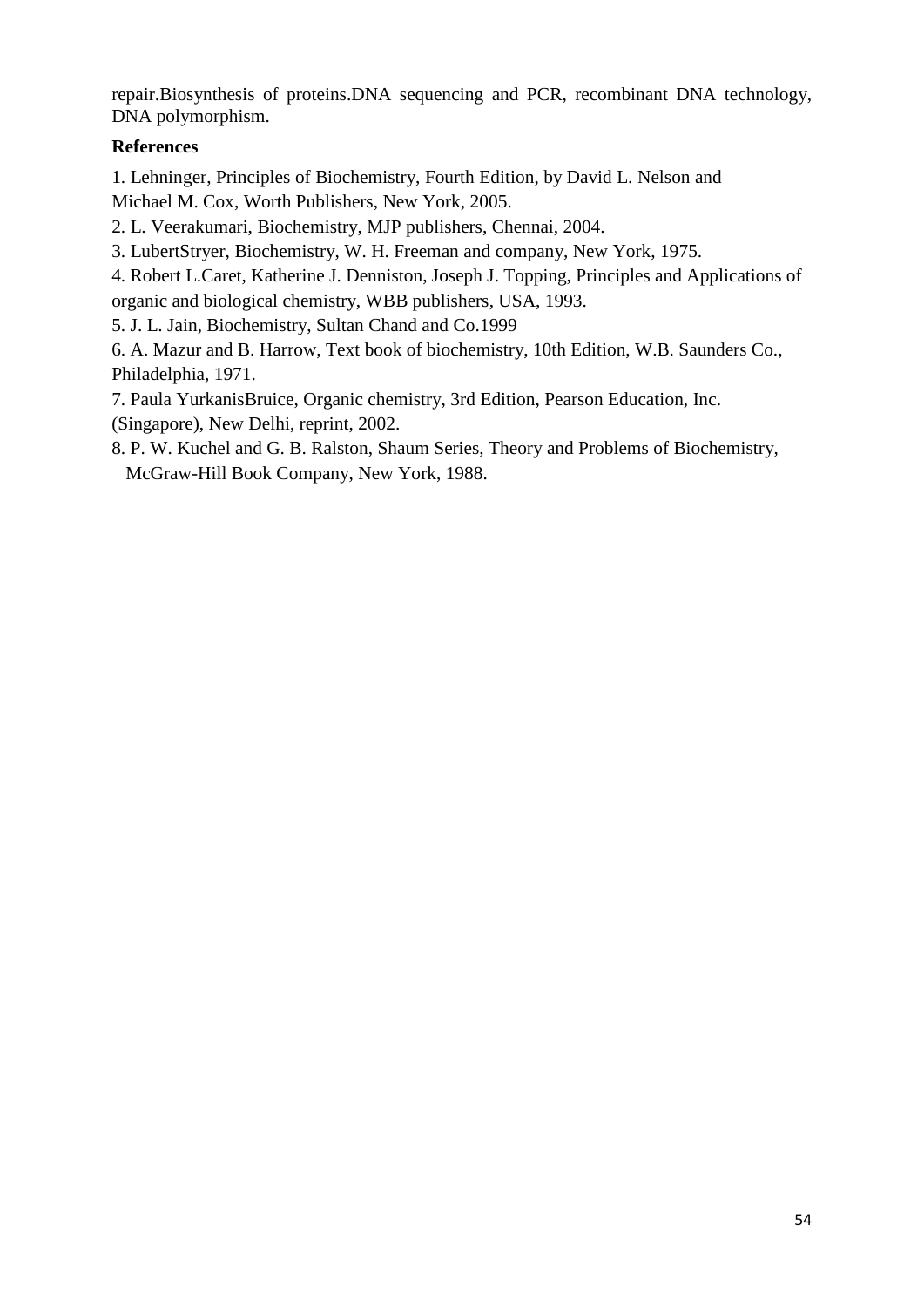# **SEMESTER – VI ELECTIVE - III APPLIED CHEMISTRY**

### **Objectives**

- To study the importance of water purification
- To understand the importance of lubricants
- To know about the mineral wealth and its importance
- To know the applications of leather technology
- To study the various types of environmental pollution

### **Unit I : Water Technology (9 hrs.)**

Sources of water: hardness – classification - units and estimation. Water for industries – boiler feed water and its treatment – external conditioning : lime soda, permutit and ion exchange processes – internal conditioning : carbonate, phosphate, calgon and colloidal treatments – Boiler corrosion. Water for domestic purposes – requirements – purification : sedimentation – coagulation – filtration – disinfection : ozonisation – chlorination – break point chlorination . Sea water as a source of drinking water : reverse osmosis and electrodialysis – removal of taste and colour - fluoridation .

### **Unit II Petroleum Refineries (9 hrs.)**

Petroloum refining- Types of crudes, composition and its characteristics - distillation-

cracking-reforming- hydrotreating-Alykylation and isomerization- dehydrogenationnitration- chlorination- sulphonation.

### **Unit III : Lubricating Oils, Greases and Emulsions (9 hrs.)**

Lubricating oils – classification – mechanism of lubrication : viscosity index, cloud point, flash point, fire point, aniline point, neutralization number, saponification number, iodine value, specific gravity and their determination. Greases : classification – consistency or mechanical stability – penetration number, dropping point and their determination. Emulsions : water emulsion test – steam emulsion number.

### **Unit IV : Leather Chemistry (9 hrs.)**

Introduction – constituents of animal skin – preparing skins and hides : cleaning and soaking – liming and degreasing – fleshing - shaving – leather tanning : vegetable tanning and chrome or mineral tanning – dyeing and fat liquoring – leather finishing. Leather industries in India – leather products and their uses – Tannery effluents – methods of treatment – primary, secondary and tertiary treatments – waste management – pollution prevention.

### **Unit V : Environmental Pollution and its Control (9 hrs.)**

Structure and composition of atmosphere – pollutants – classification – air pollutants and their effects – green house effect and global warming, ozone depletion, photochemical smog and acid rain – removal of particulates and gaseous pollutants – methods and equipments. Water pollutants – classification – effects of water pollution – treatment of domestic wastes and industrial effluents . Soil pollution – sources, causes and control.

# **L (hrs) Credits 45 3**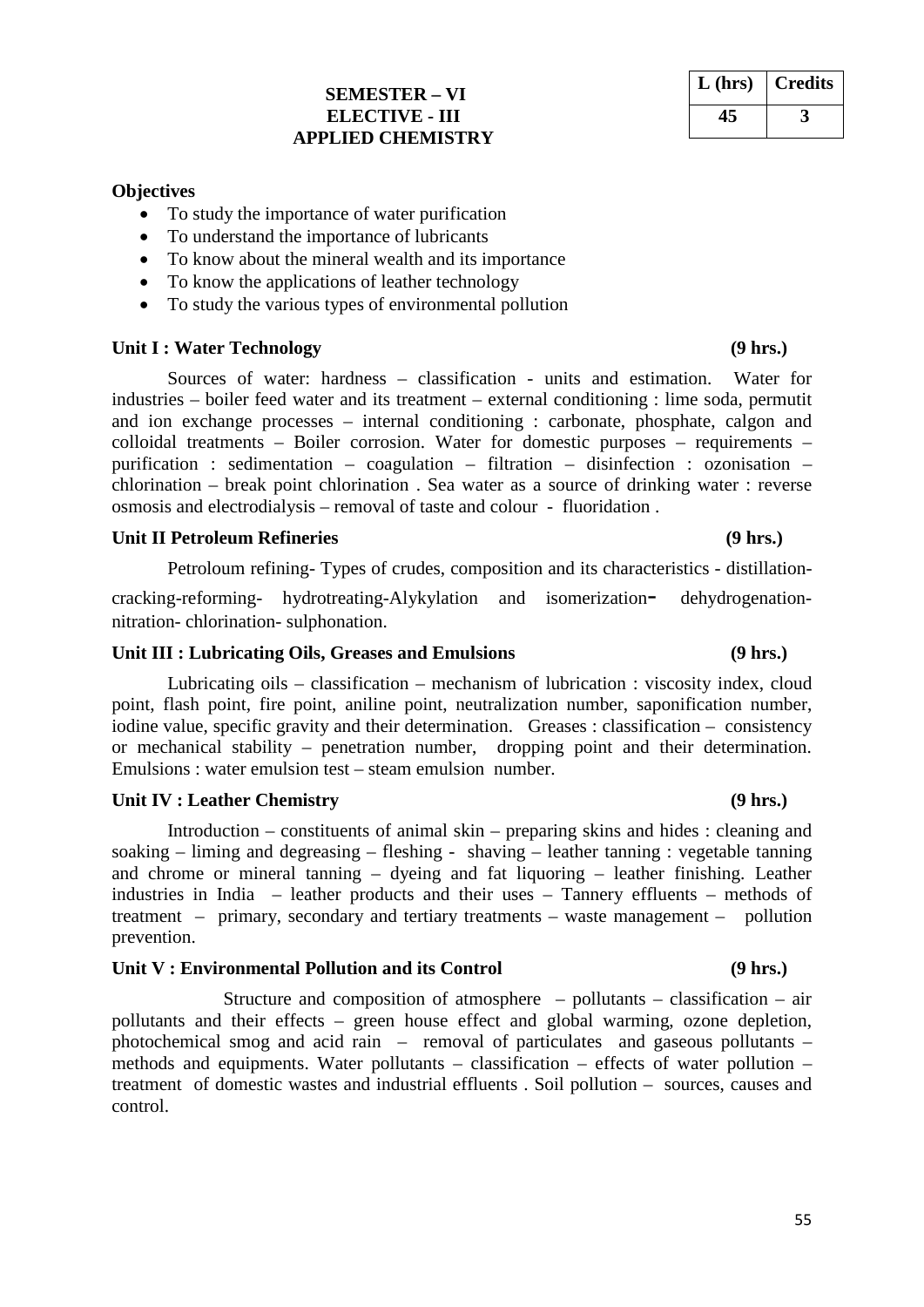# **References**

- 1. M.A. Neelakantan, T.Jeyakumar, P.Thillaiarasu, Applied Chemistry,Annai Publishers
- 2. O.P. Vermani and A.K. Narula, Applied Chemistry, Reprint 2008, New age international Publishers.
- 3. Dr.M. Karunithi, Dr.N. Ayyaswami, Dr.T. Ramachandran and H. Venkataraman, Applied Chemistry,  $1<sup>st</sup>$  Ed., 1993, Anuradha Agenicies.
- 4. K.Bagavathisundari, Applied Chemistry, MJP Publishers.
- 5. Prof.D.N. Dhar, Applied Chemistry-II, 1<sup>st</sup> Ed., 2009, Vayu Education of India.
- 6. B.K. Bhaskara Rao, "Modern Petroleum Refining Processes" Edition 3, Oxford and IBH Publishing Company Pvt. Ltd., New Delhi.
- 7. Nelson W.L., "Petroleum Refinery Engineering", McGraw Hill Publishing Company Limited, 1985.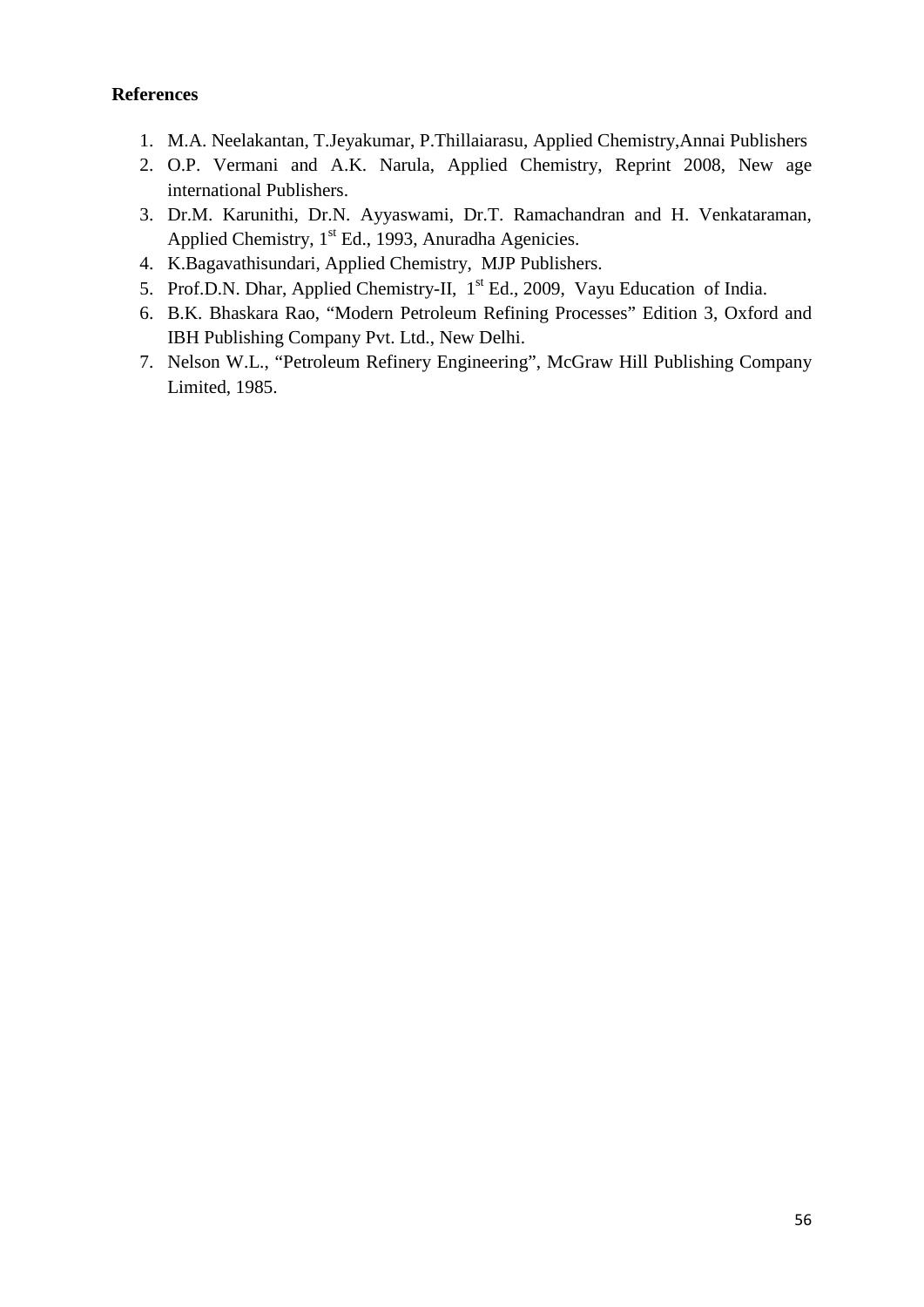# **SEMESTER – VI SKILL BASED CORE - II CHROMATOGRAPHY**

# **Objective**

• To understand the principle behind various types of chromatographic techniques and their applications

# **UNIT 1 Paper Chromatography (12 hrs.)**

Introduction, Classification of chromatography methods.

Paper Chromatography: Principles, significance of  $R_f$  values. Experimental procedures, choice of paper and solvent systems, developments of chromatogram.Detection of the spots.Ascending, descending and radial Paper Chromatography Two-dimensional chromatography.Applications.

# **UNIT 2 Thin Layer Chromatography (12 hrs.)**

Thin Layer Chromatography:Advantages of thin layer chromatography – principles, factors affecting R<sub>f</sub> values. Experimental procedures.Choice of adsorbents and solvents.Preparation of plates.Development of the chromatogram.Detection of the spots.Applications.

# **UNIT 3 Column Chromatography (12 hrs.)**

Column Chromatography – Principles, experimental procedures, stationary and mobile phases,Choice of solvent systems. Separation technique.Applications.

# **UNIT 4 Ion Exchange Chromatography (12 hrs.)**

Principle, ion exchange resins & their types- cation exchange resins, anion exchange resins, ion exchange reactions, ion exchange equilibria properties of ion exchange resins, ion exchange capacity and applications.

# **UNIT 5 Gas Chromatography (12 hrs.)**

Principle, instrumentation, choice of injectors, column and detectors – Programmed temperature chromatography, flow programming chromatography, gas-solid chromatography and hyphenated techniques in chromatography – Applications of Gas Chromatography.

# **References:**

- 1. B. Fried, J. Sharma: Thin-Layer Chromatography, Fourth Edition, revised and expanded, Marcel Dekker Inc.,New York – Basel,2005.
- 2. Scott, R. P. W. Techniques and Practices of Chromatography; 2nd ed. Marcel Dekker Inc., New York,1995
- 3. Hinshaw, J. V. Ettre, L. S. Introduction to Open Tubular Column Gas Chromatography; Advanstar,1989.
- 4. Poole, C. F. Poole, S. K. Chromatography Today; Elsevier, 1991.
- 5. HPLC: Analytical Chemistry by Open Learning John Wiley & Sons, New York, (1991).

**L (hrs) Credits 60 4**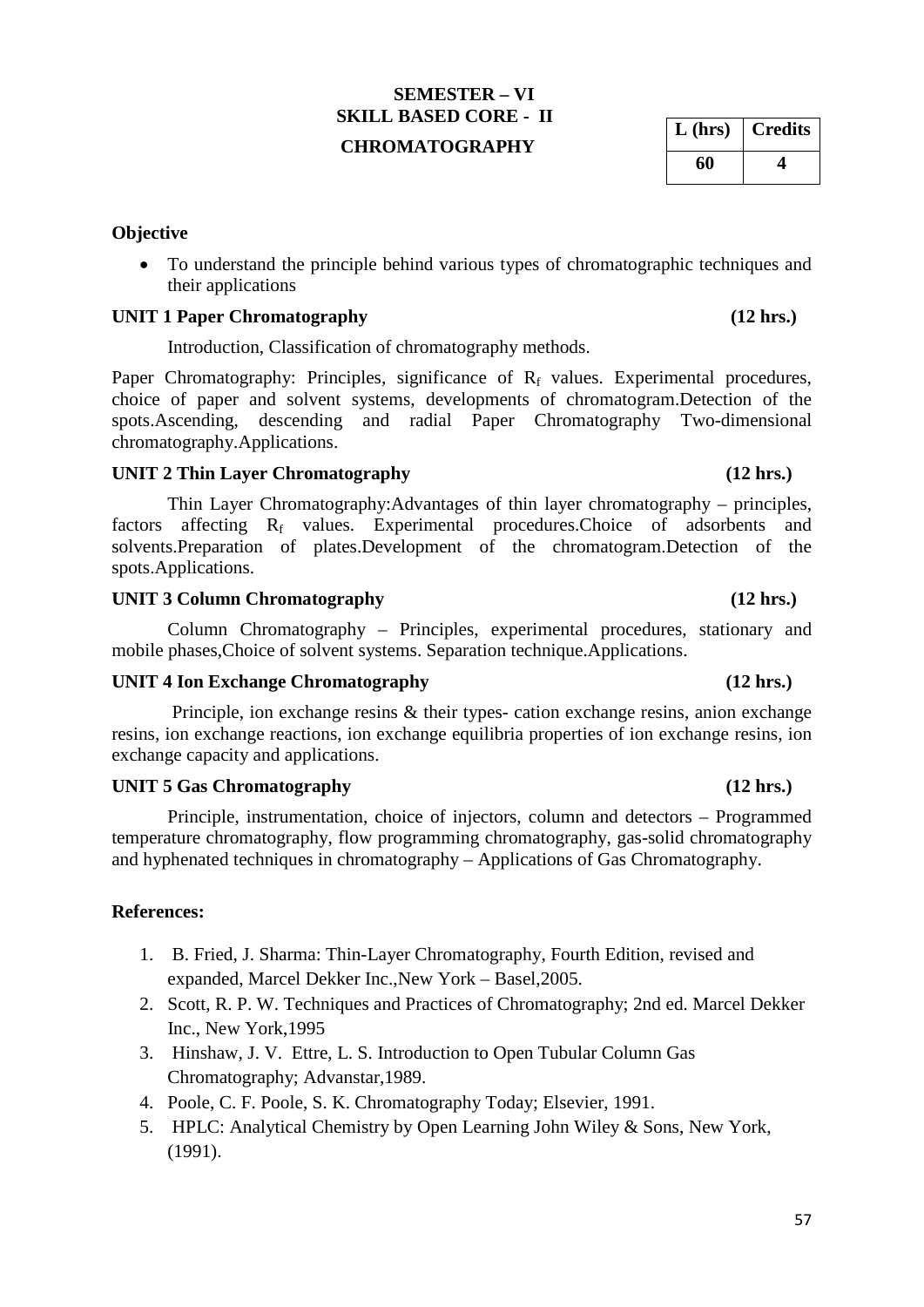# **SEMESTER— VI SKILL BASED CORE - II DAIRY CHEMISTRY**

### **Objectives:**

- To learn the composition and properties of milk
- To understand the chemical composition of milk and milk processing.
- To know the chemistry of cream and butter
- To study to fermented milk products
- To know the condensed milk and dairy detergents

### UNIT-I Properties of milk (12 hrs.)

Definition, Composition, Milk lipids, Milk proteins, vitamins and minerals. Factors affecting the composition of milk - adulterants, preservatives, and neutralizer - examples and their detection.

### **UNIT-II Processing of milk (12 hrs.)**

Destruction of microorganisms in milk – physicochemical changes during processing – boiling, pasteurization – pasteurization types – bottle pasteurization –batch pasteurization – HTST (High Temperature Short Time) – vacuum pasteurization –(UHT) Ultra High Temperature Pasteurisation.

### **UNIT-III Milk products-I (12 hrs.)**

Milk Products: Cream – definition, classification – manufacturing – chemistry of creaming process –58hysic–chemical properties – separation of cream , estimation of fat in cream , Butter – definition, classification, composition, theory of churning, desibutter, salted butter. Ghee –major constituents, common adulterants and their detection.

## **UNIT-IV Milk products-II (12 hrs.)**

Fermented milk products - fermentation of milk - definition and conditions. Ice creams - definition, composition, types, manufacture of ice - cream, stabilizers,

emulsifiers, and their role, milk powder – definition, process of making milk powder.

# **UNIT –V Condensed milk and dairy detergents (12 hrs.)**

Condensed milk – definition, classification and differences between condensed milk and skim – condensed milk – sanitation – pasteurization – nutritive value of milk – difference between cow milk and bauffalo milk- milk enzymes. Dairy Detergents : Definitioncharacteristics – classification-washing procedure (modern method) sterilization – chloramine -T and hypochlorite solution.

### **References :**

- 1. Applied Chemistry-K.BagavathiSundari MJP Publishers Chennai. 2006.
- 2. Principles of dairy technology Robert Jenness, Wiley, New York,2001.
- 3. Indian Dairy Products Rangappa and Acharya, K.T. Asia Publishing House, Bombay, India,1999.
- 4. Fundamentals of Dairy chemistry –Wond. F.P. Springer,2000.
- 5. Outlines of Dairy Technology Sukumar De. Oxford University Press,1997.
- 6. Applied chemistry for home science & allied science –T.Jacob, Mcmillan,2005.

# **L (hrs) Credits 60 4**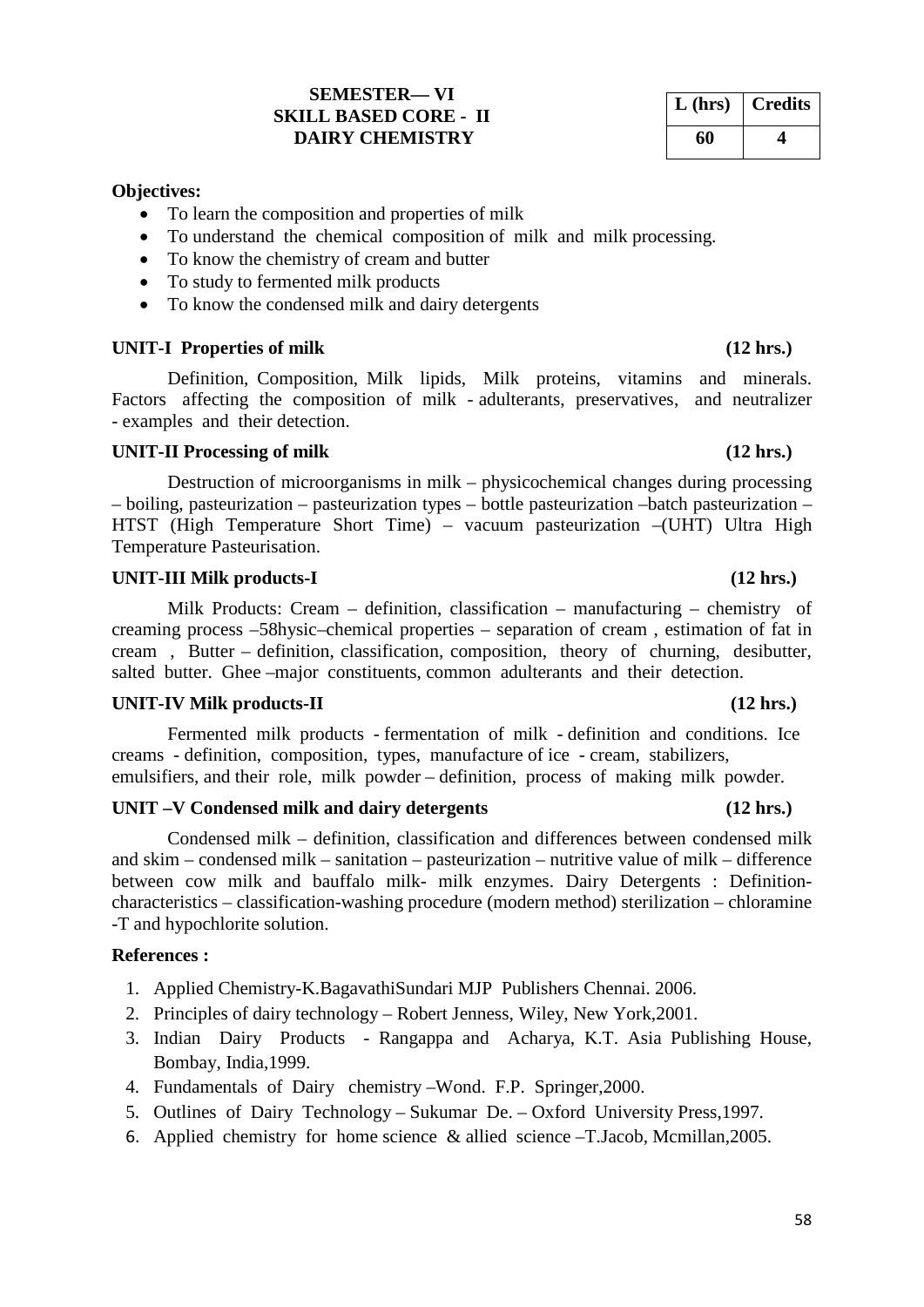# **SEMESTER- VI PHYSICAL CHEMISTRY PRACTICAL – II**

| $L$ (hrs) | <b>Credits</b> |
|-----------|----------------|
| 60        |                |

# **Objectives**

- To provide training in comparison of strength of acids
- To provide training in the determination of critical solution temperature and strength
- To provide training in the determination of viscosity
- To provide training in potentiometric and conductometric methods in estimation of some compounds
- To provide training in determination of equivalent conductance and calculation of dissociation constant
- 1. Comparison of the strengths of acids by studying the kinetics of ester hydrolysis
- 2. Determination of CST of phenol-water system. Study of the effect of impurity on CST and determination of the strength of unknown
- 3. Determination of the viscosity using Oswald viscometer.
- 4. Estimation of MgSO<sub>4</sub> by conductometric method using standard MgSO<sub>4</sub> (to be prepared) and link  $BaCl<sub>2</sub>$
- 5. Estimation of  $K_2Cr_2O_7$  by potentiometric method using standard  $K_2Cr_2O_7$  (to be prepared) and link  $KMnO<sub>4</sub>$
- 6. Determination of equivalent conductance of weak electrolyte and calculation of dissociation constant

# **References**

- 1. J.N. Gurthu and R. Kapoor, Advanced Experimental Chemistry, S. Chand and Co., 1987.
- 2. Sundaram, Krishnan, Raghavan, Practical Chemistry (Part II), S. Viswanathan Co. Pvt., 1996.
- 3. David P. Shoemaker, Carl W. Garland, Joseph W. Nibler, Experiments in Physical Chemistry, 5th Edi., McGraw - Hill Book company, 1989.
- 4. Alexander Findlay and J.A. Kitcher, Practical Physical Chemistry, Longmans
- 5. Y.B. Yadav, Practical Physical Chemistry, Goel publishing house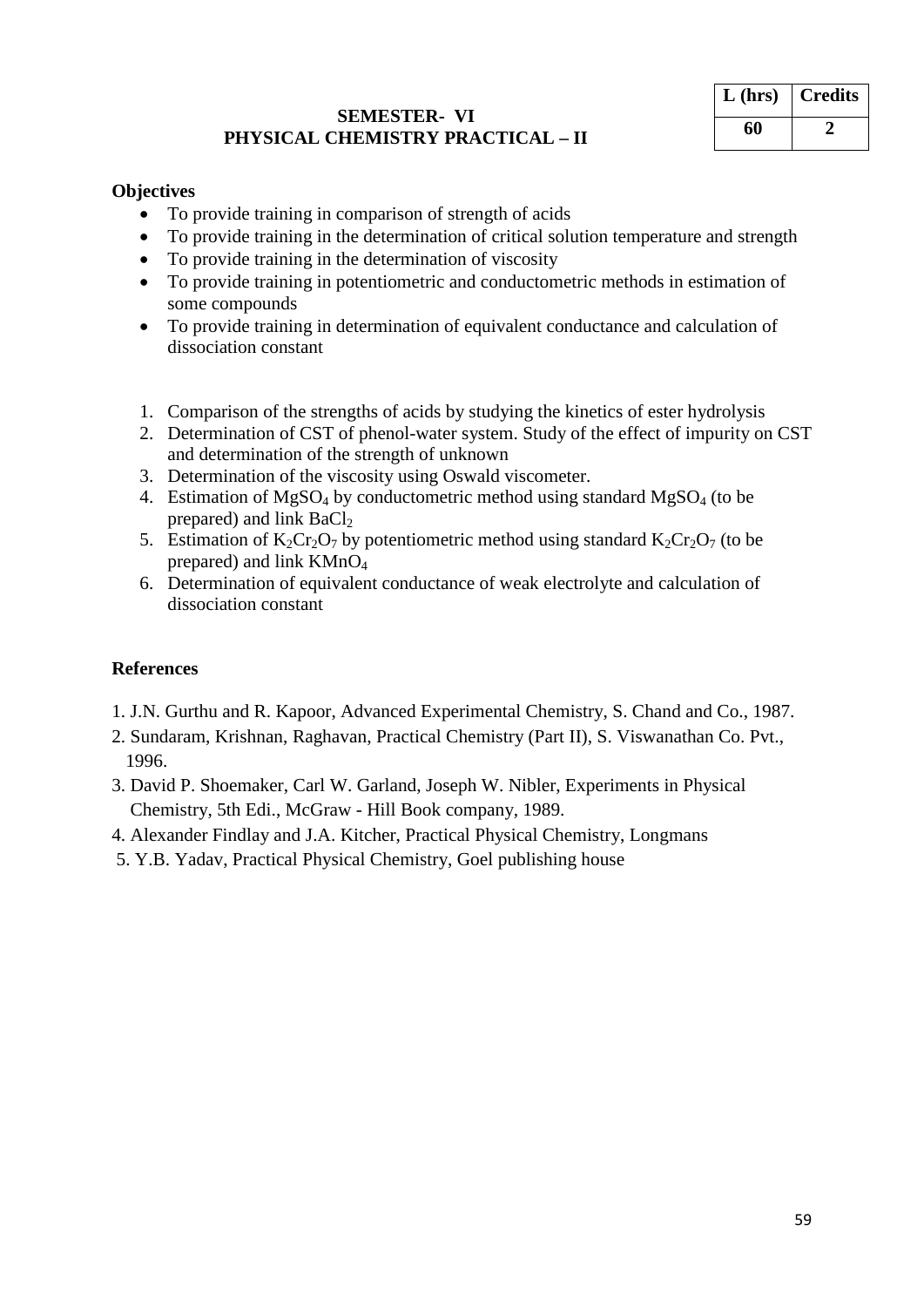# **SEMESTER III**

# **CHEMISTRY Allied Paper – I**

# **Objective**

- To study the nature of inert gases and their compounds
- To learn the chemistry of basic heterocyclic compounds.
- To study about photochemical reactions
- To learn about the importance of polymers and polymer science.
- To study about lubricants and some cosmetics in the modern world.

# **Unit I – Inorganic chemistry - Zero group elements (9 hrs.)**

 Isolation of inert gases by physical and chemical methods - preparation and properties of xenon tetra fluoride, xenon hexafluoride xenon oxytetrafluoride - uses of noble gases – clathrates and their uses.

# **Unit II - Organic chemistry – Principles of reactions (9 hrs.)**

Heterolytic and homolytic cleavage - nucleophiles and electrophiles - reaction intermediates – preparation and properties of carbonium ions, carbanions and free radicals type of reactions - substitution, addition, elimination and polymerisation reactions.

# **Unit III - Physical chemistry - Photochemistry (9 hrs.)**

Definition - comparision between thermal and photochemical reactions - Laws of photochemistry-Beer Lambert's law-Grothus Draper law-Einstein's law-Quantum yield-low and high quantum yields - determination of quantum yield-fluorescence, phosphorescence, thermoluminescence, chemiluminescence and bioluminescence-definition with examplesphotosensitisation

# **Unit IV - Polymer Chemistry (9 hrs.)**

Definition - Monomers, Oligomers, Polymers - Classification of polymers-: Natural synthetic, linear, cross linked and network- plastics, elastomers, fibres, Homopolymers and Co-polymers

Thermoplastics- Polyethylene, Polypropylene, polystyrene, Polyacrylonitrile, Poly vinyl Chloride, nylon and polyester - Thermosetting plastics -: Phenol formaldehyde and epoxide resin-Elastomers- Natural rubber and synthetic rubber - Buna - N, Buna-S and neoprene.

# **Unit V-Applied Chemistry (9 hrs.)**

Lubricants – classification-criteria of good lubriacting oils-synthetic lubricating oilspoly glycols and poly alkene oxides-greases or semi solid lubricants – examples-solid lubricants-graphite.

Preparation and uses of shampoo, nail polish, sun screens, tooth powder, tooth paste, boot polish, moth ball, chalk piece.

# **Reference Books**

1. B. R. Puri, L. R. Sharma and K. C. Kalia, Principles of Inorganic Chemistry,1978.

2. P. L. Soni, Text Book of Inorganic Chemistry,1987.

3. K. S. Tewari and N. K. Vishnoi,A Text Book of Organic Chemistry,1991.

# **L (hrs) Credits 45 3**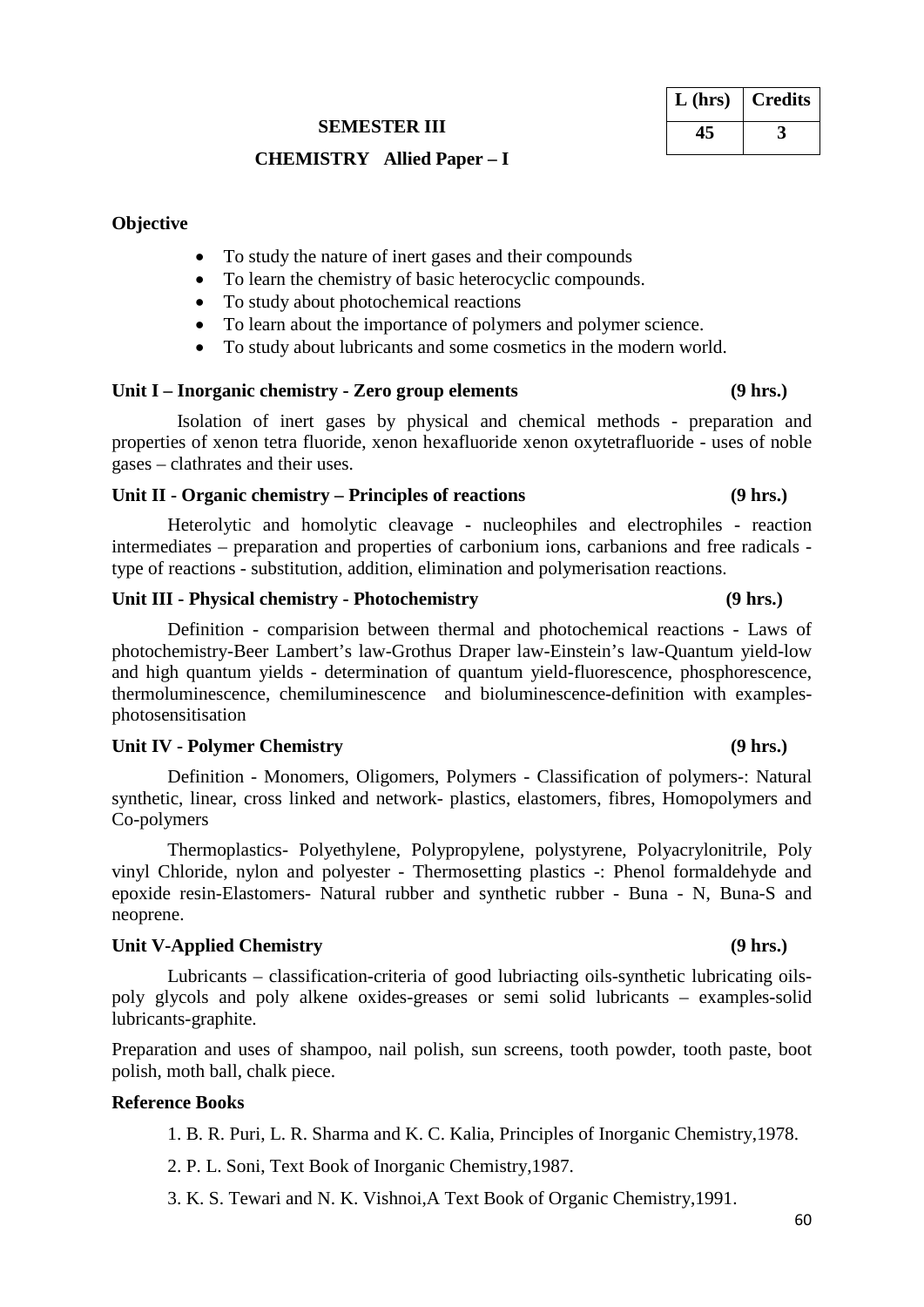- 4. Arun Bahl and B.S. Bahl, Advanced Organic Chemistry, S. Chand and Sons,1998.
- 5. M.K. Jain and S. C. Sharma, Modern Organic Chemistry,2007.
- 6. K.K.Rohatgi Mukherjee, Fundamentals of photochemistry , Wiley Eastern Ltd,1996.
- 7. B.R. Puri and L.R. Sharma, Principles of Physical Chemistry, chand& Co,2000.
- 8. Malcom P. stevens, Polymer Chemistry An Introduction,2001.
- **9**. V.R. Gowariker, Polymer Science, Wiley Eastern, 1995.
- 10. Sawyer.W, Experimental cosmetics,Dover publishers, New york, 2000.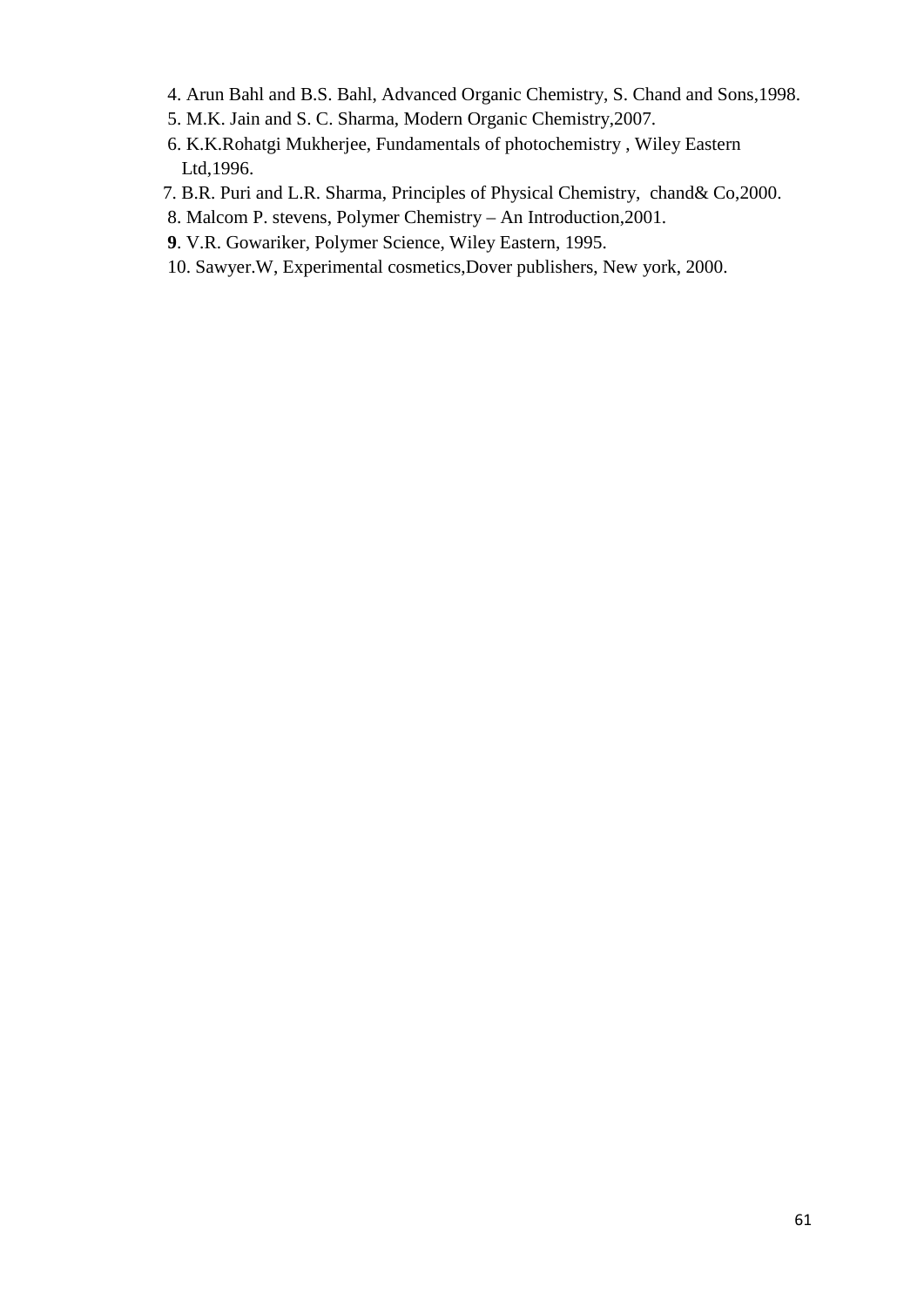**SEMESTER III Allied Practicals - I Quantitative Analysis**

| $L$ (hrs) | <b>Credits</b> |
|-----------|----------------|
| 60        |                |

# **Objectives**

To provide training in basic volumetric titrations like acidimetry, alkalimetry, permanganometry, iodometry, dichrometry and complexometry.

## Acidimetry and alkalimetry

- 1. Estimation of oxalic acid Std oxalic acid
- 2. Estimation of  $Na_2CO_3 Std Na_2CO_3$

# Permanganometry

3. Estimation of ferrous ammonium sulphate – Std ferrous ammonium sulphate

# Iodometry

4. Estimation of  $K_2Cr_2O_7 - Std K_2Cr_2O_7$ 

# Dichrometry

5. Estimation of ferrous iron – Std ferrous ammonium sulphate

Complexometry

- 6. Estimation of  $Zn Std ZnSO<sub>4</sub>$
- 7. Estimation of  $Mg Std ZnSO<sub>4</sub>$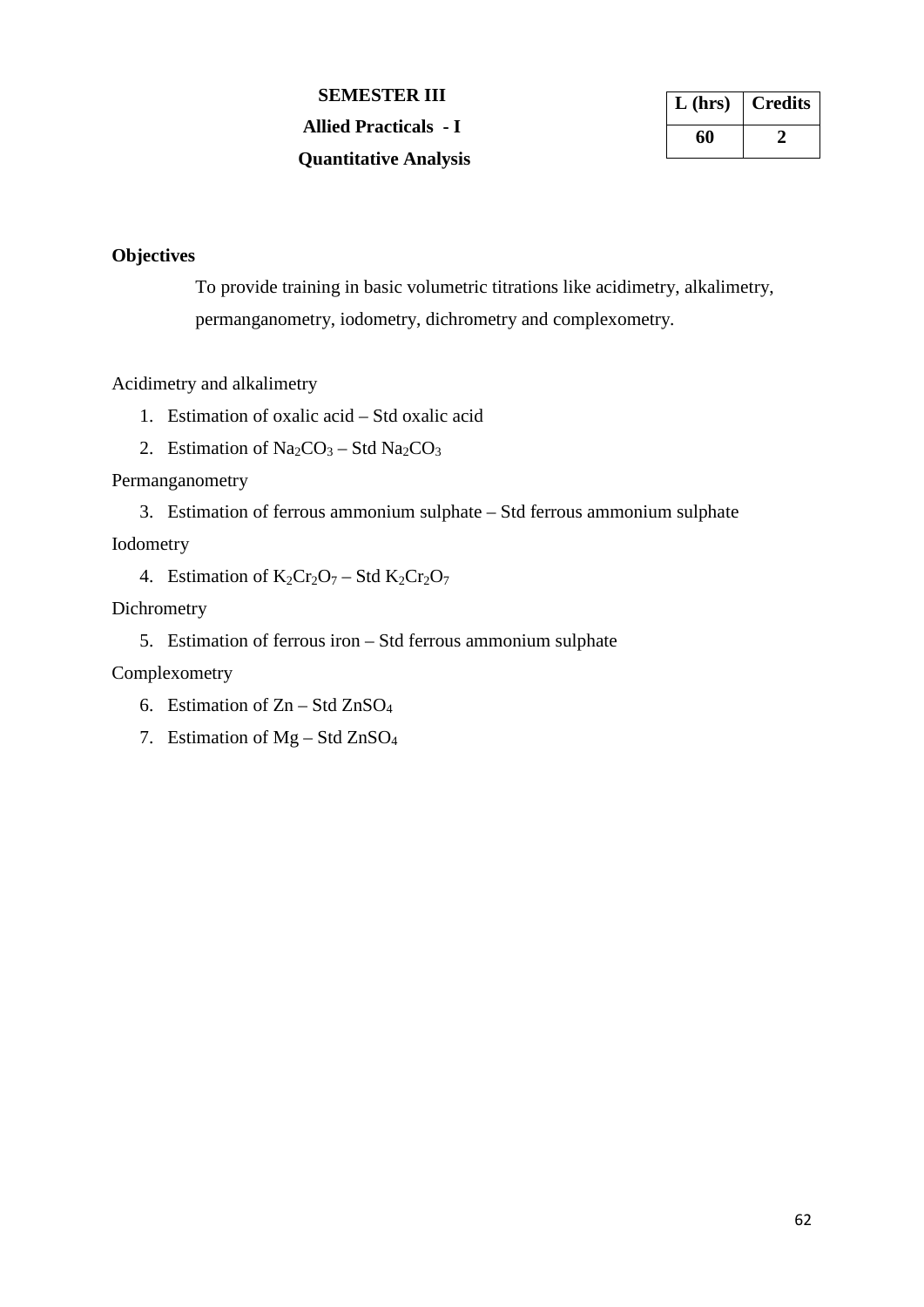# **SEMESTER IV CHEMISTRY** Allied Paper – II

# **Objective**

- To study about the properties of transition and inner transition elements
- To learn the chemistry of basic aromatic compounds.
- To understand the nuclear particles and few nuclear reactions
- To know about carbohydrates, amino acids, proteins and nucleic acid.
- To know about some common diseases and the drugs used.

## UNIT 1: Inorganic Chemistry (9 hrs.)

## **Transition and Inner Transition elements**

a) Transition Elements:

Transition metals - general characteristics - metallic character - oxidation states - size -density - melting and boiling points - ionization energy - colour - magnetic properties reducing properties - catalytic properties. b) Inner Transition elements Lanthanides - Electronic configuration and general characteristics - occurrence of lanthanides - separation by ion exchange method - lanthanide contraction. Actinides - Electronic configuration and general characteristics - comparison with lanthanides.

# UNIT 2: Organic Chemistry (9 hrs.)

## **Aromatic compounds**

General characteristics of aromatic compounds - aromaticity - Huckel's rule with examples- non - benzenoid aromatic compounds (definition and examples only) Preparation, properties and structure of benzene, naphthalene and anthracene.

## UNIT 3: Physical Chemistry (9 hrs.)

## **Nuclear chemistry**

Nuclear stability - n/p ratio - packing fraction - mass defect - binding energy isotopes, isobars, isotones with examples. Separation of isotopes by diffusion method - group displacement law - radioactive series - Nuclear fission, fusion - Application of radio isotopes (radio diagnosis and therapy,  $C^{14}$  dating).

## **UNIT 4: Biochemistry (9 hrs.)**

Carbohydrates - definition and classification - artificial synthetic sweeteners.Amino acids - classification - amphoteric nature - isoelectric point. Proteins - classification according to composition, solubility and shape - colour reactions -biological action .Nucleic acids purines, pyrimidines, nucleocides, nucleotides - DNA - structure of DNA - RNA - different types of RNA

# **UNIT-5: Pharmaceutical Chemistry (9 hrs.)**

Common diseases - infective diseases - insect borne - air borne - water borne hereditary diseases.Definition and examples of analgesics, antipyretics, sulpha drugs, antimalarials and, antibiotics. Diabetes - causes - hyper and hypoglycemic drugs. Indian medicinal plants - tulsi, neem, keezhanelli- their importance.

**L (hrs) Credits 45 3**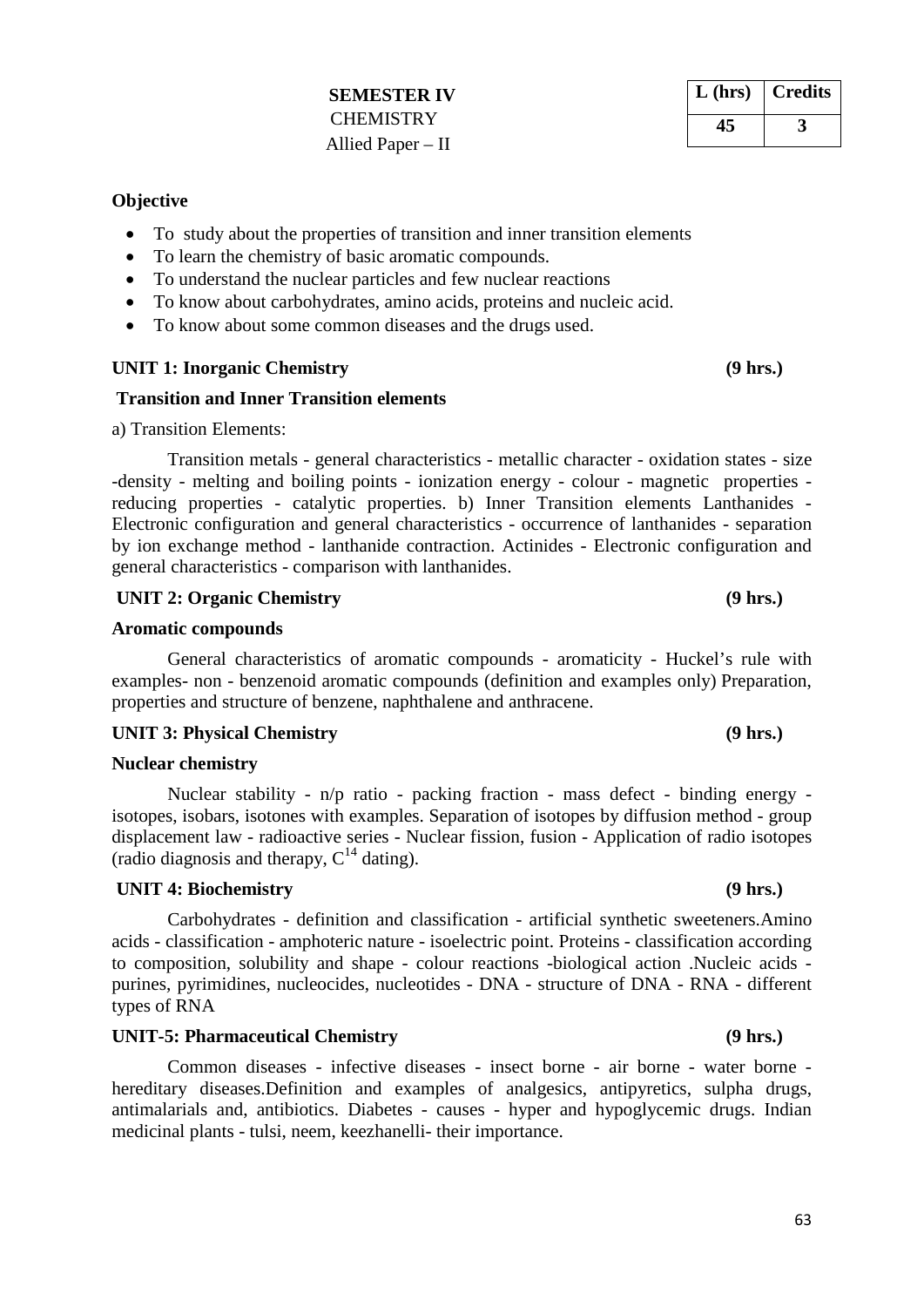# **Reference Books**

- 1. Puri, Sharma & Kalia, Principles of Inorganic Chemistry, Milestone Publishers and Distributors, 2008.
- 2. P.L. Soni, Text book of Inorganic Chemistry, Sultan Chand and Sons, 2007.
- 3. Bahl and Arun Bahl, Organic Chemistry, S. Chand and Sons, New Delhi , 2005.
- 4. Morrison & Boyd, Organic Chemistry,  $VI<sup>th</sup>$  ed, Prentice Hall of India Pvt. Ltd., New Delhi, 1998.
- 5. P. L. Soni, Text book of Organic Chemistry, S. Chand and Company Ltd., New Delhi
- 6. J. L. Jain, Sunjay Jain and Nitin Jain, Fundamentals of Biochemistry, S. Chand and Company Ltd.,New Delhi, 2005.
- 7. S. Lakshmi, Pharmaceutical Chemistry, S. Chand and Sons, New Delhi , 1995.